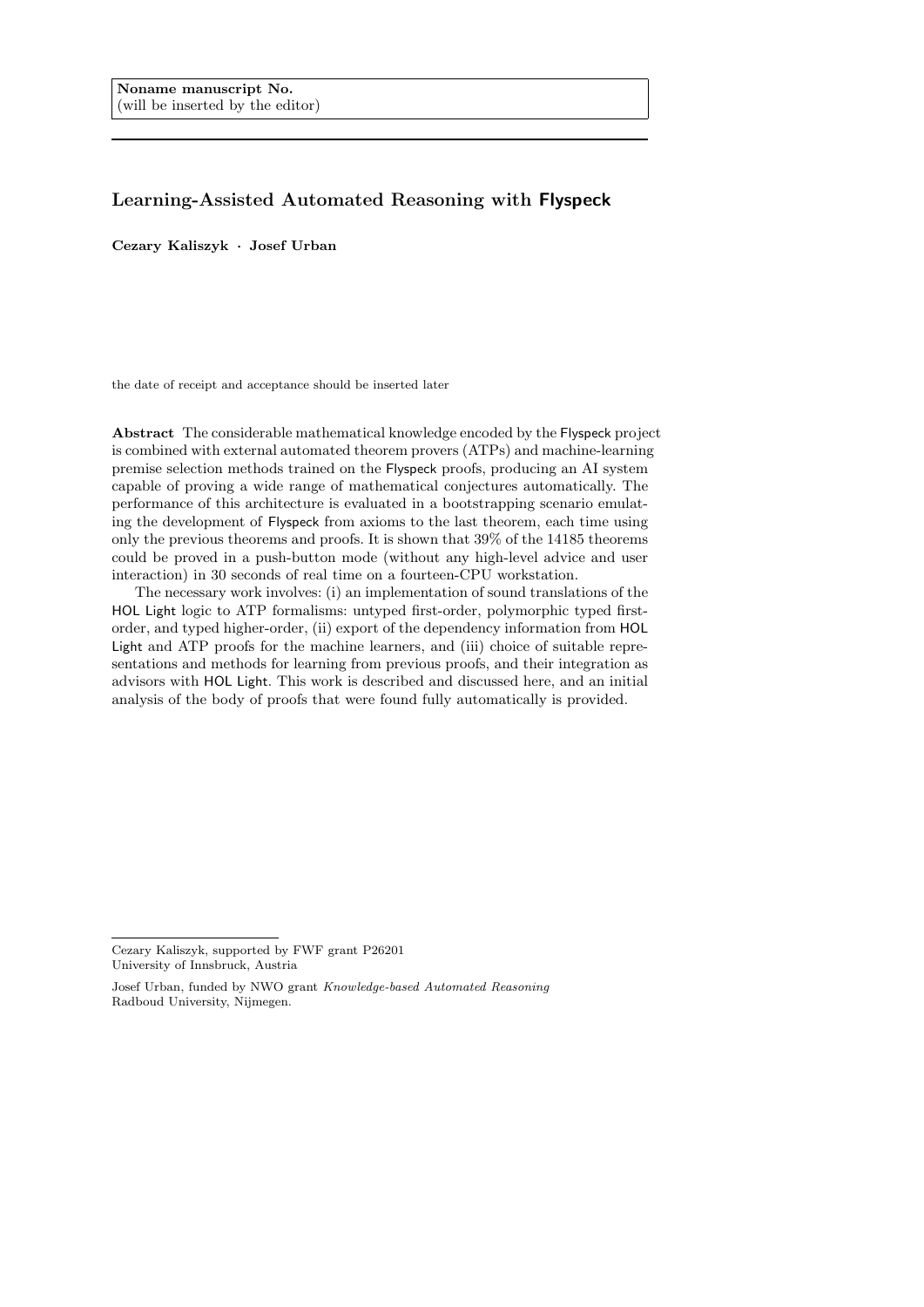#### 1 Introduction and Motivation

"It is the view of some of us that many people who could have easily contributed to project QED have been distracted away by the enticing lure of AI or AR." – The QED Manifesto

"So it will take 140 man-years to create a good basic library for formal mathematics."

– Freek Wiedijk [\[86\]](#page-41-0)

"We will encourage you to develop the three great virtues of a programmer: laziness, impatience, and hubris."

– Larry Wall, Programming Perl [\[83\]](#page-41-1)

"And in demonstration itself logic is not all. The true mathematical reasoning is a real induction  $[\ldots]$ "

– Henri Poincaré, Science and Method [\[63\]](#page-40-0)

1.1 Large-Theory Automated Reasoning and HOL Light

Use of external first-order automated theorem provers (ATPs) like Vampire [\[46\]](#page-39-0), E [\[67\]](#page-40-1), SPASS [\[85\]](#page-41-2), and recently also SMT (satisfiability modulo theories) solvers like Z3 [\[24\]](#page-38-0) for (large-theory) formalization has been developed considerably in the recent decade. Particularly in the Isabelle community, the Sledgehammer [\[13,](#page-38-1)[15\]](#page-38-2) bridge to such external tools is getting increasingly popular. This helps to further develop various parts of the technology involved. ATPs have recently gained the ability to quickly load large theories over large signatures and work with them [\[38\]](#page-39-1). Methods for automated selection of relevant knowledge and for proof guidance are actively developed [\[76\]](#page-41-3), together with specialized automated systems targeted at particular mathematical domains [\[2,](#page-37-0) [7,](#page-38-3) [64\]](#page-40-2). Formats and translation methods handling more formalization-friendly foundations are being defined [\[16,](#page-38-4)[27,](#page-39-2)[70\]](#page-40-3), and metasystems that decide which ATP, translation method, strategy, parallelization, and premises to use to solve a given problem with limited resources are being designed [\[59,](#page-40-4) [80\]](#page-41-4). Cooperation of humans and computers over large corpora of formal knowledge is an interesting field, allowing exploration of new AI systems and combinations of different AI techniques that can attempt to encode concepts like analogy and intuition, and rigorously evaluate their usefulness. Perhaps not only Hilbert and Turing, but also the formality-opposing and intuition-oriented Poincaré<sup>[1](#page-1-0)</sup> [\[63\]](#page-40-0) would have been interested to learn about the new "semantic AI paradise" of such large corpora of fully computer-understandable mathematics (from which we do not intend to be expelled).

The HOL Light [\[34\]](#page-39-3) system is probably the first among the existing well-known interactive theorem provers (ITPs) which has integrated and extensively used a general ATP procedure, the MESON tactic [\[36\]](#page-39-4). Hurd has developed and benchmarked early bridges [\[39,](#page-39-5) [40\]](#page-39-6) between HOL and external systems, and his Metis system [\[41\]](#page-39-7) has also become a significant part of the Isabelle/Sledgehammer bridge

<span id="page-1-0"></span> $1\quad 2012$  is not just the year of Turing [\[32\]](#page-39-8), but also of Poincaré, whose ideas about creativity and invention involving random, intuition-guided exploration confirmed by critical evaluation quite correspond to what AI systems like MaLARea [\[80\]](#page-41-4) try to emulate in large formal theories.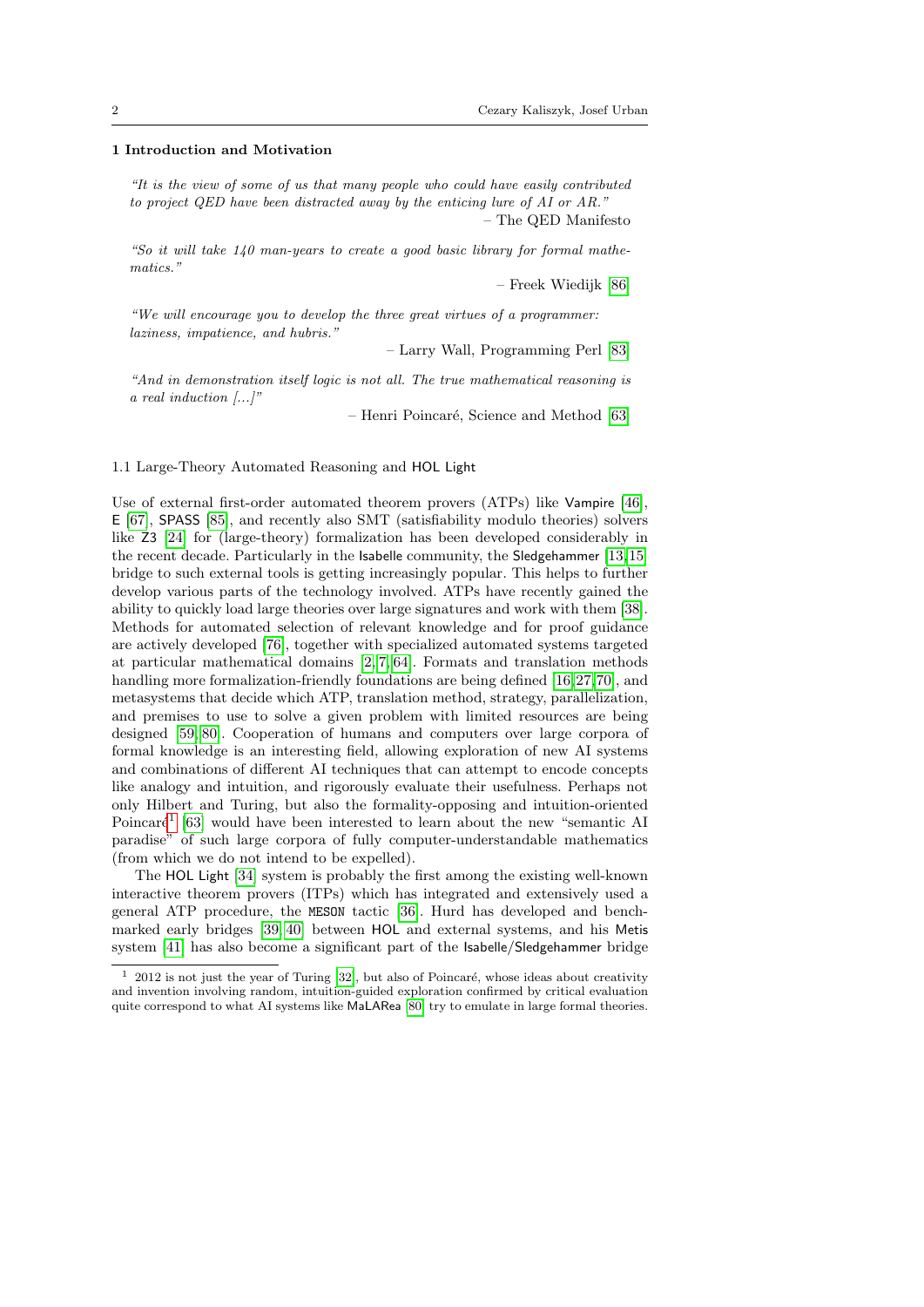to ATPs [\[60\]](#page-40-5). Using the very detailed Otter/Ivy [\[53\]](#page-40-6) proof objects, Harrison also later implemented a bridge from HOL Light to Prover9 [\[52\]](#page-40-7). HOL Light however does not yet have a general bridge to large-theory  $ATP/AI$  ("hammer"<sup>[2](#page-2-0)</sup>) methods, similar to Isabelle/Sledgehammer or MizAR [\[78,](#page-41-5) [79\]](#page-41-6), which would attempt to automatically solve a new goal by selecting relevant knowledge from the large library and running (possibly customized/trained) external ATPs on such premise selections. HOL Light seems to be a natural candidate for adopting such methods, because of the amount of work already done in this direction mentioned above, and also thanks to HOL Light's foundational closeness to Isabelle/HOL. Also, thanks to the Flyspeck project [\[31\]](#page-39-9), HOL Light is becoming less of a "single, very knowledgable formalizer" tool, and is getting increasingly used as a "tool for interested mathematicians" (such as the Flyspeck team in Hanoi<sup>[3](#page-2-1)</sup>) who may know the large libraries much less and have less experience with crafting their own proof tactics. For such ITP users it is good to provide a small number of strong methods that allow fast progress, which can perhaps also complement the declarative modes [\[87\]](#page-41-7) pioneered by HOL Light [\[35\]](#page-39-10) in the LCF world.

## 1.2 Flyspeck as an Interesting Corpus for Semantic AI Methods

The purpose of the Flyspeck project is to produce a formal proof of the Kepler Conjecture [\[33,](#page-39-11) [45\]](#page-39-12). The Flyspeck development (which in this paper always means also the required parts of the HOL Light library) is an interesting corpus for a number of reasons. First, it formalizes considerable parts of standard mathematics, and thus exposes a large body of interconnected mathematical reasoning to all kinds of semantic AI methods and experiments. Second, the formalization is done in a relatively directed way, with the final goal of the Kepler conjecture in mind. For example, in the Mizar library<sup>[4](#page-2-2)</sup> (and even more in other collections like the Coq contribs<sup>[5](#page-2-3)</sup>), articles may be contributed as isolated developments, and only much later (or never) re-factored into a form that makes them work well with related developments. Such refactoring is often a nontrivial process [\[66\]](#page-40-8). In a directed development like Flyspeck, such integrity is a concern from the very beginning, and this concern should result in the theorems working better together to justify new conjectures that combine the areas covered by the development. Third, the language of HOL Light is in a certain sense simpler than the language of Mizar and Coq (and to a lesser extent also than Isabelle/HOL), where one typically first needs to set up the right syntactic/type-automation environment to be able to formulate new conjectures in advanced areas. This greater simplicity (which may come at a cost) makes it possible to write direct (yet advanced) queries to the AI/ATP ("hammer") system in the original language, without much additional need for specifying the context of the query. This could make such "hammer" more easy to try for interested mathematicians, and allow them to explore formal mathematics and Flyspeck. And fourth, Flyspeck is accompanied with an informal (LATEX) text that is often cross-linked to the formal concepts and theorems developed in HOL Light. With sufficiently strong automated reasoning over the library,

<span id="page-2-0"></span> $^2\,$  Larry Paulson is guilty of introducing this "striking" terminology.

<span id="page-2-1"></span><sup>3</sup> <http://weyl.math.pitt.edu/hanoi2009/Participants/>

<span id="page-2-2"></span><sup>4</sup> <www.mizar.org>

<span id="page-2-3"></span><sup>5</sup> <http://coq.inria.fr/V8.2pl1/contribs/bycat.html>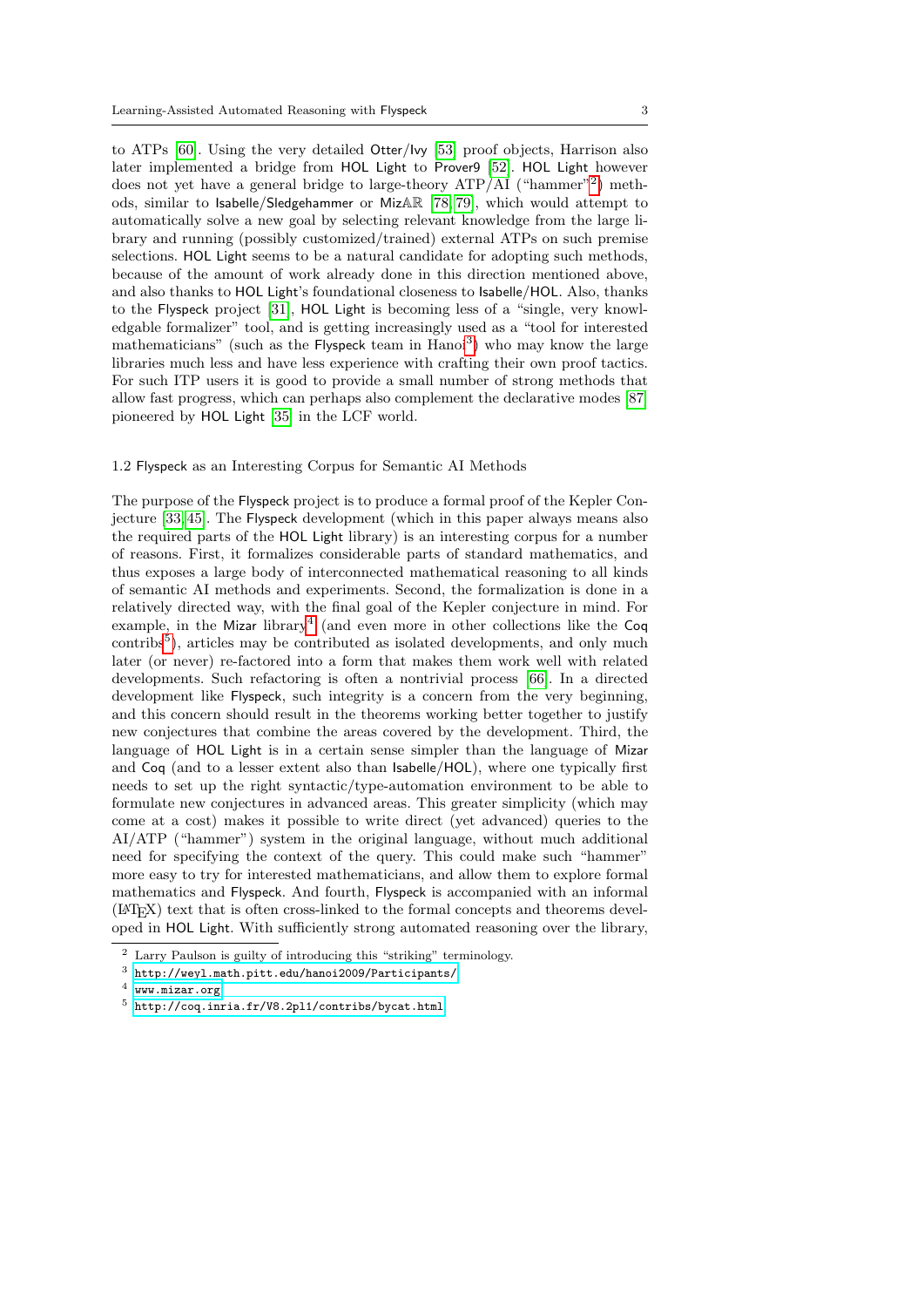this cross-linking opens the way to experiments with alignment (and eventual semi-automated translation) between the informal and formal Flyspeck texts, using corpus-driven methods for language translation, assisted by such an AI/ATP "hammer" as an additional semantic filter/advisor.

## 1.3 The Rest of the Paper

The work reported here makes several steps towards the above goals:

- 1. Sound and efficient translations of the HOL Light formulas to several ATP (TPTP) formalisms are implemented (Section [2\)](#page-3-0). This includes the untyped first-order (FOF) format [\[71\]](#page-40-9), the polymorphic typed first-order (TFF1) format [\[16\]](#page-38-4), and the typed higher-order (THF) format [\[27,](#page-39-2) [69\]](#page-40-10).
- 2. Dependency information is exported from the Flyspeck proofs (Section [3\)](#page-10-0). This allows experiments with re-proving of theorems by 17 different ATPs/SMTs from their HOL Light dependencies, and provides an initial dataset for machine learning of premise selection from previous proofs.
- 3. Several feature representations characterizing HOL Light formulas are proposed, implemented, and used for machine-learning of premise selection. Several preprocessing methods are developed for the dependency data that are used for learning. The trained premise-selection systems are integrated as external advisors for HOL Light. A prototype system answering real-time mathematical queries by running various parallel combinations of the premise selectors and ATPs is built and made available as an online service. See Section [4.](#page-13-0)

The methods are evaluated in Section [5,](#page-20-0) and it is shown that by running in parallel the most complementary proof-producing methods on a 14-CPU workstation, one now has a 39% chance to prove the next Flyspeck theorem within 30 seconds in a fully automated push-button mode (without any high-level advice). 50% of the Flyspeck theorems can be re-proved within 30 seconds by a collection of 7 ATP methods (run in parallel) if the HOL Light proof dependencies are used. 56% of the theorems could be proved by the union of all methods tried in the evaluation. An initial analysis of these sets of proofs is given in Section [6.](#page-31-0) It is shown that the proofs produced by the learning-advised ATPs can occasionally develop ideas that are very different from the original HOL Light proofs, and that the learning-advised ATPs can sometimes produce simpler proofs and discover duplications in the library. Section [7](#page-35-0) discusses related work and Section [8](#page-36-0) suggests future directions.

## <span id="page-3-0"></span>2 Translation of HOL Light Formulas to ATP formats

The HOL logic differs from the formalisms used by most of the existing ATP and SMT systems. The main differences to first-order logic are the use of the polymorphic type system, and higher-order features (guarded by the type system) such as quantification (abstraction) over higher-order objects and currying. On the other hand, the logic is made classical and comes with a straightforward intended interpretation in ZFC. Translation of this logic (and its type-class extension used by Isabelle/HOL) to ATP formalisms has been an active research topic started already in the 90s. Prominent techniques, such as lambda lifting, suitable type system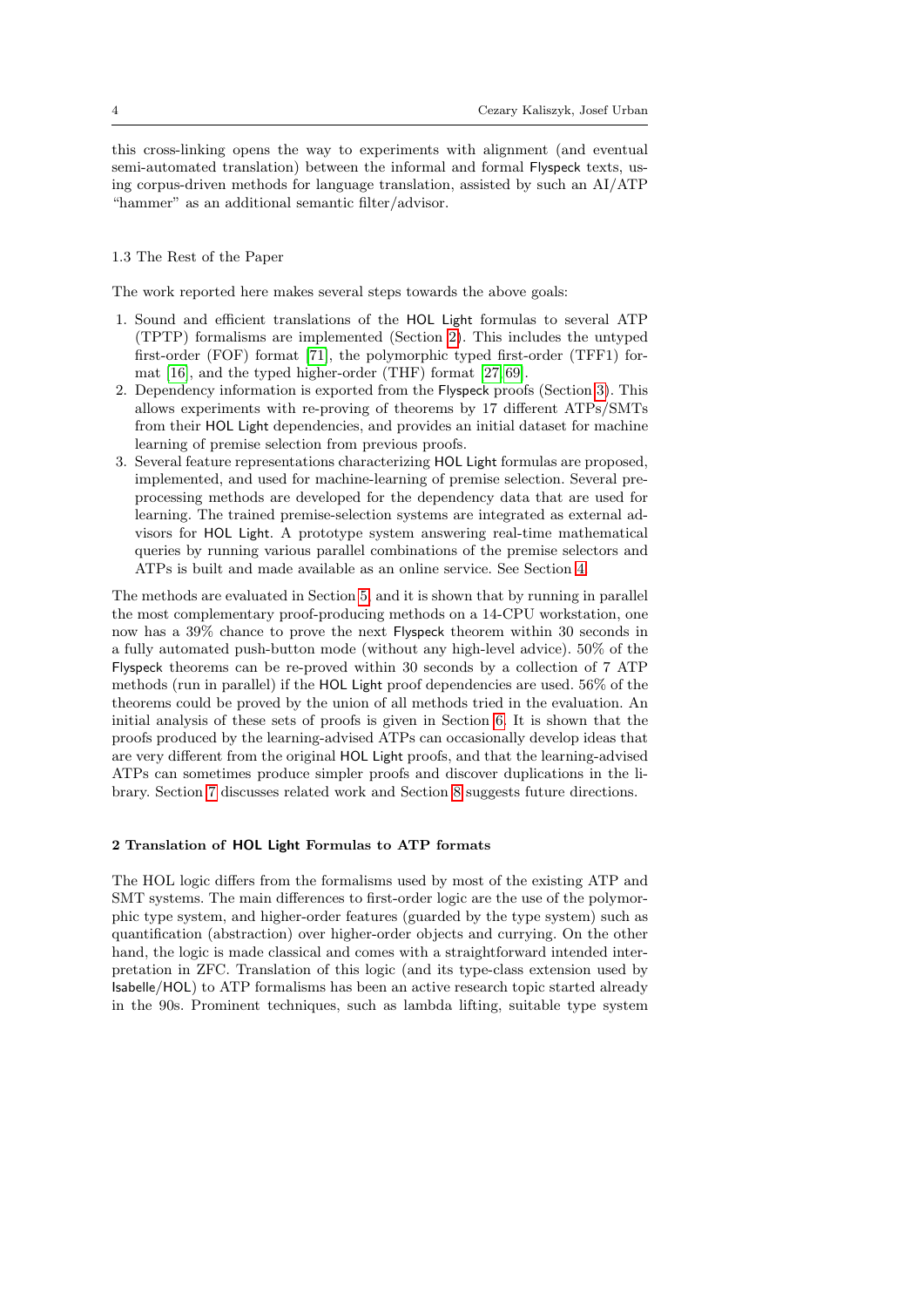translation methods, etc., have been described several times [\[12,](#page-38-5) [36,](#page-39-4) [39,](#page-39-5) [40,](#page-39-6) [56\]](#page-40-11). Therefore this section assumes familiarity with these techniques, and only briefly summarizes the logic and the translation approaches considered, and their particular suitability for the experiments over the HOL Light corpora. For a comprehensive recent overview and discussion of this topic and the issues related to the translation see Blanchette's thesis [\[12\]](#page-38-5). In particular, it contains the arguments about the soundness and (in)completeness of the translation methods that we eventually chose.

#### 2.1 Summary of the HOL Logic

HOL Light uses the HOL logic [\[62\]](#page-40-12): an extended variant of Church's simple type theory [\[21\]](#page-38-6). Type variables (implicitly universally quantified) are explicitly added to the language (providing polymorphism), together with arbitrary type operators (constructors of compound types like 'int list' and 'a set'). In the HOL logic, the terms and types are intended to have a standard set-theoretical interpretation in HOL universes. A  $HOL$  universe  $U$  is a set of non-empty sets, such that  $U$ is closed under non-empty subsets, finite products and powersets, an infinite set  $I \in U$  exists, and a choice function ch over U exists (i.e.,  $\forall X \in U : ch(X) \in X$ ). The subsets, products, and powersets together also yield function spaces. A frequently considered example of a HOL universe is the set  $V_{\omega+\omega} \setminus \{0\}^6$  $V_{\omega+\omega} \setminus \{0\}^6$  with ch being its (ZFC-guaranteed) selector, and  $I = \omega$ . The standard U-interpretation of a monomorphic (i.e., free of type variables) type  $\sigma$  is a set  $\llbracket \sigma \rrbracket \in U$ , a polymorphic (i.e., containing type variables) type  $\sigma$  with n type variables is interpreted as a function  $[\![\sigma]\!] : U^n \to U$ , and the arrow operator observes the standard function-<br>grace behavior (lifted to appropriate mappings for polymerabic types) on the type space behavior (lifted to appropriate mappings for polymorphic types) on the type interpretations. The standard interpretation of a closed monomorphic term  $t : \sigma$ is an element of the set  $\llbracket \sigma \rrbracket \in U$ , and a closed polymorphic term (with *n* type variables)  $t : \sigma$  with  $[\![\sigma]\!] : U^n \to U$  is interpreted as a (dependently typed) func-<br>tion essigning to sook n tuple  $[X] \subset U^n$  and element of  $[\![\sigma]\!]/(X \times V)$ tion assigning to each *n*-tuple  $[X_1, \ldots, X_n] \in U^n$  an element of  $[\![\sigma]\!]([X_1, \ldots, X_n])$ .<br>The HOI logic's type signature starts with the built in pullary type constants The HOL logic's type signature starts with the built-in nullary type constants ind, interpreted as the infinite set  $I$ , and bool (type of propositions), interpreted as a chosen two-element set in  $U$  (its existence follows from the properties of a HOL universe). The term signature initially contains the polymorphic constants  $=\alpha \rightarrow \alpha \rightarrow \text{bool}$ , and  $\epsilon_{(\alpha \rightarrow \text{bool})\rightarrow \alpha}$ , interpreted as the equality and selector on each set in U. The inference mechanisms start with a set of standard primitive inference rules, later adding the axioms of functional extensionality, choice (implying the excluded middle in the HOL setting), and infinity. New type and term constructors can be introduced by simple definitional extension mechanisms, which are in HOL Light also used to introduce the standard logical connectives and quantifiers. The result is a classical logic system that is in practice quite close to set theory, differing from it mainly by the built-in type discipline (allowing also complete automation of abstraction) and by more frequent use of total functions to model mathematical objects. For example, predicates are modelled as total functions to bool on types, and sets are in HOL Light identified with (unary) predicates. The

<span id="page-4-0"></span><sup>&</sup>lt;sup>6</sup>  $V_{\omega+\omega}$  is the  $\omega+\omega$ -th set of von Neumann's (cumulative) hierarchy of sets obtained by iterating the powerset operation starting with the empty set  $\omega + \omega$  times. This shows that the HOL logic is in general weaker than ZFC.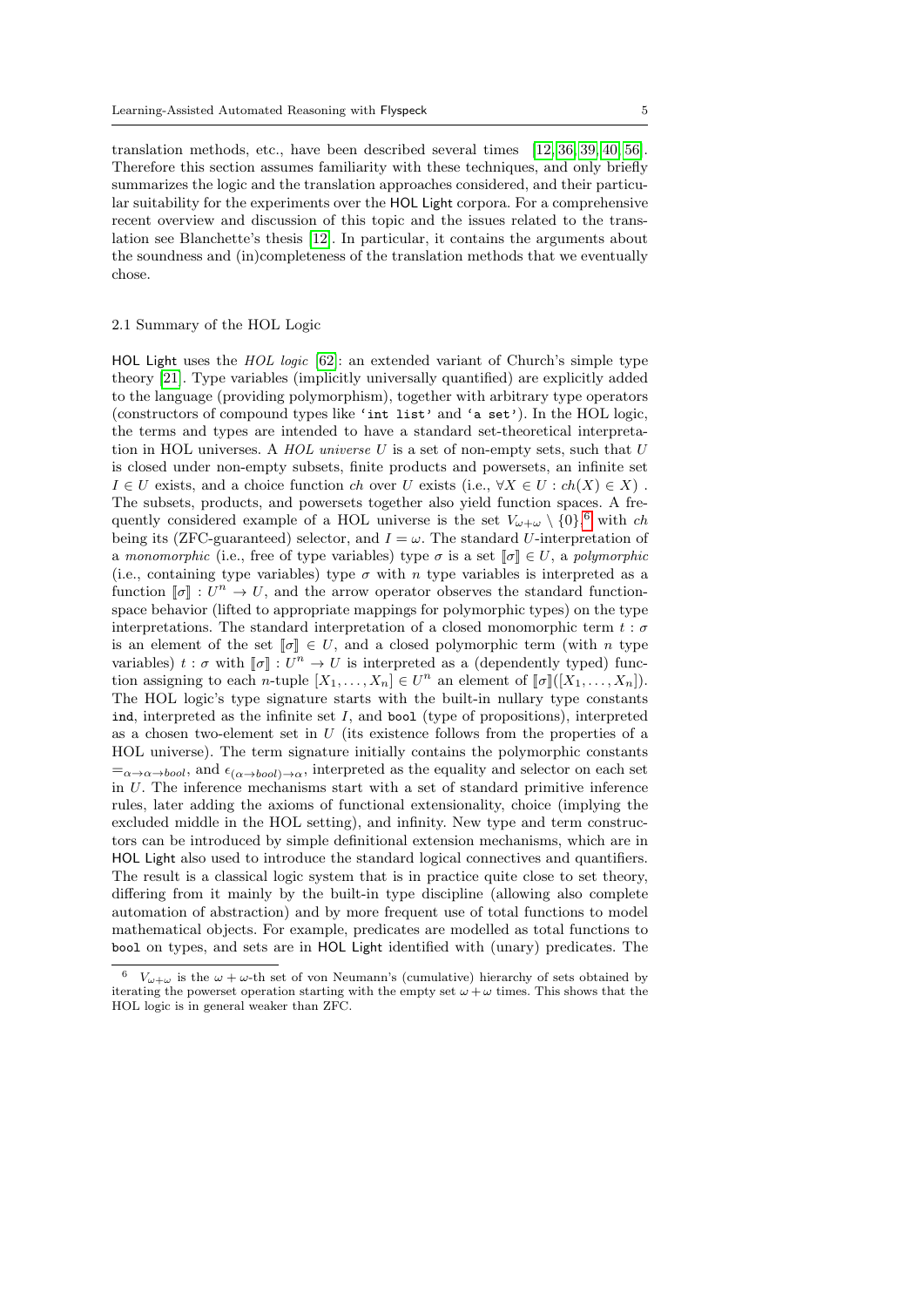main issues for translation are the type system and the automated reification (abstraction) mechanisms that are not immediately available in first-order logic and may be encoded in more or less efficient and complete ways.

## <span id="page-5-1"></span>2.2 The MESON Translation

An obvious first idea for generating FOL ATP problems from HOL Light problems was to re-use parts of the already implemented MESON tactic. This tactic tries to justify a given goal G with a supplied list of premises  $P_1, ..., P_n$  by calling a customized first-order ATP implemented in HOL Light, which is based on the model elimination method invented by Loveland [\[49\]](#page-40-13), later combined with a Prolog-like search tree [\[50\]](#page-40-14). The implementation of the MESON tactic in HOL Light first applies a number of standard translation techniques (such as β-reduction followed by lambda lifting, skolemization, introduction of the apply functor,<sup>[7](#page-5-0)</sup> etc.) that transform the HOL goal (together with the supplied premises) to a clausal FOL goal (or multiple goals). An interesting (and MESON-specific) part of the transformation is a rather exhaustive and heuristic instantiation of the (often polymorphic) premises (called POLY\_ASSUME\_TAC), described below. The clausal FOL goal is then passed to the core ATP. If the core ATP succeeds, it returns a proof, which is then translated into HOL Light proof steps. The transformation from HOL to FOL is heuristic, incomplete, and tuned for relatively small problems. An interesting feature of MESON is that the core ATP does not treat equality specially (as is quite common in tableau provers), which in turn allows using multiple instantiated versions of equality (e.g., on lists and on real numbers) inside one problem. Such equational separation, when combined with the heuristic instantiation of other polymorphic constants done by MESON, then prevents the core ATP from doing ill-typed inferences without the necessity for any additional type guards.

The most interesting part of the translation heuristically instantiates the (possibly polymorphic) premises  $P_1, ..., P_n$  and adds them to the goal G. This is done iteratively, building a new temporary goal  $G_i$  (where  $G_0 = G$ ) from each premise  $P_i$  and the previous goal  $G_{i-1}$  as follows. All (possibly polymorphic) constants are collected from  $P_i$  and  $G_{i-1}$ , and the set of all their pairs is created. When such a pair  ${c_P, c_G}$  consists of two (symbolically) equal constants, the type of  $c_P$  is matched to the type of  $c_G$ , and if a substitution  $\sigma$  exists (i.e.,  $Type_{cp} \sigma = Type_{cg}$ ), it is added to the resulting set  $\Sigma_i$  of type substitutions. Each type substitution from  $\Sigma_i$  is then applied to  $P_i$ , and all such resulting instances of  $P_i$  are added as assumptions to  $G_{i-1}$ , yielding  $G_i$ . The set of assumptions of the goal  $G_i$  is thus typically greater than that of  $G_{i-1}$ , and the same typically holds for the set of constants in  $G_i$ , which will be in turn used to instantiate  $P_{i+1}$ .

This procedure is quite effective for the small problems that MESON normally handles. However, for problems with many premises and many polymorphic constants this turns out to be very inefficient. While re-using MESON allowed the quick initial exploration of using external ATPs and advisors described in [\[44\]](#page-39-13), this inefficiency practically excluded the (seemingly straightforward) use of the unmodified MESON procedure as an (at least basic) translation method for generating ATP

<span id="page-5-0"></span> $7$  Identity is used by MESON as the apply functor.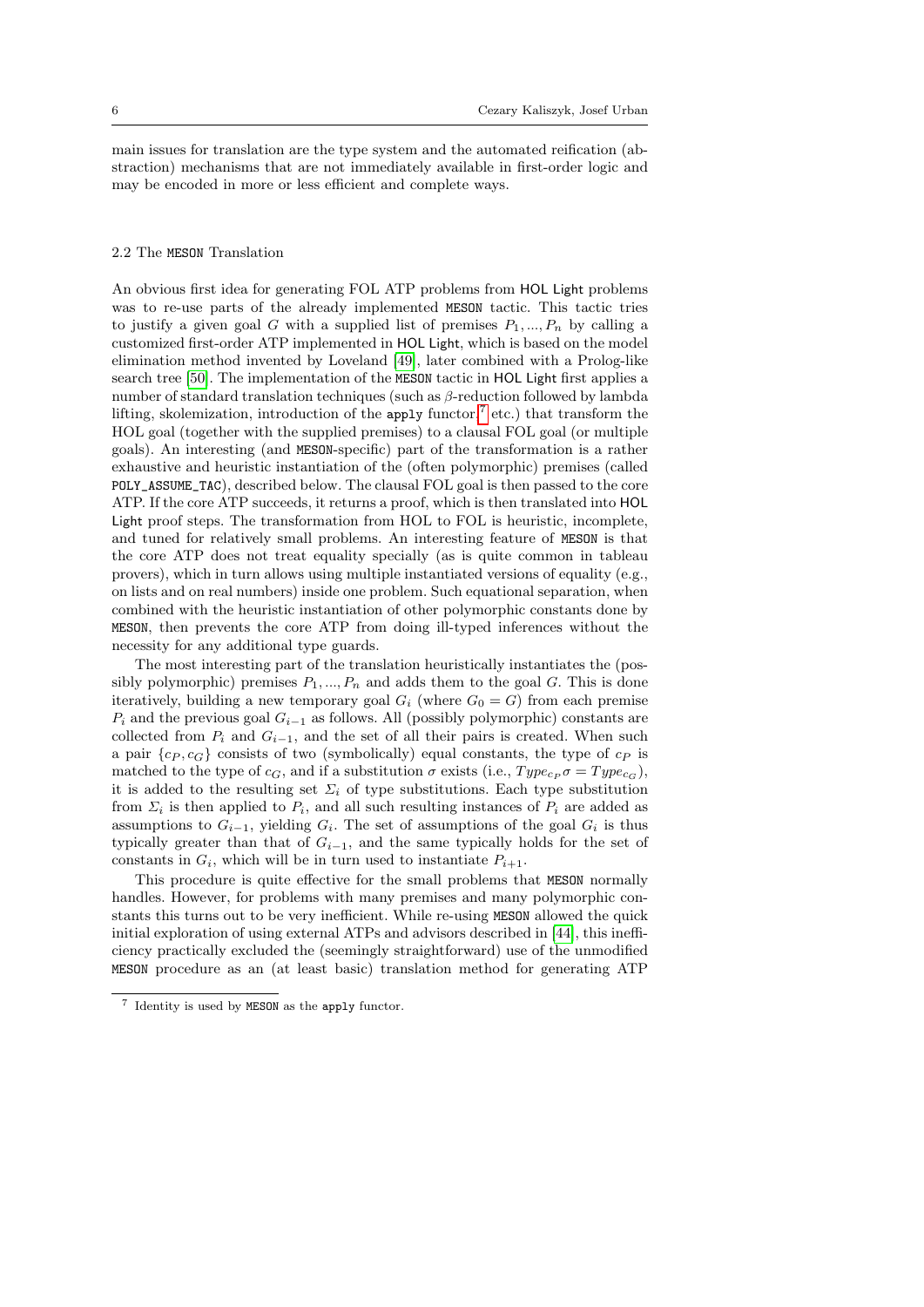problems with many premises. This is why the experiments presented here use different translations, described below.

Completeness of the translation from HOL to FOL is in general hard to achieve in an efficient way. The MESON translation is incomplete in several ways. The goal's proper assumptions are not monomorphised, and the free variables of polymorphic types are not used in the same way as the polymorphic constants. For example, given the premise:

$$
\forall P : \alpha \to \text{bool. } \forall x : \alpha. \; Px
$$

and a goal that does not mention  $\alpha$ , the premise will never be instantiated to the type present in the goal, and thus will not be usable for MESON.

## <span id="page-6-3"></span>2.3 Translation to the TFF1 and FOF Formats

There is a "simple" solution to the instantiation blow-up experienced with the MESON translation: avoid heuristic instantiation as a pre-processing step, and instead let the ATPs handle it as a part of the ATP problems. This technique is used in the Mizar/MPTP translation [\[72,](#page-41-8) [73,](#page-41-9) [75\]](#page-41-10), where the (dependent and undecidable) soft type system cannot be separated from the core predicate logic. The relevant heuristics can instead be developed (and experimented with) on the level of ATPs. Indeed, for example the SPASS system includes a number of ATP techniques for both complete and incomplete work with (auto-detected) types [\[17,](#page-38-7) [84\]](#page-41-11). This approach has been in the recent years facilitated by developing type-aware TPTP standards such as TFF0, TFF1, and THF, which – unlike related typeaware efforts like DFG [\[30\]](#page-39-14) and KIF [\[28\]](#page-39-15) – seem to be more successful in being adopted by ATP and tool developers. In the case of the recent TFF1 standard [\[16\]](#page-38-4) adding HOL-like polymorphic types to first-order logic, a translation tool to the FOF and SMT formats has been developed in 2012 by Andrei Paskevich as part of the Why3 system [\[25\]](#page-39-16), simplifying the first experiments with the non-instantiating translation.

The translation to TFF1 proceeds similarly to the MESON translation, but without applying the POLY\_ASSUME\_TAC. The problem formulas are  $\beta$ -reduced, the remaining lambda abstractions are again removed using lambda lifting, and the apply functor is heuristically introduced. The particular heuristic for this is the one used by Meng and Paulson, i.e., for each higher-order constant  $c$  the minimum arity  $n_c$  with which it appears in a problem is computed, and the first  $n_c$  arguments are always passed to c directly inside the problem. If the constant is also used with more arguments in the problem, apply is used. Blanchette [\[12\]](#page-38-5) reports that this optimization works fairly well for Isabelle/Sledgehammer, and gives a simple example when it introduces incompleteness. As an example of the translation to the TFF1 format, consider the re-proving problem<sup>[8](#page-6-0)</sup> for the theorem Float.REAL\_EQ\_- $IW<sup>9</sup>$  $IW<sup>9</sup>$  $IW<sup>9</sup>$  proved as part of the Jordan curve theorem formalization,  $10$  whose HOL Light proof is as follows:

<span id="page-6-0"></span> $^8\,$  By a *re-proving problem*, we mean the ATP problem consisting of the translated HOL Light theorem together with the premises used in its original HOL Light proof.

<span id="page-6-1"></span><sup>9</sup> <http://mws.cs.ru.nl/~mptp/hh1/OrigDepsProbs/i/p/09895.p>

<span id="page-6-2"></span> $^{10}\,$ [http://mws.cs.ru.nl/~mptp/hol-flyspeck/trunk/Jordan/float.html#REAL\\_EQ\\_INV](http://mws.cs.ru.nl/~mptp/hol-flyspeck/trunk/Jordan/float.html#REAL_EQ_INV)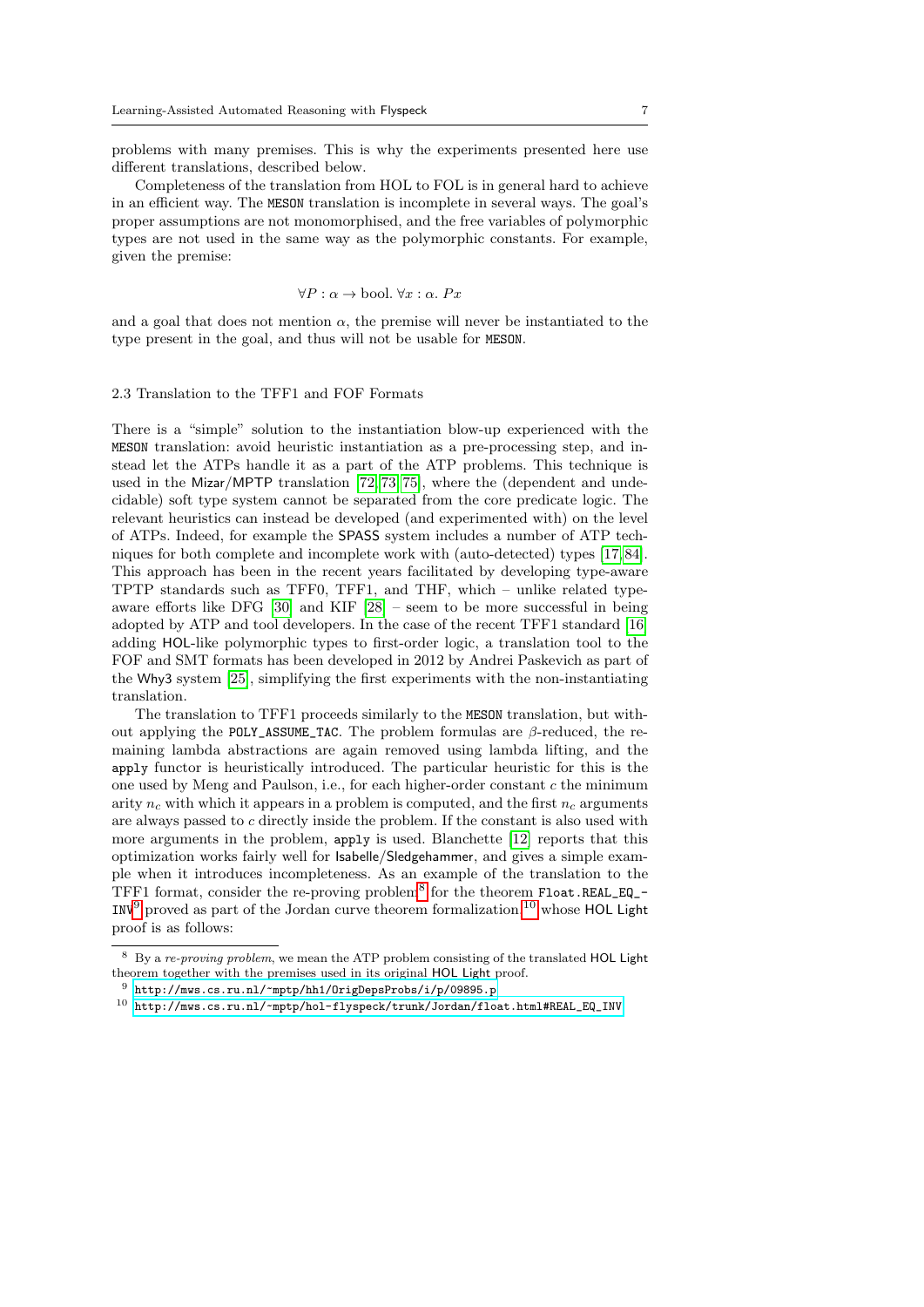```
let REAL_EQ_INV = prove('\forall x \ y. ((x:real = y) \iff (inv(x) = inv (y)))',
((REPEAT GEN TAC))THEN (EQ_TAC)
THENL [((DISCH_TAC THEN (ASM_REWRITE_TAC[])));
 (* branch 2*) ((DISCH_TAC))
THEN ((ONCE\_REWRITE_TAC [ (GSYM REAL_INV_INV)])THEN ((ASM\_REWRITE\_TAC[]))];;
```
The dependency tracking (see Section [3.1.2\)](#page-12-0) has found the following dependencies of the theorem: $^{11}$  $^{11}$  $^{11}$ 

```
AND_DEF FORALL_DEF IMP_DEF REAL_INV_INV REFL_CLAUSE TRUTH
Tactics_jordan.unify_exists_tac_example
```
From these dependencies, only REAL\_INV\_INV has nontrivial first-order content (a list of the trivial facts has been collected and is used for such filtering). The problem creation additionally adds three facts encoding properties of (HOL) booleans, and also the functional extensionality axiom (EQ\_EXT). In the original HOL Light syntax the re-proving problem looks as follows:

```
% ORIGINAL: Float.REAL_EQ_INV
% Assm: EQ_EXT: !f g. (!x. f x = g x) == > f = g% Assm: BOOL CASES AX: !t. (t <=> T) \setminus (t <=> F)
% Assm: NOT_CLAUSES_WEAK_conjunct1: ~F <=> T
% Assm: REAL_INV_INV: !x. inv (inv x) = x
% Assm: TRUTH: T
% Goal: !x \, y. x = y \iff inv x = inv y
```
After applying  $\beta$ -reduction, lambda lifting (none in the example), and introducing the apply functor (called here happ), this is transformed (still as HOL terms) into the following:

```
% PROCESSED
% Assm: !f g. (!x. happ f x = happ g x) ==> f = g
% Assm: !t. (t \leq > T) \setminus (t \leq > F)% Assm: \tilde{F} <=> T
% Assm: !x. inv (inv x) = x% Assm: T
% Goal: !x \ y. x = y \iff inv x = inv y
```
The application functor happ was only used for the function variables in the extensionality axiom (EQ\_EXT). The function inv is always used with one argument in the problem, so it is never wrapped with happ. Finally, the TFF1 TPTP export declares the signature of the symbols and type operators, and adds the corresponding guarded quantifications to the formulas. The apply functor is called i in the TFF1 export (for concise output in case of many applications in a goal), and it explicitly takes also the type arguments (A and B in aEQu\_EXT). This (making the implicit type variables explicit) is in TFF1 done for any symbol that remains polymorphic. We reserve the predicate p for translation between Boolean terms and formulas. This is done in the same way as in [\[56\]](#page-40-11).

<span id="page-7-0"></span> $11$  Tactics\_jordan.unify\_exists\_tac\_example is just 'T=T'. The name is accidental.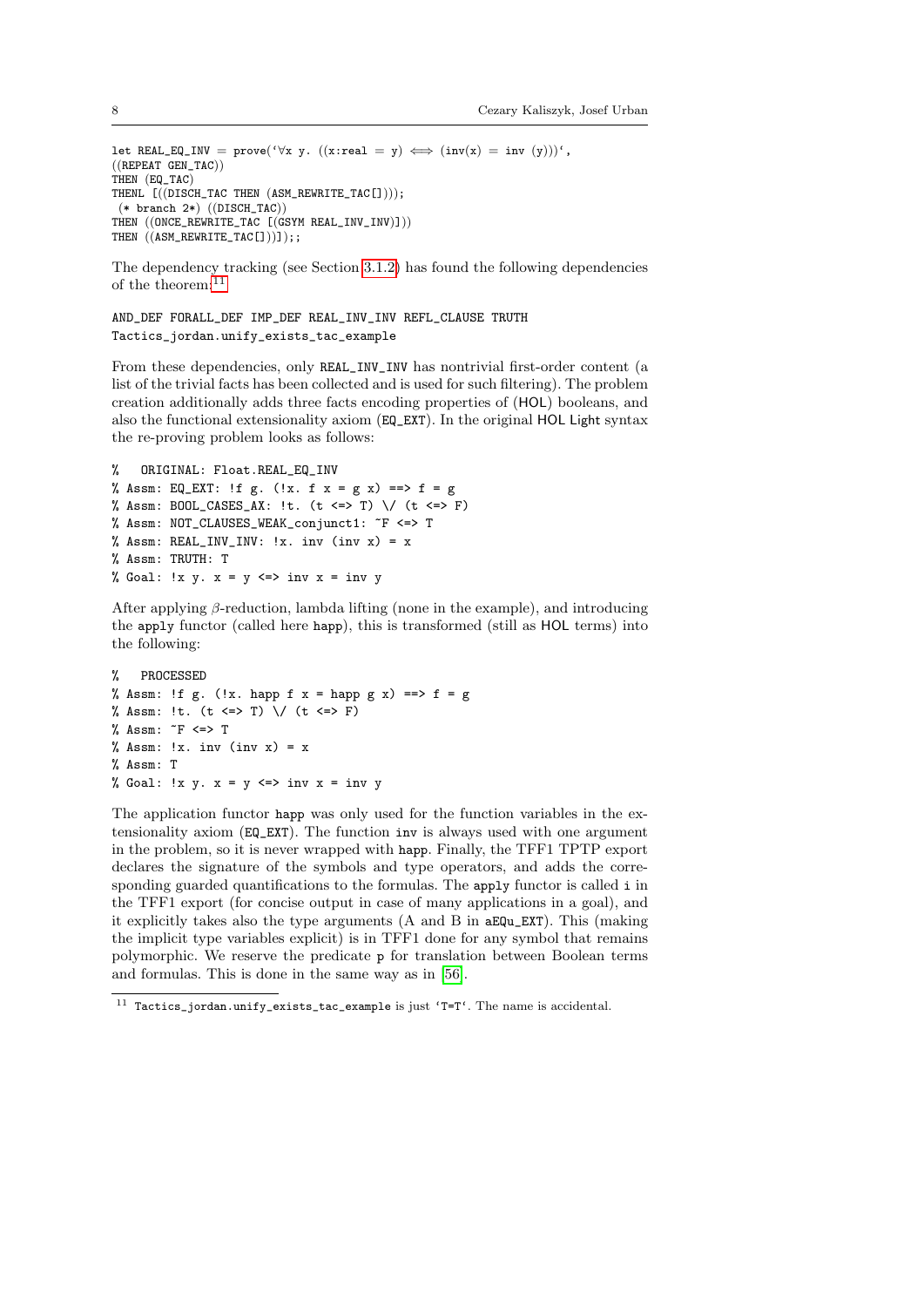HOL Light allows one identifier to denote several different underlying constants. In the running example, inv is such an overloaded identifier and denotes the inverse operations on several different types. To deal with such identifiers different names are used for each underlying constant separately in the TFF1 export signature, so that the identifiers can be printed using their non-overloaded names like real\_inv.

```
% TYPES
tff(tbool, type, bool:$tType).
tff(tfun, type, fn:($tType * $tType) > $tType).
tff(treal, type, real:$tType).
% CONSTS
\text{tf}(cp, type, p : (bool > $o)).\text{tf}(\text{chapp, type, } i:!)[A:\text{tf}(X,Y)]: ((fn(A,B) * A) > B)).tff(cF, type, f:bool).
tff(crealu_inv, type, realu_inv:(real > real)).
tff(cT, type, t:bool).
% AXIOMS
tff(aEQu_EXT, axiom, ![A : $tType,B : $tType]:
    : [F:fn(A,B),G:fn(A,B)] : (![X:A]:i(A,B,F,X) = i(A,B,G,X) \implies F = G).\text{tf(aB00Lu_CASESu_AX, axiom, } [T:bool] : (T = t | T = f)).tff(aNOTu_CLAUSESu_WEAKu_conjunct1, axiom, (~ (p(f)) <=> p(t))).
\text{tf}(\text{aREALu\_INVu\_INV}, \text{axiom}, ![X:real]:\text{realu\_inv}(\text{realu\_inv}(X)) = X).tff(aTRUTH, axiom, p(t)).
tff(conjecture, conjecture, ![X:real,Y:real]:
    (X = Y \iff \text{realu\_inv}(X) = \text{realu\_inv}(Y)).
```
Problems in this format can be already given to the Why3 tool, which can translate them for various SMT solvers and ATP systems, and call the systems on the translated form. This was initially used both for ATPs working with the FOF format and for the SMTs. Currently, we only use Why3 for preparing problems for Yices, CVC3, and AltErgo. The translation to the FOF format was later implemented independently of Why3, to avoid an additional translation layer for the strongest tools, and in particular to be able to run the ATPs with different parameters and in a proof-producing mode. The procedure is however the same as in Why3, and the resulting FOF form will be as follows.

```
% Goal: !x y. x = y \iff inv x = inv yfof(aEQu_EXT, axiom, ![A,B]: ![F, G]:
    (![X]: s(B, i(s(fun(A, B), F), s(A, X))) = s(B, i(s(fun(A, B), G), s(A, X)))\Rightarrow s(fun(A,B),F) = s(fun(A,B),G))).fof(aBOOLu_CASESu_AX, axiom,
    ! [T]: (s(bool,T) = s(bool,t) | s(bool,T) = s(bool,f)).fof(aNOTu_CLAUSESu_WEAKu_conjunct1, axiom,
    ( \text{`` } (p(s(bool,f))) \iff p(s(bool,t)))).
fof(aREALu_INVu_INV, axiom,
    \lbrack X \rbrack: s(real,realu_inv(s(real,realu_inv(s(real,X))))) = s(real,X)).
fof(aTRUTH, axiom, p(s(bool,t))).
fof(conjecture, conjecture, \lbrack X, Y \rbrack: (s(real,X) = s(real,Y) <=>
    s(real,real_iinv(s(real,X))) = s(real,real_iinv(s(real,Y)))).
```
This translation uses the (possibly quadratic) tagging of terms with their types (with "s" as the tagging functor), used, e.g., in Hurd's work.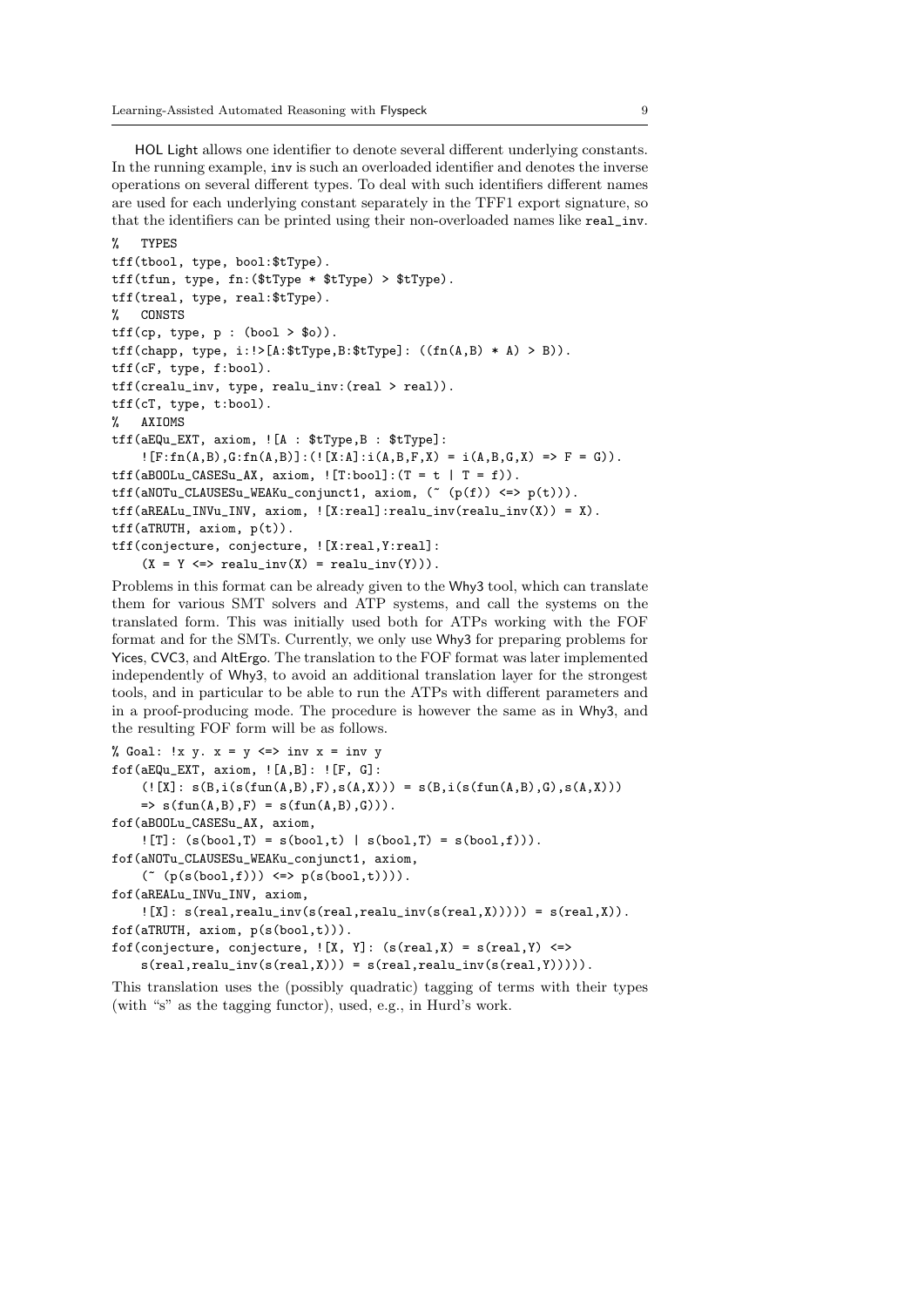2.4 Translations to Higher-Order Formats

The recently developed TPTP THF standard can be used to encode problems in monomorphic higher-order logic. This allows experimenting with higher-order ATPs like LEO2 [\[9\]](#page-38-8) and Satallax [\[19\]](#page-38-9), in addition to the standard ATPs working in the first-order formalism. The translation to THF needs to perform only one step: monomorphisation. As explained in [2.2,](#page-5-1) this is however a nontrivial task, and the MESON tactic approach is already in practice too exhaustive for problems with many premises.

After developing the TFF1 and FOF translation, some initial experiments were done to produce a monomorphisation heuristic that behaves reasonably on problems with many premises. This heuristic is now as follows. The constants that can be used to instantiate the premises are extracted only once from the goal at the start of the procedure. Every premise can be instantiated using these goal constants, but the premises themselves are not further used to grow this set. This means that the procedure is even less complete than MESON, however the procedure is linear in the number of premises, and it is therefore possible to use it even with large numbers of advised premises. In practice, it is rarely the case that a premise can be instantiated in more than one way. A simple example when this happens is in the THF problem<sup>[12](#page-9-0)</sup> created for the theorem  $I_0_I^{13}$  $I_0_I^{13}$  $I_0_I^{13}$  where the particular goal and premise (both properties of the identity function) are as follows:

Assm: I\_THM: !x. I x = x Goal: I\_O\_ID: !f. I o f = f  $\land$  f o I = f

The exact types inferred by the standard HOL (Hindley-Milner [\[37\]](#page-39-17)) type inference for the goal are as follows:

$$
\forall f: A \to B. \ I_{B \to B} \ o \ f = f \land f \ o \ I_{A \to A} = f
$$

Since the identity function appears in the goal both with the type  $A \rightarrow A$  and with the type  $B \rightarrow B$ , the following two instances of the premise I\_THM are created by the THF translation:

```
% TYPES
thf(ta, type, a : $tType).
thf(tb, type, b : $tType).
thf(ci0, type, i0 : (a > a)).
thf(ci, type, i : (b > b)).
% AXIOMS
thf(aIu_THMu_monomorphized0, axiom, ![X:a]:((i0 @ X) = X)).
thf(alu_THMu_monomorphized1, axiom, <math>![X:b] : ((i \& X) = X)).
```
Finally, while there is no TPTP standard yet for the polymorphic HOL logic, this logic is shared by a number of systems in the HOL family of ITPs. For the experiments described in [5.1](#page-22-0) Isabelle is used in its CASC 2012 THF mode, but it should be possible to pass the problems to Isabelle directly in some (not necessarily TPTP) polymorphic HOL encoding. This is has been tried only to a small extent, and is still future work.

<span id="page-9-0"></span> $^{12}$ <http://mws.cs.ru.nl/~mptp/hh1/OrigDepsProbs/i/h/00119.p>

<span id="page-9-1"></span> $^{13}$ http://mws.cs.ru.nl/~mptp/hol-flyspeck/trunk/trivia.html#I\_0\_ID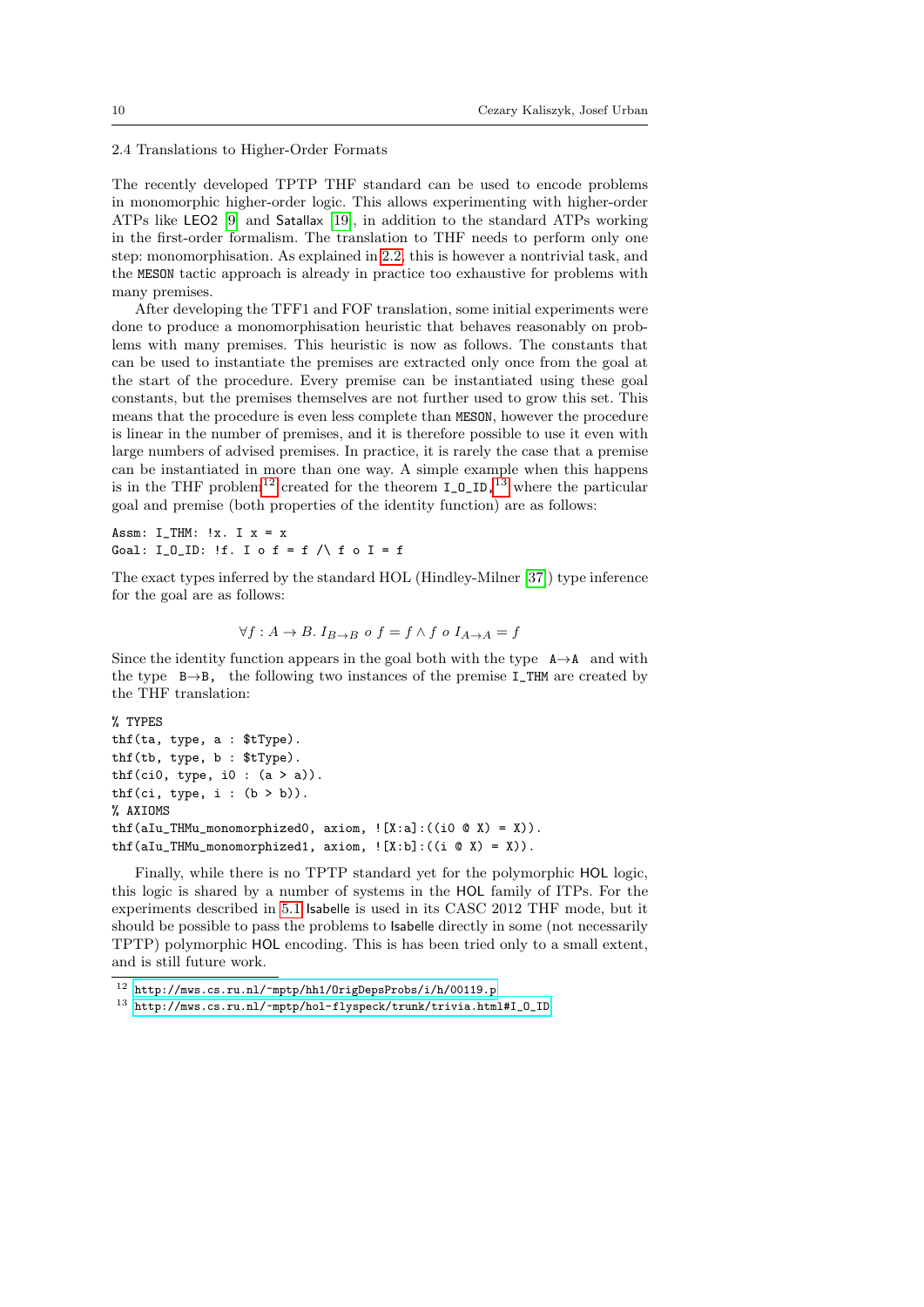#### <span id="page-10-0"></span>3 Exporting Theorem Problems for Re-proving with ATPs

In our earlier initial experiments [\[44\]](#page-39-13), it was found that the ATP problems created from the calls to the MESON tactic in the HOL Light and Flyspeck libraries are very easy for the state-of-the-art ATPs. Some of this easiness might have been caused by the (generally unsound) merging of different polymorphic versions of equality used by MESON into just one standard first-order equality.<sup>[14](#page-10-1)</sup> However, after a manual random inspection it still seemed that the ratio of such unsound proofs is low, and the MESON problems are just too easy. That is why only the set of problems on the theorem level is considered for experiments here. The theorem level seems to be quite similar in the major ITPs: *theorem* is typically not corresponding to what mathematicians call a theorem, but it is rather a self-sufficient lemma with a formal proof of several to dozens (exceptionally hundreds) lines that can be useful in other formal proofs and hence should be named and exported. Since the ITP proofs can be longer (i.e., they can contain a number of MESON and other subproblems), proving such theorems fully automatically is typically a challenge, which makes such problems suitable for ATP benchmarks, challenges, and competitions.

## 3.1 Collecting Theorems and their Dependency Tracking

In Mizar/MPTP and in Isabelle (done by Blanchette in so far unpublished work) the ATP problems corresponding to theorems can be produced by collecting the dependencies (premises) from the proofs (by suitable tracking mechanisms), and then translating the  $Premises \vdash Theorem$  problem using the methods described in Section [2.](#page-3-0) The recent work by Adams in exporting HOL Light to HOL Zero [\[1\]](#page-37-1) (with cross-verification as the main motivation) was initially used to obtain the theorem dependencies for the first experiments with HOL Light in [\[44\]](#page-39-13), and after that custom theorem-exporting and dependency-tracking mechanisms were implemented as described below.

#### 3.1.1 Collecting and Naming of Theorems

The first issue in implementing such mechanism is to decide what is considered to be a relevant theorem, and what should be its canonical name. In some ITPs, important statements have labels like lemma, theorem, corollary, etc. This is not the case in HOL Light, which is implemented in the OCaml toplevel. This means that every theorem or tactic is just an OCaml value. Some of those values are assigned names, while some are only created on the fly and immediately forgotten. In the relevant exporting work of Obua [\[57\]](#page-40-15), every occurrence of the HOL Light command prove is replaced with a command that additionally records the name of the stored object. This strategy was used first, and extended to work with the whole Flyspeck library by also recording the names for the following commands: prove\_by\_refinement, new\_definition, new\_recursive\_definition, new\_ specification, new\_inductive\_definition, define\_type, and lift\_theorem. This purely syntactic replacement method however turned out to be insufficient for a number of reasons. First, this method does not provide information about the

<span id="page-10-1"></span> $14$  Note that the typed translation that we use here prevents deriving ill-typed equalities [\[12\]](#page-38-5).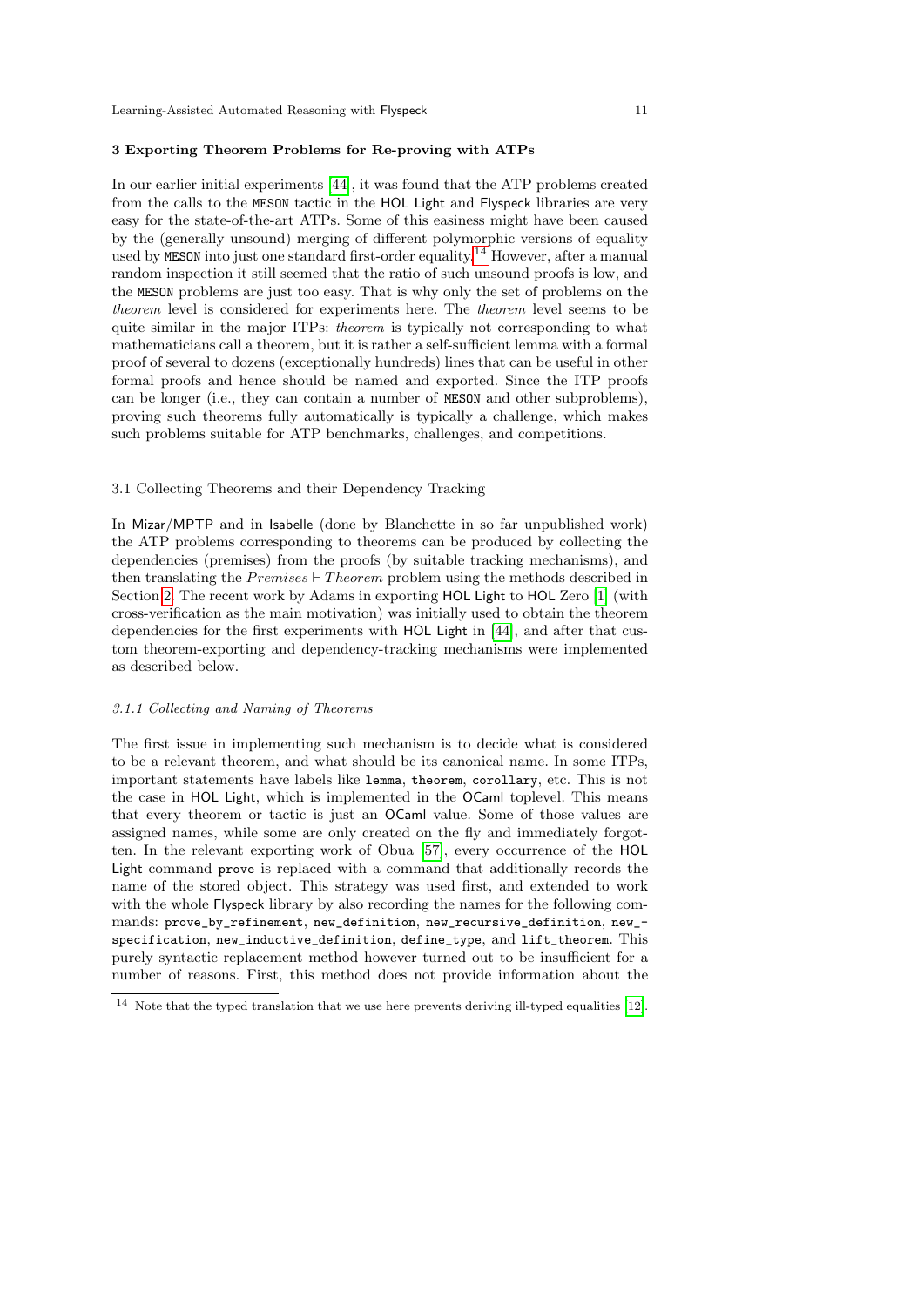scope of names with respect to the OCaml modules. Second, it does not provide the information whether a name given to a theorem has been declared on the top level, or inline inside a function (which makes such theorem unusable for proving other theorems on the toplevel), or even within a function called multiple times with different arguments (in which case the same name would be assigned to a number of different theorems). Finally, certain theorems accessible on the top level are created using other OCaml mechanisms, for example mapping a decision procedure over a list of terms. Recognizing syntactically theorems created in this way turned out to be impractical.

That is why a more robust method has been eventually used, based on the  $u$ pdate\_database<sup>[15](#page-11-0)</sup> recording functionality by Harrison and Zumkeller. This code accesses the basic OCaml data structures and makes it possible to record the namevalue pairs for all OCaml values of the type theorem in a given OCaml state. Thus, it is sufficient to load the whole Flyspeck development, and then invoke this recording functionality.

After some initial experiments with ATP re-proving of the translated problems, this method was however further modified to be able to keep finer track of the use of theorems that are conjunctions of multiple facts. Such (often large) conjunctive theorems are used quite frequently in HOL Light, typically to package together facts that are likely to jointly provide a useful method for dealing with certain concepts or certain kinds of problems. For example the theorem  $ARITH_EQ^{16}$  $ARITH_EQ^{16}$  $ARITH_EQ^{16}$ packages together ten facts about the equality of numerals as follows:

```
let ARITH_EQ = prove
 ({}^{\prime} (\forallm n. (NUMERAL m = NUMERAL n) \iff (m = n)) \land((0 = 0) \Leftrightarrow T) \wedge(\forall n. (BITO n = 0) \iff (n = 0)) ∧
    (\forall n. (BIT1 n = 0) \iff F) \land(\forall n. (_0 = BITO n) \iff (_0 = n)) \land(\forall n. \ (\_0 = BIT1 \ n) \iff F) \land(\forall m \; n. \; (BIT0 \; m = BIT0 \; n) \iff (m = n)) \; \wedge(\forall m \ n. \ (BIT0 \ m = BIT1 \ n) \iff F) \land(\forall m \; n. \; (BIT1 \; m = BIT0 \; n) \iff F) \; \wedge(\forall m \; n. \; (BIT1 \; m = BIT1 \; n) \iff (m = n))',
  REWRITE_TAC[NUMERAL; GSYM LE_ANTISYM; ARITH_LE] THEN
  REWRITE_TAC[LET_ANTISYM; LTE_ANTISYM; DENUMERAL LE_0]);;
```
An even more extreme example is the ARITH theorem which conjoins together all the basic arithmetic facts (there are 108 of them in the current version of HOL Light). The conjuncts of such theorems are now also named (using a serial numbering of the form ARITH\_EQ\_conjunctN), so that the dependency tracking can later precisely record which of the conjuncts were used in a particular proof. This significantly prunes the search space for ATP re-proving of the theorems that previously depended on the large conjunctive dependencies, and also makes the learning data extracted from dependencies of such theorems more precise.

This method can however result in the introduction of multiple names for a single theorem (which is just a HOL Light term of type theorem). If that happens (for this or other reasons), the first name that was associated with the theorem during the Flyspeck processing is always consistently used, and the other alternative names

<span id="page-11-0"></span> $^{15}\,$ [http://mws.cs.ru.nl/~mptp/hol-flyspeck/trunk/Examples/update\\_database.html](http://mws.cs.ru.nl/~mptp/hol-flyspeck/trunk/Examples/update_database.html)

<span id="page-11-1"></span> $^{16}$ [http://mws.cs.ru.nl/~mptp/hol-flyspeck/trunk/calc\\_num.html#ARITH\\_EQ](http://mws.cs.ru.nl/~mptp/hol-flyspeck/trunk/calc_num.html#ARITH_EQ)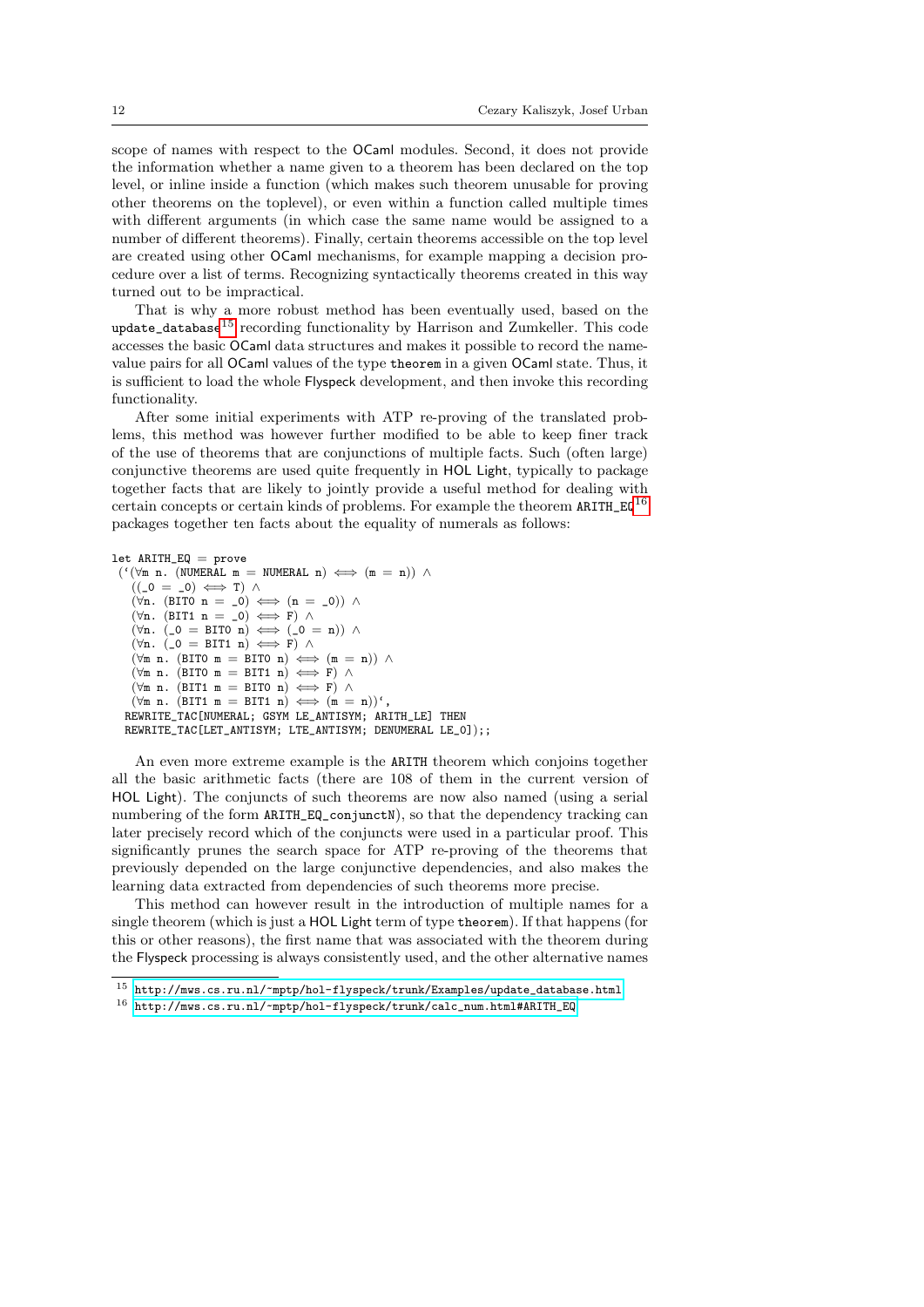are never used. Such consistency is important for the performance of the machine learning on the recorded proof data.<sup>[17](#page-12-1)</sup> The list of all theorems and their names obtained in this way is saved in a file, and subsequently used in the dependency extraction and problem creation passes.

#### <span id="page-12-0"></span>3.1.2 Dependency Recording

After the detection and naming of theorems, the recording of proof dependencies is performed, by processing the whole library again with a patched version of the HOL Light kernel. This patched version is the proof-recording component of the new HOL-Import [\[43\]](#page-39-18), a mechanism designed to transfer proofs from HOL Light to Isabelle/HOL in an efficient way allowing the export of big repositories like Flyspeck. The code for every HOL inference step is patched, to record the newly created theorems. Each theorem is assigned a unique integer counter, and for every new theorem its dependencies on other theorems (integers) are recorded and exported to a file. For every processed theorem it is also checked if it is one of the theorems named in the previous theorem-naming pass. If so, the association of this theorem's name to its number is recorded, and again exported to a file.

After this dependency-recording pass, the recorded information is further processed by an offline program to eliminate all unnamed dependencies (originating for example from having multiple names for a single theorem). For every named theorem its dependencies are inspected, and if a dependency D does not have a name, it is replaced by its own dependencies (there is no unnamed dependency that could not be further expanded). This is done recursively, until all unnamed dependencies are removed. This produces for each named theorem  $T$  a minimal (wrt. the original HOL Light proof) list of named theorems that are sufficient to prove T.

The numbering of theorems respects the order in which the theorems are processed in the Flyspeck development. This total ordering is compatible with (extends) the partial ordering induced by proof dependencies, and for the experiments conducted here it is assumed to be the chronological order in which the library was developed. The dependency information given in this chronological order for all 16082 named theorems (of which 1897 are (type) definitions, axioms, or their parts, and their dependencies are not exported) obtained by processing the Flyspeck library<sup>[18](#page-12-2)</sup> (and its HOL Light pre-requisites) is available online.<sup>[19](#page-12-3)</sup> Together with suitably chosen characterizations of the theorems (see Section [4.1\)](#page-15-0), this constitutes an interesting new dataset for machine-learning techniques that attempt to predict the most useful premises from the formal library for proving the next conjecture.

<span id="page-12-1"></span> $^{17}\,$  For example, the MaLARea system does such de-duplication as a useful preprocessing step before learning and theorem-proving is started on a large number of related problems.

<span id="page-12-2"></span><sup>18</sup> Flyspeck SVN revision 2887 from 2012-06-26 and HOL Light SVN revision 146 from 2012- 06-02 are used for all experiments.

<span id="page-12-3"></span><sup>19</sup> <http://mws.cs.ru.nl/~mptp/hh1/deps.all>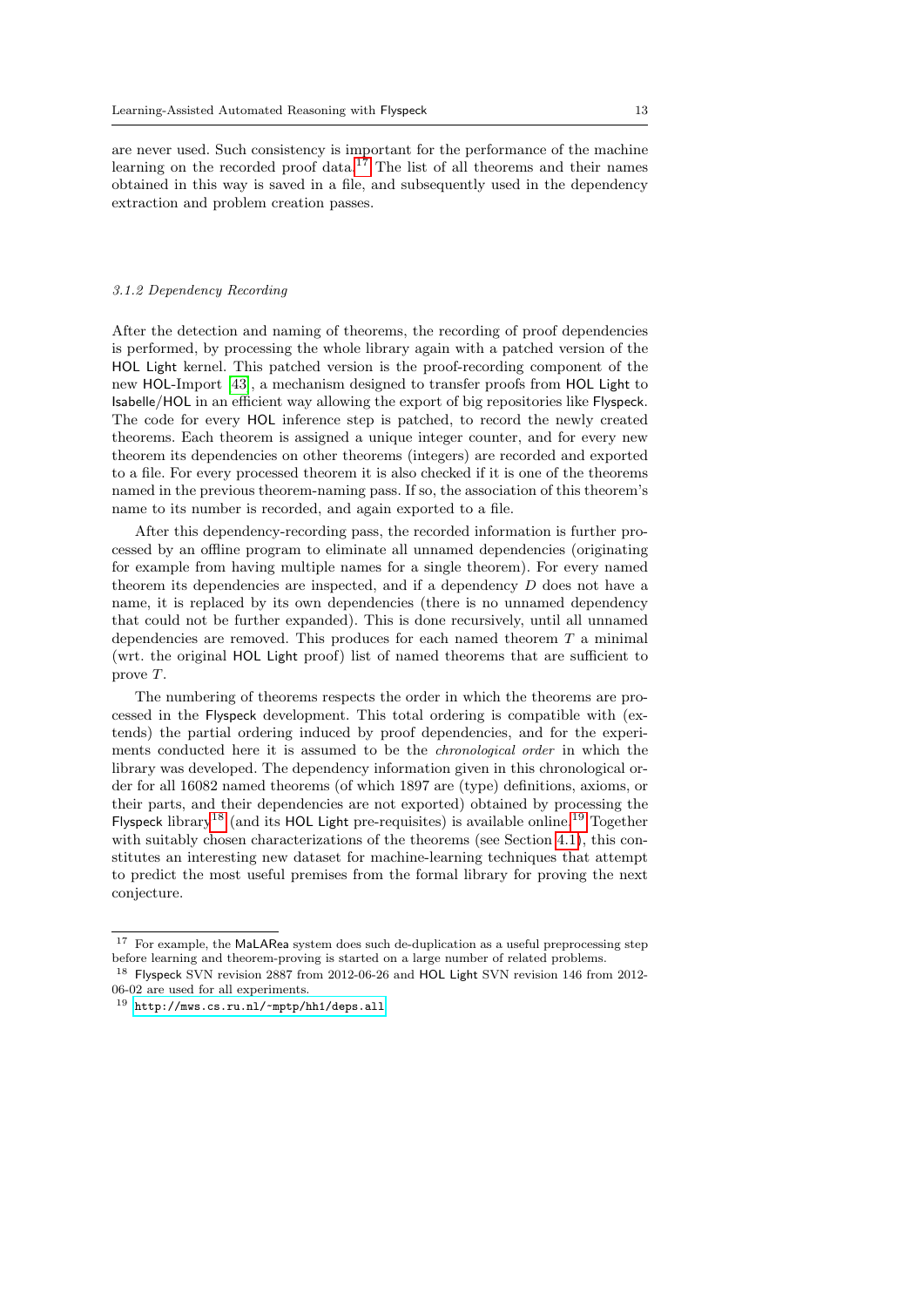## 3.2 The Data Set of ATP Re-proving Problems

Analogously to Mizar and Isabelle, the re-proving ATP problems for the collected named theorems are finally produced by translating the *Dependencies*  $\vdash Theorem$ problem to the ATP formalisms using the methods described in Section [2,](#page-3-0) together with basic filtering of dependencies that have trivial first-order content. 1897 of the 16082 named theorems do not have a proof (those are definitions and axioms). For all the remaining 14185 named theorems the corresponding re-proving ATP problems were created, and are available online<sup>[20](#page-13-1)</sup> in the FOF, THF, and TFF1 formats. These problems are used for the ATP re-proving experiments described in Section [5.1.](#page-22-0) Smaller meaningful datasets will likely be created from this large dataset for ATP/AI competitions such as CASC LTB and Mizar@Turing<sup>[21](#page-13-2)</sup>, anal-ogously to the smaller MPTP2078<sup>[22](#page-13-3)</sup> [\[4\]](#page-38-10) ATP benchmark created from the ATPtranslated Mizar library (MML), and the Judgement Day benchmark [\[18\]](#page-38-11) created by ATP translation of a subset of the Isabelle/HOL library.

The average, minimum, and maximum sizes of problems in these datasets are shown in Table [1,](#page-13-4) together with the corresponding statistics for the problems expressed in the original HOL formalism. It can be seen that the number of formulas

<span id="page-13-4"></span>

| Table 1: Sizes of the re-proving ATP problems (in numbers of formulas) |  |  |  |  |  |  |  |  |  |  |  |  |  |
|------------------------------------------------------------------------|--|--|--|--|--|--|--|--|--|--|--|--|--|
|------------------------------------------------------------------------|--|--|--|--|--|--|--|--|--|--|--|--|--|

| Format | Problems | Average size | Minimum size | Maximum size |
|--------|----------|--------------|--------------|--------------|
| HOL    | 14185    | 42.7         |              | 510          |
| FOF    | 14185    | 42.7         |              | 510          |
| TFF1   | 14185    | 71.9         | 10           | 693          |
| THF    | 14185    | 78.8         | 5            | 1436         |

in the translated problems is typically at most twice the number of the original HOL formulas, i.e., the translations are indeed efficient for all the problems. This was not the case (and became a bottleneck) in the initial experiments using the more prolific MESON translation. There is no increase in the number of formulas when translating from the original HOL-formulated problem to the FOF translation. For the TFF1 and THF translation, formulas declaring the types of the symbols appearing in the problems are added, and for the THF translation multiple instances of the premises can additionally appear. Table [2](#page-14-0) shows the total times needed for the various exporting phases run over the whole Flyspeck as explained above. For completeness, the time needed to export characterizations of the theorems for external (e.g., machine-learning) tools is also included (see Section [4.1](#page-15-0) for the description of the characterizations that are used).

## <span id="page-13-0"></span>4 Premise Selection

Given a large library like Flyspeck, the interesting ATP/AI task is to prove new theorems without having to manually select the relevant premises. In the past

<span id="page-13-1"></span> $^{20}$  [http://mws.cs.ru.nl/~mptp/hh1/OrigDepsProbs/co\\_i\\_f\\_p\\_h.tgz](http://mws.cs.ru.nl/~mptp/hh1/OrigDepsProbs/co_i_f_p_h.tgz)

<span id="page-13-2"></span> $^{21}\,$ <http://www.cs.miami.edu/~tptp/CASC/J6/Design.html#CompetitionDivisions>

<span id="page-13-3"></span><sup>22</sup> <http://wiki.mizar.org/twiki/bin/view/Mizar/MpTP2078>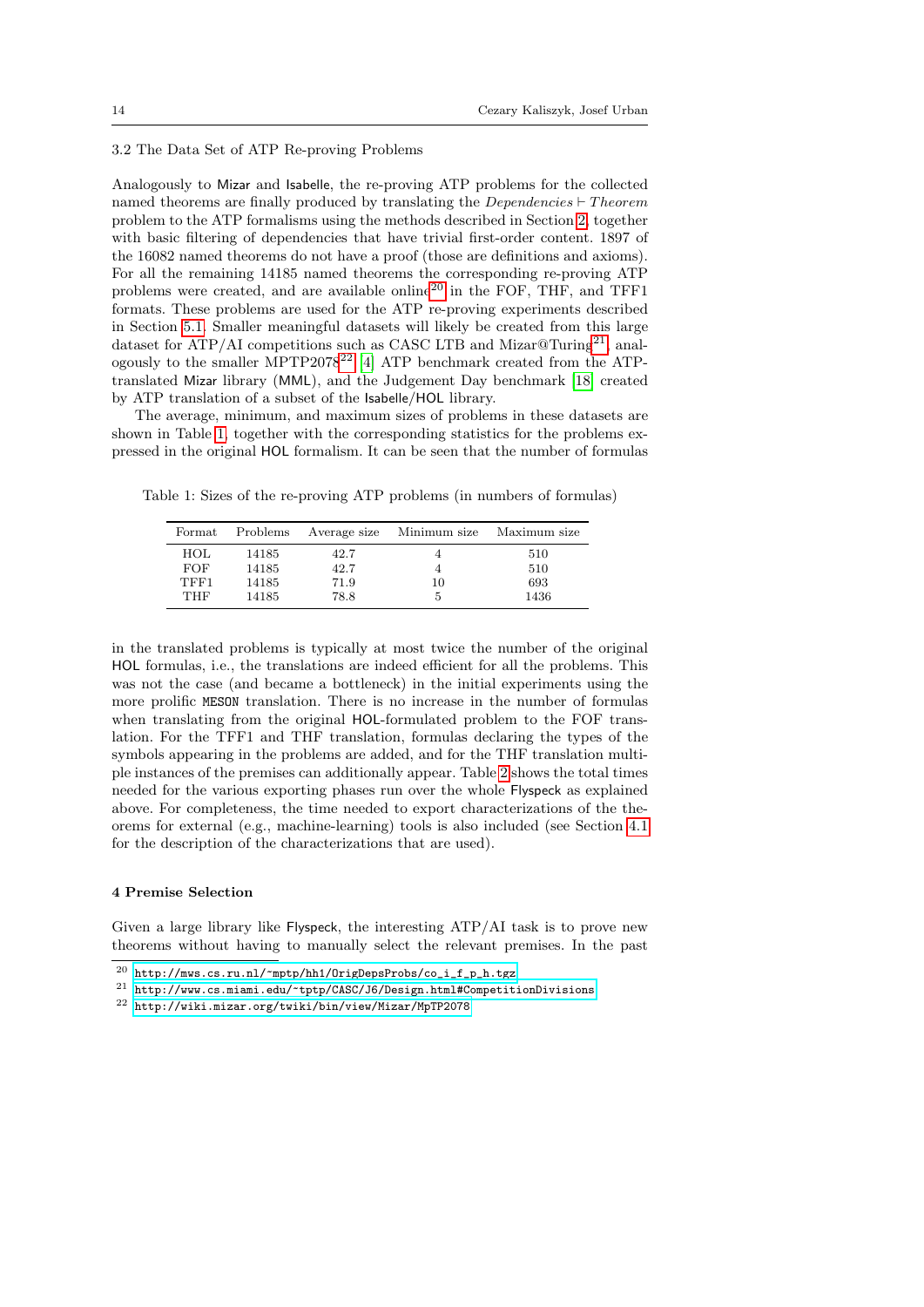| Phase                                     | Time (minutes) |
|-------------------------------------------|----------------|
| standard Flyspeck loading/verification    | 180            |
| detection and naming of theorems          |                |
| exporting theorem characterizations       | 5              |
| dependency recording using patched kernel | 540            |
| offline post-processing of dependencies   | 10             |
| creating re-proving ATP problems in FOF   | 34             |
| creating re-proving ATP problems in TFF1  | 53             |
| creating re-proving ATP problems in THF   | 32             |
| total                                     | 855            |

<span id="page-14-0"></span>Table 2: Times of the exporting phases (total, for the whole Flyspeck)

decade, a number of premise selection methods have been developed and experimented with over large theories like Mizar/MML, Isabelle/HOL, SUMO, and Cyc. See [\[48,](#page-40-16) [76\]](#page-41-3) for recent overviews of such methods.

ATP problems of this kind are created for Mizar/MML by consistent translation of the whole MML to TPTP, and then letting external premise selection algorithms find the most relevant premises for a given theorem  $t$  from the large set of t-allowed premises (typically those theorems and definitions that were already available when t was being proved, expressed, e.g., as TPTP include files). For Isabelle/Sledgehammer, the default premise selection algorithm is implemented inside Isabelle, i.e., it is working on the native Isabelle symbols. Only after the Sledgehammer premise selection chooses the suitable set of premises, the problem is translated to a given ATP formalism using one of the several implemented translation methods. In general, the symbol naming is in Isabelle consistent only before the translation is applied, and a particular symbol in two translated problems can have different meanings.

Both the Mizar and the Isabelle approach have some advantages and disadvantages. Optimizing the translation (or using multiple translations) as done in Isabelle can improve the ultimate ATP performance once the premises have been selected. On the other hand, if the whole library is not translated in a consistent manner to a common ATP format such as TPTP, ATP-oriented external premise selection tools like SInE cannot be directly used on the whole library. It could be argued that the SInE algorithm is relatively close to the Sledgehammer premise selection algorithm, and can be easily implemented inside Isabelle. However there are useful premise selection methods for which this is not so straightforward. For example in the MaLARea system, evaluation of premises in a large common pool of finite first-order models is an additional semantic premise-characterization method that improves the overall precision quite significantly  $[80]$ .<sup>[23](#page-14-1)</sup> For such a pool of firstorder models to be useful, the premises have to use symbols consistently also after the translation to first-order logic. Although various techniques can again be developed to lift this method to the current Sledgehammer translation setting, they seem less straightforward than for example a direct Isabelle implementation of SInE. This discussion currently applies also to the HOL Light ATP translations described in Section [2.](#page-3-0) For example, the problem-specific optimization of the arity of symbols

<span id="page-14-1"></span><sup>&</sup>lt;sup>23</sup> Recent evidence for the usefulness of model-based selection methods is the difference  $(64\%$ vs. 50% problems solved) between the (otherwise quite similar) systems MaLARea and PS-E (<http://www.cs.ru.nl/~kuehlwein/CASC/PS-E.html>) in the 2012 Mizar@Turing competition.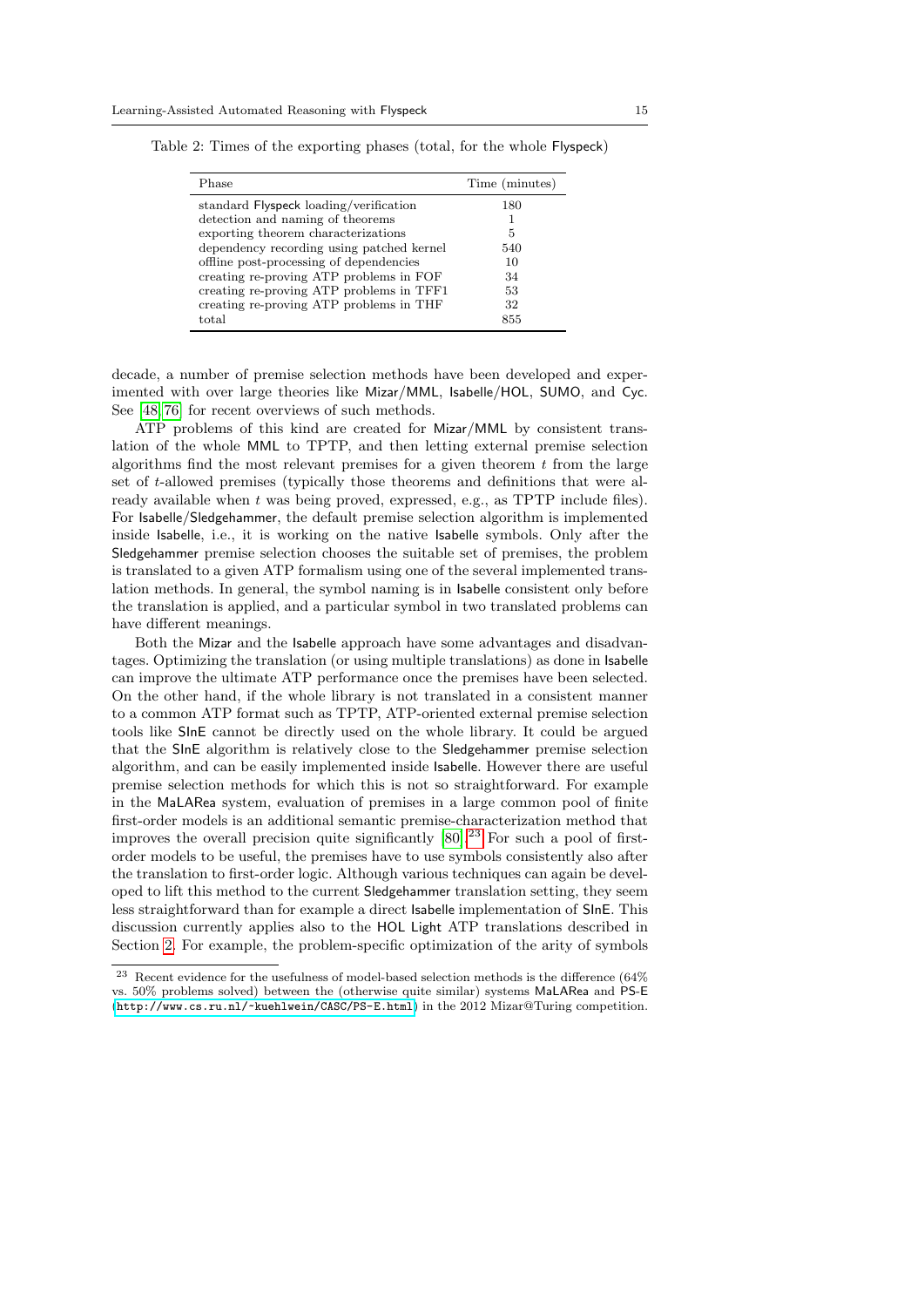described in [2.3](#page-6-3) will in general cause inconsistency on the symbol level between the FOF translations of two different HOL Light problems.

The procedure implemented for HOL Light is currently a combination of the external, internal, learning, and non-learning premise-selection approaches. This procedure assumes the common ITP situation of a large library of (also definitional) theorems  $T_i$  and their proofs  $P_i$  (for definitions the proof is empty), over which a new conjecture has to be proved. The proofs refer to other theorems, giving rise to a partial dependency ordering of the theorems extended into their total chronological ordering as described for Flyspeck in [3.1.2.](#page-12-0) For the experiments it will be assumed that the library was developed in this order. An overview of the procedure is as follows, and its details are explained in the following subsections.

- 1. Suitable characterizations (see Section [4.1\)](#page-15-0) of the theorems and their proof dependencies are exported from HOL Light in a simple format.
- 2. Additional dependency data are obtained by running ATPs on the ATP problems created from the HOL Light proof dependencies, i.e., the ATPs are run in the re-proving mode. Such data are often smaller and preferable [\[47\]](#page-40-17). These data are again exported using the same format as in (1).
- 3. The (global, first-stage) external premise selectors preprocess (typically train on) the theorem characterizations and the proof dependencies. Multiple characterizations and proof dependencies may be used.
- 4. When a new conjecture is stated in HOL Light, its characterization is extracted and sent to the (pre-trained) first-stage premise selectors.
- 5. The first-stage premise selectors work as rankers. For a given conjecture characterization they produce a ranking of the available theorems (premises) according to their (assumed) relevance for the conjecture.
- 6. The best-ranked premises are used inside HOL Light to produce ATP (FOF, TFF1, THF) problems. Typically several thresholds (8, 32, 128, 512, etc.) on the number of included premises are used, resulting in multiple versions of the ATP problems.
- 7. The ATPs are called on the problems. Some of the best ATPs run in a strategyscheduling mode combining multiple strategies. Some of the strategies always use the SInE (i.e., local, second-stage) premise selection (with different parameters), and some other strategies may decide to use SInE when the ATP problem is sufficiently large.
- Loop to improve (2) and (3): It is not an uncommon phenomenon that in the dataimproving step (2) (ATP re-proving from the HOL Light proof dependencies) an ATP proof could not be found for some theorem  $T_i$ , but an alternative proof of  $T_i$  can be found from some other theorems preceding  $T_i$  in the chronological order (which guards such alternative proofs against cycles). To achieve this, the trained premise selectors can be used also on all theorems that are already in the library, and the whole ATP/training process can be iterated several times to obtain as many ATP proofs as possible, and better (and differently) trained premise selectors for step (3). This is the same loop as in MaLARea.

#### <span id="page-15-0"></span>4.1 Formula Characterizations Used for Learning

Given a new conjecture C, how do mathematicians decide that certain previous knowledge will be relevant for proving C? The approach taken in practically all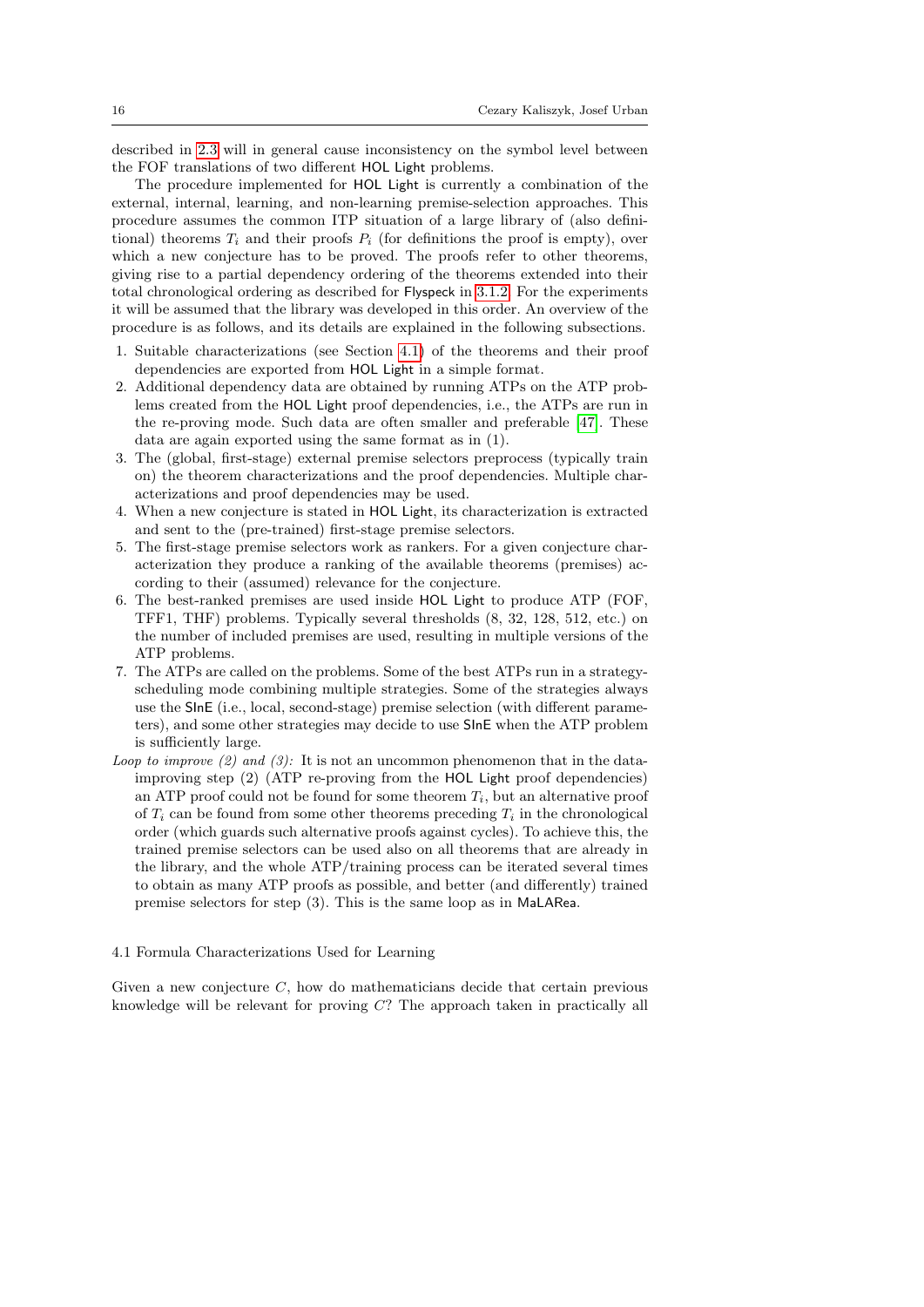existing premise-selection methods is to extract from such C a number of suitably defined features, and use them as the input to the premise selection for C. The most obvious characterization that already works well in large libraries is the (multi)set of symbols appearing in the conjecture. This can be further extended in many interesting ways, using various methods developed, e.g., in statistical machine translation and web search, but also by methods specific to the formal mathematical domain. In this work, characterization of HOL formulas by all their subterms (found useful in MaLARea) was used, and adapted to the typed HOL logic. For example, the latest version of the characterization algorithm would describe the HOL theorem DISCRETE\_IMP\_CLOSED:<sup>[24](#page-16-0)</sup>

∀s:real^N→bool e. &0 < e ∧ ( $\forall$ x y. x IN s ∧ y IN s ∧ norm(y - x) < e  $\implies$  y = x)  $\implies$  closed s

by the following set of strings:

```
"real", "num", "fun", "cart", "bool", "vector_sub", "vector_norm",
"real_of_num", "real_lt", "closed", "_0", "NUMERAL", "IN", "=", "&0",
"&O < Areal", "O", "Areal", "Areal^A", "Areal^A - Areal^A",
"Areal^A IN Areal^A->bool", " Areal^A->bool", "_0", "closed Areal^A->bool",
"norm (Areal^A - Areal^A)", "norm (Areal^A - Areal^A) < Areal"
```
This characterization is obtained by:

- 1. Normalizing all type variables to just one variable A.
- 2. Replacing (normalizing) all term variables with their normalized type.
- 3. Collecting all (normalized) types and their component types recursively.
- 4. Collecting all (normalized) atomic formulas and their component terms recursively.
- 5. Including all "proper" term and type constructors (logic symbols like conjunction are filtered out).

In the above example, real is a type constant, IN is a term constructor, Areal^A->bool is a normalized type, Areal<sup>^</sup>A its component type, norm (Areal<sup>^</sup>A - Areal<sup>^</sup>A) < Areal is an atomic formula, and Areal<sup>^</sup>A - Areal<sup>^</sup>A is its normalized subterm.

The normalization of variable names is an interesting topic. It is good if the premise selectors can notice some similarity between two terms with variables,<sup>[25](#page-16-1)</sup> which is hard (when using strings) if the variables have different names. On the other hand, total normalization to just one generic variable name removes also the information that the variables in a particular subterm were (not) equal. Also, terms with differently typed variables should be more distant from each other than those with the same variable types. In total, four versions of variable normalization were tested:

syms0: All free and bound variables are given the same name A0. This encoding is the most liberal, i.e., the resulting equality relation on the features is the coarsest one, allowing the premise selectors to see many similarities.

<span id="page-16-0"></span> $^{24}$ [http://mws.cs.ru.nl/~mptp/hol-flyspeck/trunk/Multivariate/topology.html#](http://mws.cs.ru.nl/~mptp/hol-flyspeck/trunk/Multivariate/topology.html#DISCRETE_IMP_CLOSED) [DISCRETE\\_IMP\\_CLOSED](http://mws.cs.ru.nl/~mptp/hol-flyspeck/trunk/Multivariate/topology.html#DISCRETE_IMP_CLOSED)

<span id="page-16-1"></span><sup>25</sup> One could require the similarity to also handle matching, etc. A simple way how to do it is to generate even more features. This is again left to further general research in this area.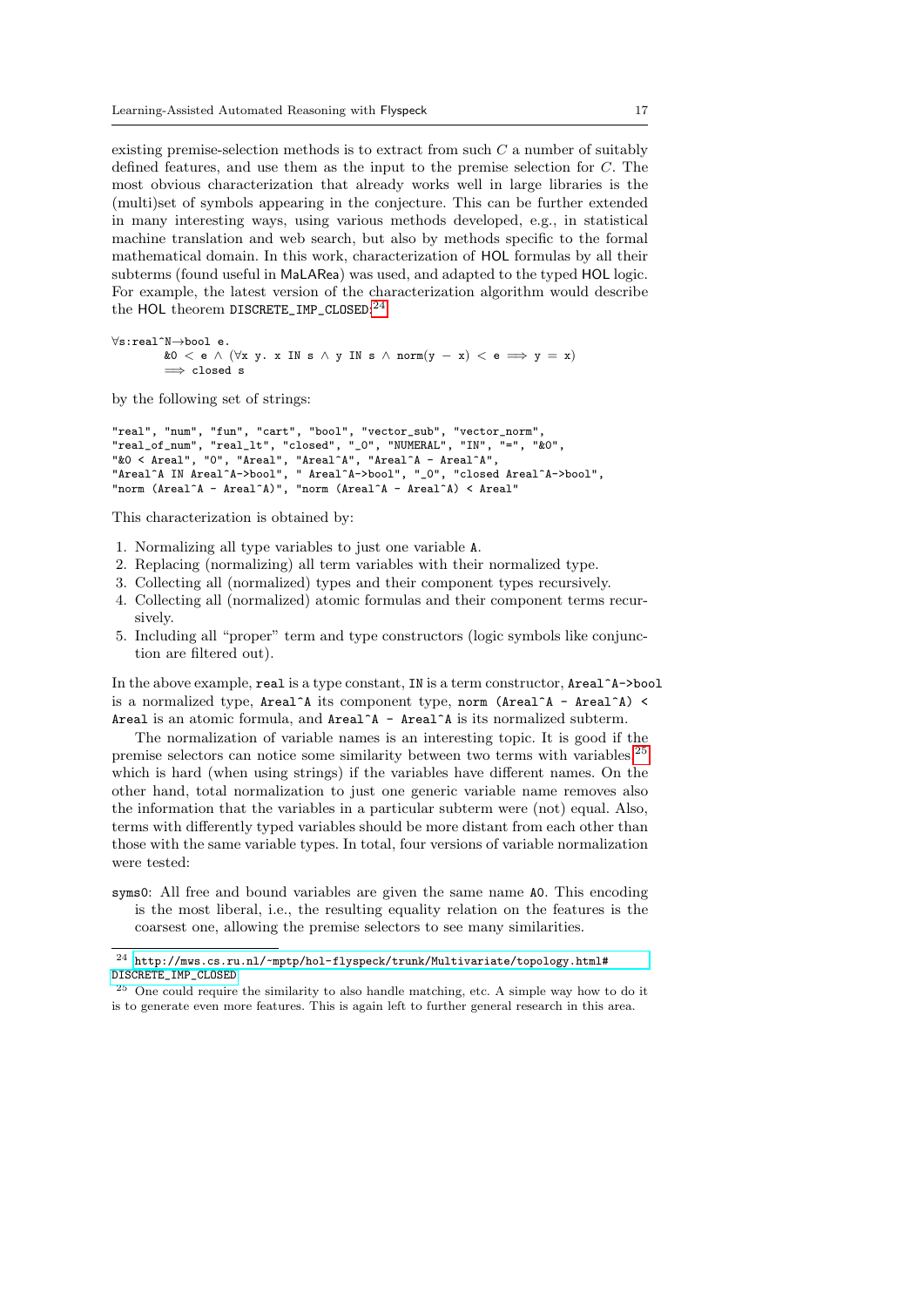- syms: First the free variables are numbered consecutively (A0, A1, etc). Then the bound variables are named with the subsequent numbers. This results in a finer notion of similarity than in syms0.
- symst: Every variable is renamed to a textual representation of its type, for example Anum or Areal. This is again finer than syms0, but different from syms. This normalization is used in the above example, and also for most of the premise selection trainings.
- symsd: In one symst implementation, the internal HOL Light type variable numbering was accidentally used, thus making most of such term features disjoint between different theorems. The performance was lower, but the method produces some unique solutions and is included in the evaluation.

In addition to that, several feature exports included also logic symbols. Various feature characterizations can have different performance on different datasets, and such characterizations can be also combined together in interesting ways. This is a rather large research topic that is left as future work for this newly developed dataset, along with other large-theory datasets. Just including the features encoding the validity in finite models will be interesting.

## 4.2 Machine Learning of Premise Selection

All the currently used first-stage premise selectors are machine learning algorithms trained in various ways on previous proofs. A number of machine learning algorithms can be experimented with today, and in particular kernel-based methods [\[4\]](#page-38-10) and ensemble methods [\[48\]](#page-40-16) have recently shown quite good performance on smaller datasets such as MPTP2078. However, scaling and tuning such methods to a large corpus like Flyspeck and to quite a large number of incremental training and test-ing experiments is not straightforward.<sup>[26](#page-17-0)</sup> That is why this work so far uses mostly the sparse implementation of a multiclass naive Bayes classifier provided by the SNoW system [\[20\]](#page-38-12). SNoW can incrementally train and produce predictions on the whole Flyspeck library presented in the chronological order in an hour (and often considerably faster on minimized data). I.e., one new prediction takes a fraction of a second. In addition to that, several other fast incremental (online) learning algorithms were briefly tried: the Perceptron and Winnow algorithms provided also by SNoW, and a custom implementation of the k-nearest neighbor  $(k-NN)$ algorithm. Only k-NN however produced enough additional prediction power. As already mentioned, the first-stage algorithms are often complemented by SInE as a second-stage premise selector when the ATP problem is written, and that is why some (in particular SInE-like) algorithms might look mostly redundant (in the overall ATP evaluation) when used at the first stage. This is obviously a consequence of the particular setup used here.

Two kinds of evaluation are possible in this setting and have been used several times for the Mizar data: a pure machine-learning evaluation comparing the predicted premises with the set of known sufficient premises, and an evaluation that actually runs an ATP on the predicted premises. While data are available

<span id="page-17-0"></span><sup>26</sup> Such scaling up for the large Mizar library is work in progress at the time of writing this article.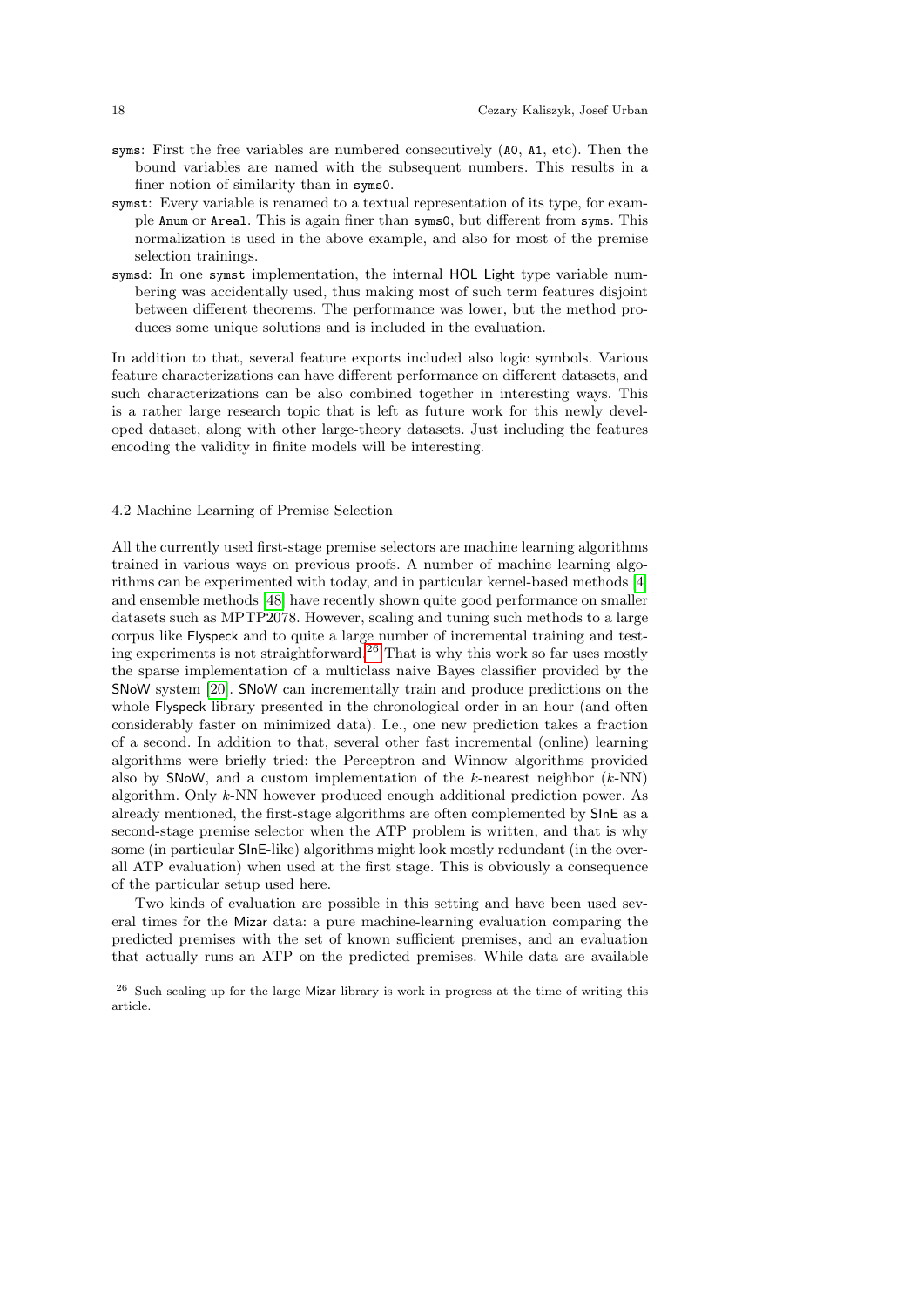also for the former, in this paper only the second evaluation is presented, see Section [5.2.](#page-25-0) The main reason for this is that alternative proofs are quite common in large libraries, and they often obfuscate the link between the pure machinelearning performance and the final ATP performance. Measuring the final ATP performance is more costly, however it practically stopped being a problem with the recent arrival of low-cost workstations with dozens of CPUs.

At a given point during the library development, the training data available to the machine learners are the proofs of the previously proved theorems in the library. A frequently used approach to training premise selection is to characterize each proof  $P_i$  of theorem  $T_i$  as a (multi)set of theorems  $\{T_{i_1},...,T_{i_m}|T_{i_j}$  used in  $P_i\}$ . The training example will then consist of the input characterization (features) of  $T_i$  (see [4.1\)](#page-15-0), and the output characterization (called also output targets, classes, or labels) will be the (multi)set  ${T_i} \cup {T_{i_1},...,T_{i_m}}|T_{i_j}$  used in  $P_i$ . Such training examples can be tuned in various ways. For example the output theorems may be further recursively expanded with their own dependencies, the input features could be expanded with the features of their definitions, various weighting schemes and similarity clusterings can be tried, etc. This is also mostly left to future general research in premise-selection learning. Once the machine learner is trained on a particular development state of the library, it is tested on the next theorem  $T$  in the chronological order. The input features are extracted from T and given to the trained learner which then answers with a ranking of the available theorems. This ranking is given to HOL Light, which uses it to produce ATP problems for  $T$  with varied numbers of the best-ranked premises.

## <span id="page-18-0"></span>4.3 Proof Data Used for Learning

An interesting problem is getting the most useful proof dependencies for learning. Many of the original Flyspeck dependencies are clearly unnecessary for first-order theorem provers. For example the definition of the  $\land$  connective (AND\_DEF) is a dependency of 14122 theorems. Another example are proofs done by decision procedures, which typically first apply some normalization steps justified by some lemmas, and then may perform some standard algorithm, again based on a number of lemmas. Often only a few of such dependencies are needed (i.e., the proofs found by decision procedures are often unnecessarily "complicated").

Some obviously unhelpful dependencies were filtered manually, and this was complemented by using also the data obtained from ATP re-proving (see Section [5.1\)](#page-22-0). Vampire, E, and Z3 can together re-prove 43.2% of the Flyspeck theorems (see Table [5\)](#page-23-0), which is quite a high number, useful for trying to post-process automatically the remaining dependency data or even to completely disregard them. The following approaches to combining such ATP and HOL Light dependencies were initially tried, and combined with the various characterization methods to get the training data:

minweight (default): Always prefer the minimal ATP proof if available. On the ATP re-proved theorems collect the statistics about how likely a dependency in the HOL Light proof is really going to be used by the ATP proof, and use this likelihood as a weight when ATP proof is not available. When the weight is 0, use (cautiously) a minimal weight (0.001 or 0.000001) instead.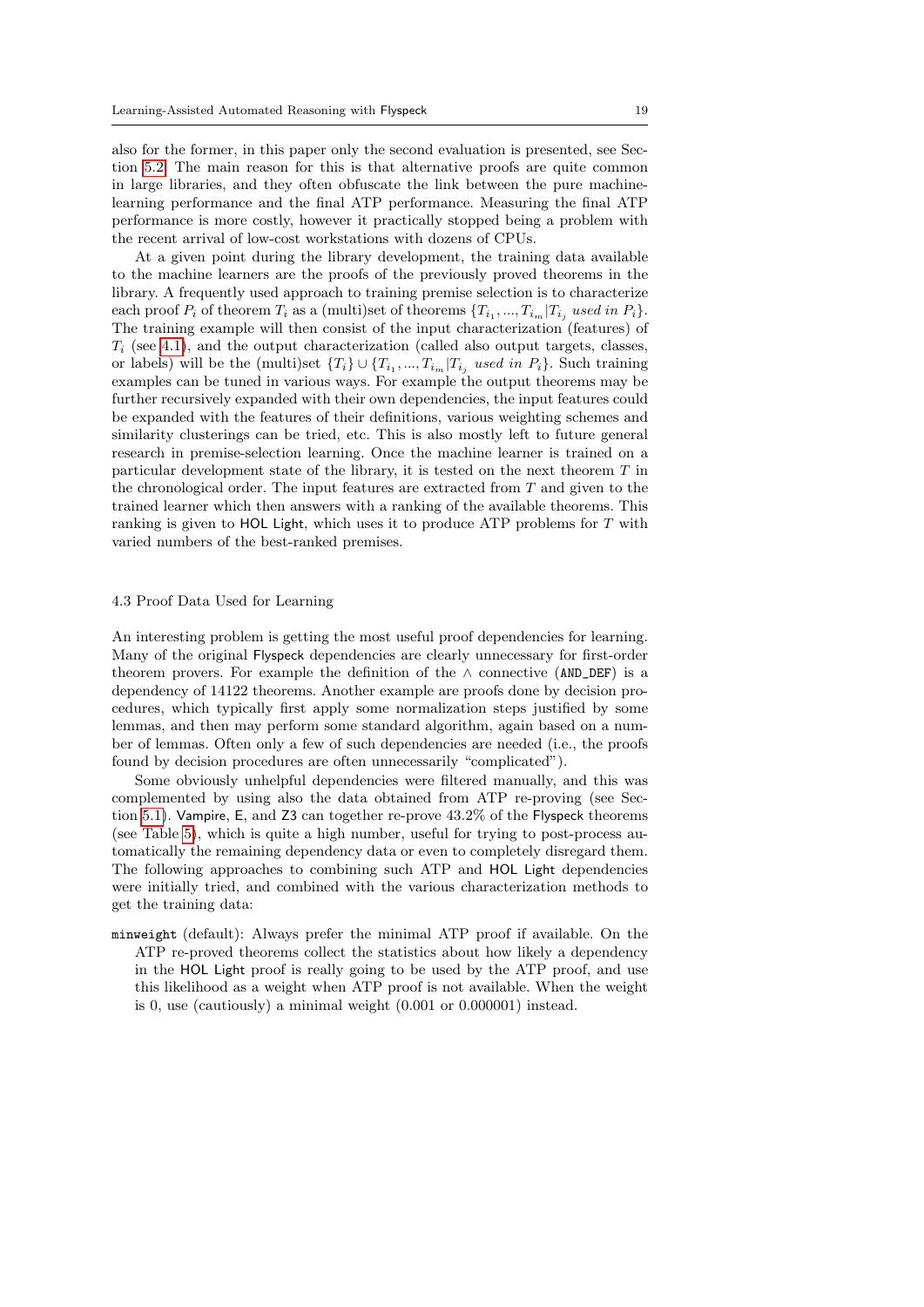- nominweight: As minweight, but without a minimal weight. Totally ignore ATPirrelevant HOL Light dependencies.
- v\_pref (e\_pref, z\_pref): Instead of using the minimal ATP proof, always prefer the Vampire (E, Z3) proof. Can be combined with both weighting methods.
- symsonly: Ignore all proofs. Learn only on examples saying that a theorem is good for proving itself, i.e., for its feature characterization. The trained system will thus recommend theorems similar to the conjecture, but not the dependencies of such theorems.
- atponly: Use only the (minimal) ATP proofs for learning. Ignore the HOL Light proofs completely, and construct only the symsonly training examples for theorems that have no ATP proof. Can be combined with v\_pref, e\_pref, z\_pref.

At some point, a pseudo-minimization procedure started to be applied first to the ATP proofs: each proof is re-run only with the premises needed for the proof, and if the number of needed premises decreases, this is repeated until the premise count stabilizes. Often this further removes unnecessary premises that appeared in the ATP proof, e.g., by performing unnecessary rewriting steps. This was later followed by adding cross-minimization: Each proof is re-run (pseudo-minimized) not just by the ATP that found the proof, but by all ATPs. This can further improve the training data, and also raise the number of proofs found by a particular ATP quite considerably, which in turn helps when proofs by a particular ATP are preferable for learning (see the v\_pref approach above). Finally, the learning and proving can boost each other's performance: the proofs obtained by using the advice of the first-generation premise selectors can be added to the training data obtained from re-proving, and used to train the second generation of premise selectors. This process can be iterated, but only one iteration was done so far (using two different prediction methods).

The summary of the training data obtained by these procedures from the proofs is given in Table [3.](#page-20-1) Each of the ATP-obtained dependency sets (2–6 in Table [3\)](#page-20-1) could be complemented by the HOL Light dependencies (1) as described above, producing differently trained advisors. For example, the best advising method based on (4) was only using the ATP proofs for training (no adding of HOL Light dependencies when the ATP proof was missing), preferring proofs by  $E(e_{pref})$ , using the symst (types instead of variables) characterizations, and choosing the best 128 premises. The new ATP proofs found using this method were added to (4), resulting in the dataset (5). The next most complementary advising method to that (measured before (5) became available) was combining the ATP dependencies from  $(2)$  with the HOL Light dependencies  $(1)$  using the nominweight and v\_pref techniques, also using the symst features, and choosing the best 512 premises. The new ATP proofs found using this method were added to (5), resulting in (6). The performance of various premise selection methods is discussed in Section [5.](#page-20-0)

## 4.4 Communication with the Premise Advisors

There are several modes in which external premise selectors can be used. The main mode used here for experiments is the offline (batch) mode. In this mode, the premise selectors are incrementally trained and tested on the whole library dependencies presented as one file in the chronological order. Incremental training/testing means that the learning system reads the examples from the file one by one, for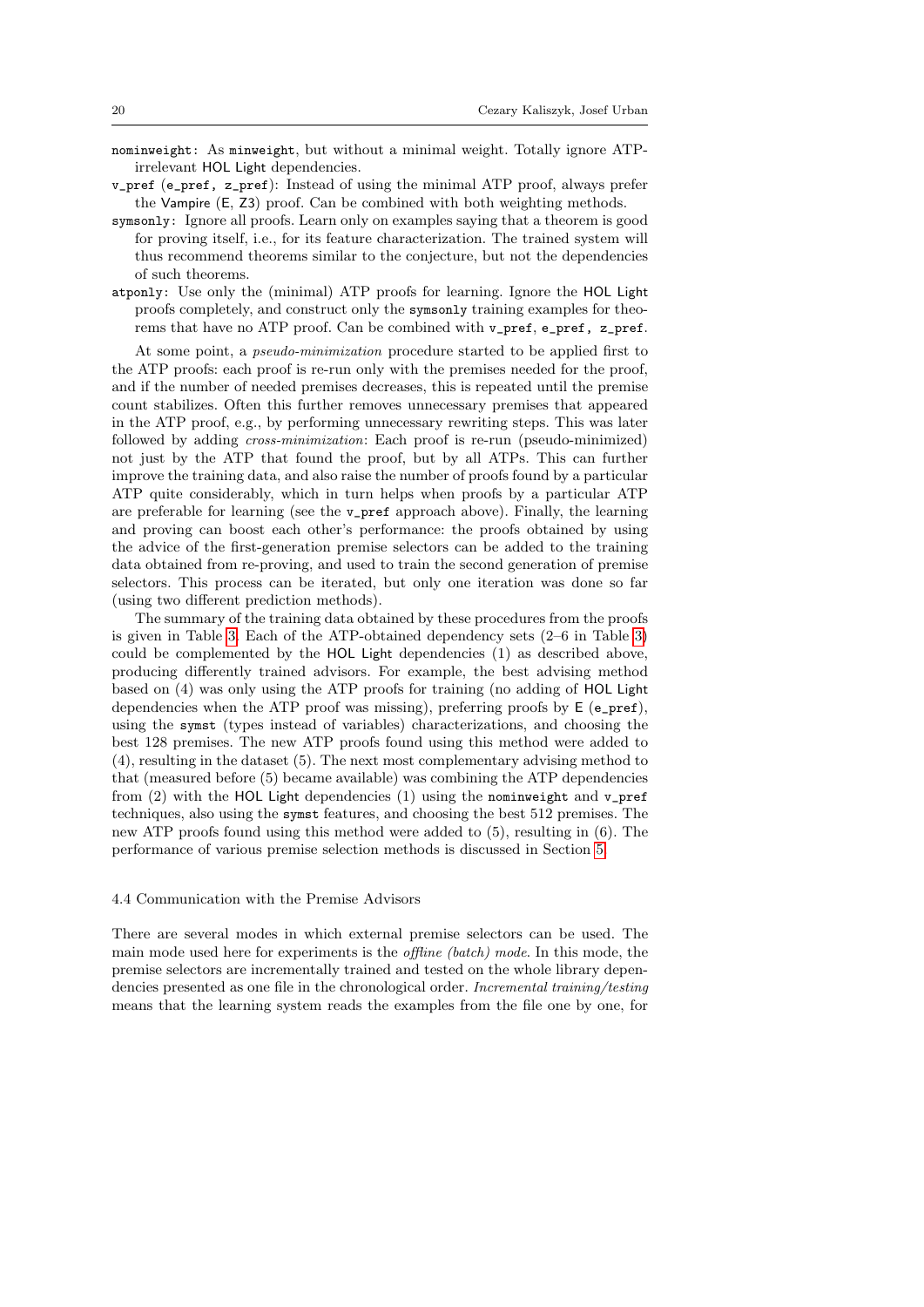|                |                         |                 | E.         |                 | Vampire    |                 | Z <sub>3</sub>   |              | Union            |  |
|----------------|-------------------------|-----------------|------------|-----------------|------------|-----------------|------------------|--------------|------------------|--|
| Nr             | Method                  | $_{\text{thm}}$ | $dep \phi$ | $_{\text{thm}}$ | $dep \phi$ | $_{\text{thm}}$ | dep <sub>0</sub> | $_{\rm thm}$ | dep <sub>0</sub> |  |
|                | HOL deps                |                 |            |                 |            |                 |                  | 14185        | 61.87            |  |
| $\overline{2}$ | ATP on $(1)$ , 300s     | 5393            | 4.42       | 4700            | 5.15       | 4328            | 3.55             | 5837         | 3.93             |  |
| 3              | ATP on $(1)$ , $600s^*$ | 5655            | 5.80       | 5697            | 5.90       | 4374            | 3.59             | 6161         | 5.00             |  |
| 4              | $(3)$ minimized         | 5646            | 4.52       | 5682            | 4.49       | 4211            | 3.47             | 6104         | 4.35             |  |
| 5              | $(4) \cup 1.$ advised   | 6404            | 4.29       | 6308            | 4.17       | 5216            | 3.67             | 6605         | 4.18             |  |
| 6              | $(5) \cup 2$ . advised  | 6848            | 3.90       | 6833            | 3.89       | 5698            | 3.48             | 6998         | 3.81             |  |

<span id="page-20-1"></span>Table 3: Improving the dependency data used for training premise selection

thm: Number of theorems proved by the given prover.

dep ø: The average number of proof dependencies in the proofs found by the prover.

(1) - HOL deps: Dependencies exported from HOL Light.

(2),(3): Dependencies obtained from proofs by ATPs run on HOL deps.

(4): Cross-minimization of (3).

(5): Added dependencies from new proofs advised by the best learning method (using (4)).

(5): Added dependencies from new proofs advised by the best complementary learning method (trained on (2) combined with (1)).

each theorem first producing an advice (ranking of previous theorems) based only on its features, and only after that learning on the theorem's dependencies and proceeding to the next example. The rankings are then used in HOL Light to produce all ATP problems in batch mode. This mode is good for experiments, because the learning data can be analyzed and pre-processed in various ways described above. All communication is fully file-based.

Another mode is used for static online advice. In this mode an (offline) pretrained premise selector receives conjecture characterizations from HOL Light over a TCP socket, replies in real time with a ranking of theorems from which HOL Light produces the ATP problems and calls the ATPs to solve them. This mode has been initially implemented as a simple online service and can already be experimented with by interested readers.<sup>[27](#page-20-2)</sup>

Finally, in a *dynamic online* mode the premise selector receives also training data in real time, and updates itself. The currently used learning systems support this dynamic mode, however, in an online service this mode of interaction requires some implementation of access rights, user limits, cloning of developments and services, etc. This is still future work, close to the recent work on formal mathematical editors and wikis [\[3,](#page-38-13) [42\]](#page-39-19).

#### <span id="page-20-0"></span>5 Experiments

The main testing set in all scenarios is constructed from the 14185 Flyspeck theorems. To be able to explore as many approaches as possible, a smaller subset

<sup>(\*):</sup> The 6161 count in (3) is higher than in the final 900s experiments shown in Table [5.](#page-23-0) This is due to a incorrect (cyclic) dependency export for about 60 early HOL Light theorems used for  $(2)-(4)$ . For training premise selection the effect of this error is negligible.

<span id="page-20-2"></span><sup>27</sup> The service runs at colo12-c703.uibk.ac.at on port 8080, example queries are:

echo 'CARD  $\{3, 4\} = 2'$  | nc colo12-c703.uibk.ac.at 8080

echo '(A DIFF B) INTER  $C =$  EMPTY  $\le$  > (A INTER C) SUBSET B' | nc colo12-c703.uibk.ac.at 8080 .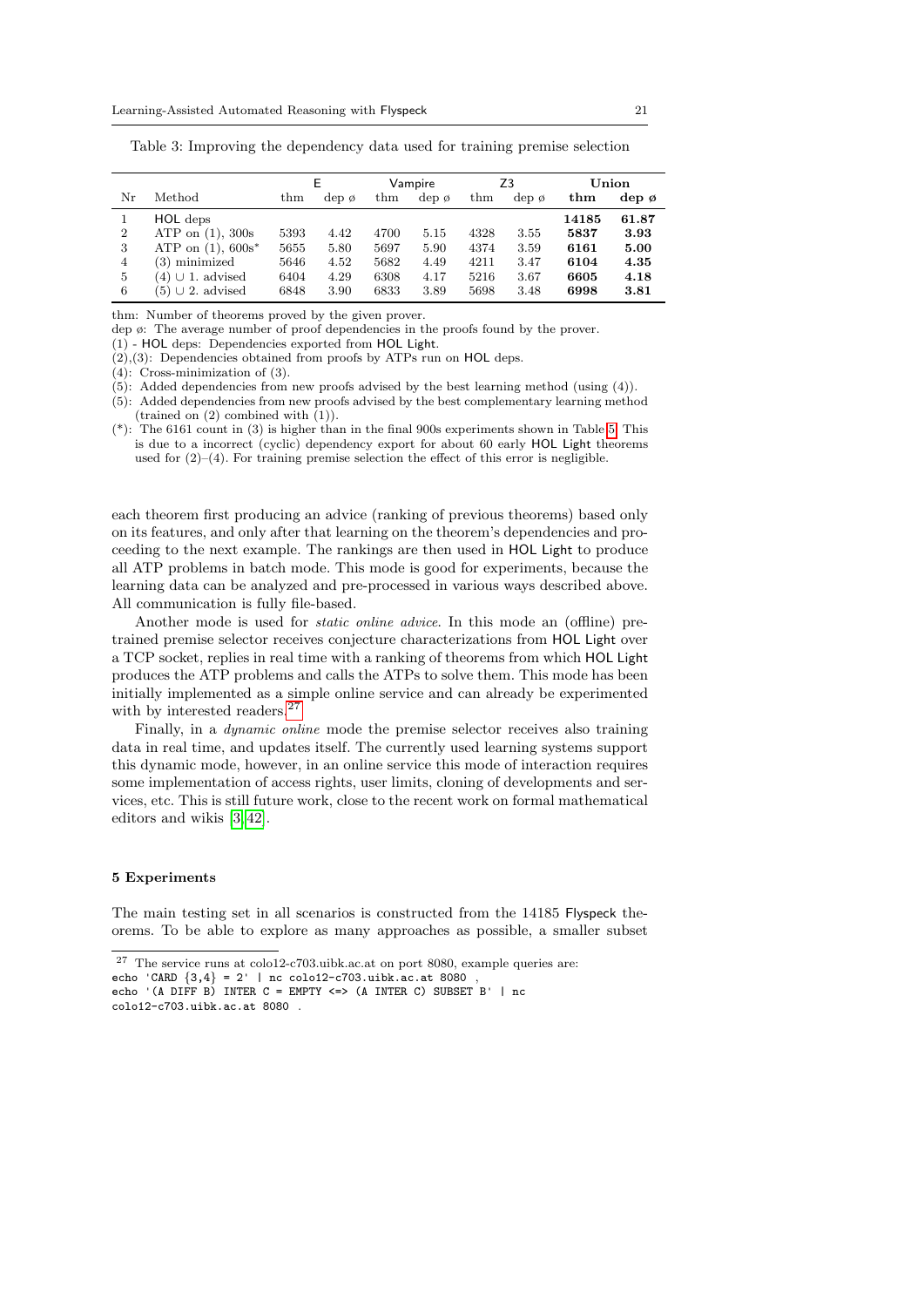of 1419 theorems is often used. This subset is stable for all such experiments, and it is constructed by taking every tenth theorem (starting with 0-th) in the chronological ordering.

A number of first- and higher-order ATPs and SMT solvers were tried on the problems. The most extensively used are Vampire 2.6 (called also V below), modified E 1.6, and Z3 4.0. Proofs are important in the ITP/learning scenarios, so Z3 and E are (unless otherwise noted) run in a proof-producing mode. In particular for Z3 this costs some performance. E 1.6 is not run in its standard auto-mode, but in a strategy-scheduling wrapper<sup>[28](#page-21-0)</sup> used by the MaLARea system in the Mizar@Turing large-theory competition.

This wrapper (called either Epar or just E in the tables below) subsequently tries 14 strategies provided by the second author. These strategies were developed on the 1000 problems allowed for training large-theory AI/ATP systems before the Mizar@Turing competition [\[77\]](#page-41-12). Some of these strategies have become available in E 1.6 when it was released after CASC 2012, but E's auto mode is still tuned for the TPTP library, and by default it always uses only one "best" (heuristically chosen) strategy on a problem, shunning so far the temptations of strategy scheduling. Epar outperforms the old auto-mode of  $E$  1.4 by over 20% on the Mizar@Turing training problems, and seems to be competitive with Vampire 2.6. Fifteen more systems (or their versions) were tried to a lesser extent (typically on the 1419-problem subset) in the experiments. Some of these systems perform very well, and might be used more extensively later. Sometimes an additional effort is needed to make systems really useful; for example, proof/premise output might be missing, or additional mapping to a system's constructs needs to be done to take full advantage of the system's features. In this work such customizations are avoided. All the systems used are alphabetically listed in Table [4.](#page-21-1)

<span id="page-21-1"></span>Table 4: Names and descriptions of the systems used in the evaluation

| System (short)   | Format | Description                                                               |
|------------------|--------|---------------------------------------------------------------------------|
| AltErgo          | TFF1   | AltErgo version 0.94                                                      |
| CVC <sub>3</sub> | TFF1.  | $CVC3$ version $2.2$                                                      |
| $E$ 1.6          | FOF    | $E$ version 1.6 pre011 Tiger Hill                                         |
| Epar $(E)$       | FOF    | $E$ version 1.6 pre011 with the Mizar@Turing strategies                   |
| iProver          | FOF    | iProver version $0.99$ (CASC-J6 2012)                                     |
| <b>Isabelle</b>  | THF    | Isabelle 2012 used in CASC 2012 (without LEO2 and Satallax)               |
| leanCoP          | FOF    | $leanCoP$ version 2.2 (using eclipse prolog)                              |
| $LEO2-po2$       | THF    | LEO2 version v1.4.2 in the "po 2" proof mode <sup>29</sup> (OCaml-3.11.2) |
| $LEO2-po1$       | THF    | <b>LEO2</b> in the standard "po $1$ " mode (faster)                       |
| Metis            | FOF    | Metis version $2.3$ (release $20101019$ )                                 |
| Paradox          | FOF    | Paradox version 4.0, 2010-06-29.                                          |
| Prover9          | FOF    | Prover $9$ (32) version 2009-11A, November 2009.                          |
| <b>SPASS</b>     | FOF    | SPASS version 3.5                                                         |
| Satallax         | THF    | Satallax version 2.6                                                      |
| Vampire $(V)$    | FOF    | Vampire version 2.6 (revision 1649)                                       |
| Yices            | TFF1.  | Yices version 1.0.34                                                      |
| Z3               | FOF    | $Z3$ version $4.0$                                                        |

<span id="page-21-0"></span> $^{28}\,$ <https://github.com/JUrban/MPTP2/blob/master/MaLARea/bin/runepar.pl>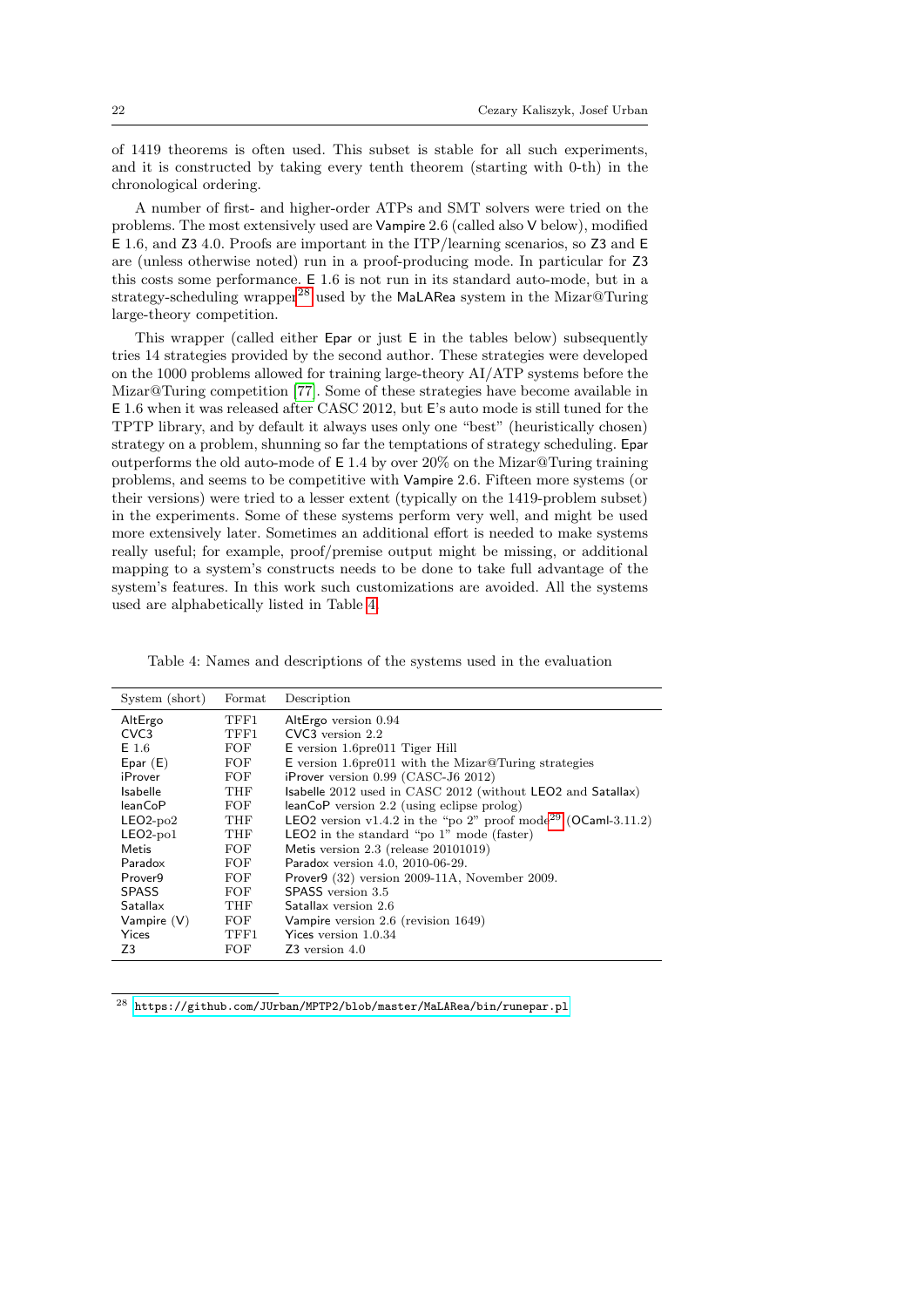Unless specified otherwise, all systems are run with 30s time limit on a 48-core server with AMD Opteron 6174 2.2 GHz CPUs, 320 GB RAM, and 0.5 MB L2 cache per CPU. Each problem is always assigned one CPU. In the tables below, basic statistics are often computed about the population of the methods used: Unique solutions found by each method, and its State of the art contribution (SO- $TAC$ ) as defined by CASC.<sup>[30](#page-22-2)</sup> A system's CASC-defined SOTAC will be highest even if the system solved only one problem (which no other system solved). That is why also the Σ-SOTAC value is used: the sum of a system's SOTAC over all problems attempted. These metrics often indicate how productive it is to add a particular system or its version to a population of systems. Often it is interesting to know the best joint performance when running  $N$  methods in parallel. Finding such a best combination is however an instance of the classical NP-hard Maximum Coverage problem. While it is often possible to use SAT solvers to get an optimal solution, a greedy algorithm is always consistently used to avoid problems when scaling to larger datasets. This also allows us to present this joint performance as a simple greedy (covering) sequence, i.e., a sequence that starts with the best system, and each next system in such sequence is the system that greedily adds most solutions to the union of solutions of the previous systems in the sequence.

#### <span id="page-22-0"></span>5.1 Using External ATPs to Prove Theorems from their HOL Light Dependencies

Table [5](#page-23-0) shows the results of running Vampire, Epar, Z3, and Paradox on the 14185 FOF problems constructed from the HOL Light proof dependencies. The ATP success rate measured on such problems is useful as an upper estimate for the ATP success rate on the (potentially much larger) problems where all premises from the whole previous library are allowed to be used. This success rate can be used later to evaluate the performance of the algorithms that select a smaller number of the most relevant premises. The time limit for Vampire, Epar and Z3 was relatively high (900s), because particularly Vampire benefits from higher time limits (compare with Table [7\)](#page-24-0) and the ATP proofs found by re-proving turn out to be more useful for training premise selectors than the original HOL Light dependencies (see Section [5.2\)](#page-25-0). Paradox was run for 30 seconds to get some measure of the incompleteness of the FOF translation. The systems in Table [5](#page-23-0) are already ordered using the greedy covering sequence, i.e., the joint performance of the top two systems is 41.9%, etc. The counter-satisfiability detected by Paradox is not by default included in the greedy sequence, since its goal is to find the strongest combination of proof-finding systems. The Paradox results are however included in the SOTAC and Unique columns.

Table [6](#page-23-1) shows these results restricted to the 1419-problem subset. This provides some measure of the statistical error encountered when testing systems on the

<span id="page-22-1"></span> $29$  For the experiments that produce proof dependencies (useful, e.g., for learning), we have used the (so far experimental) version of LEO2 that fully reconstructs the original dependencies (the "po 2" option). For the rest of the experiments (where proofs are not needed), the standard version of LEO2 is used. This version is also proof-producing, but some additional work is still needed to extract the original proof dependencies. This work is currently being done by the LEO2 developers. The "po 1" version outperforms the "po 2" version.

<span id="page-22-2"></span><sup>30</sup> For each problem solved by a system, its SOTAC for the problem is the inverse of the number of systems that solved the problem. A system's overall SOTAC is the average SOTAC over the problems it solves.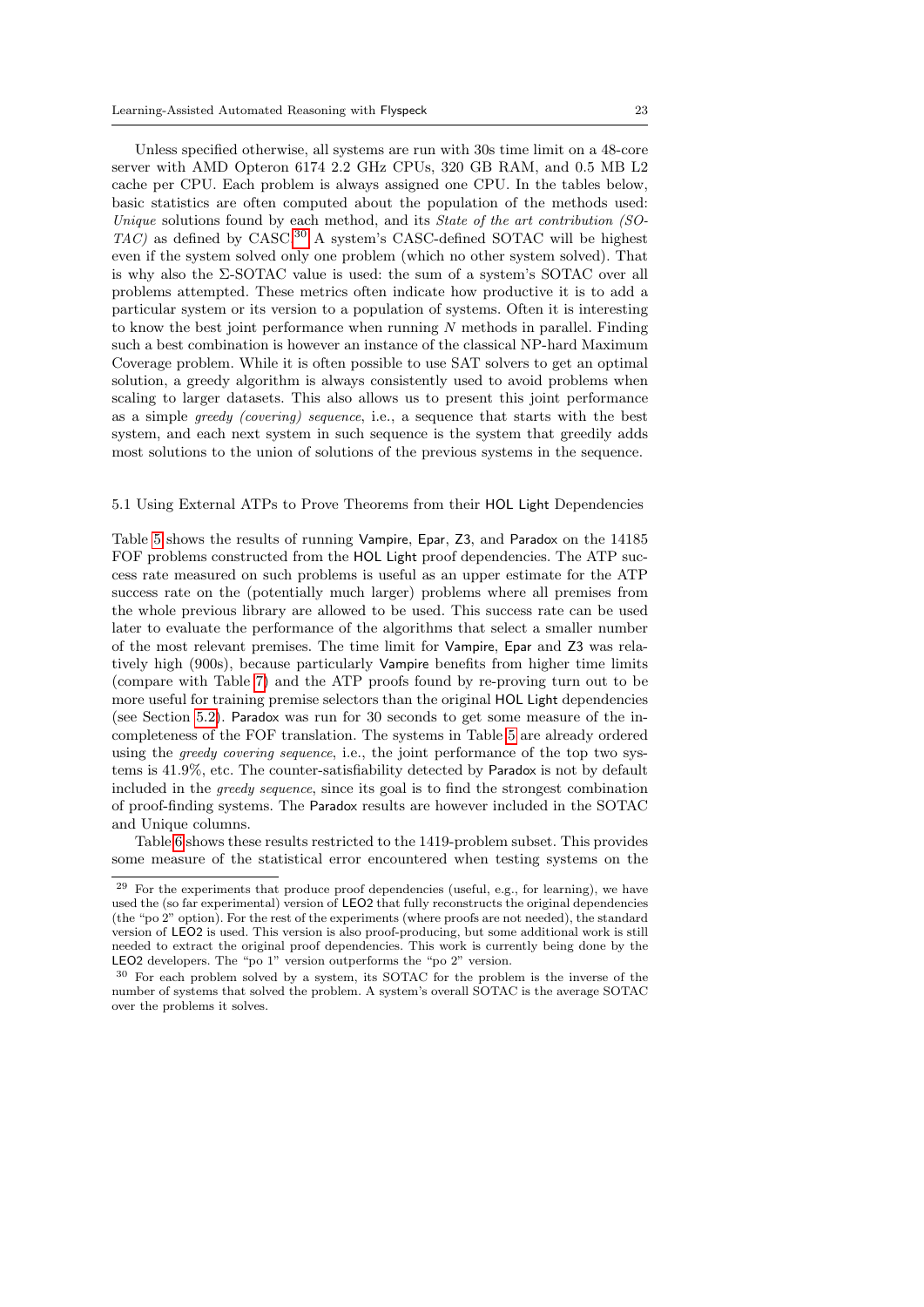| Prover  | Theorem $(\%)$ | Unique   | SOTAC | Σ-SOTAC | CounterSat $(\%)$ | Greedy $(\%)$ |
|---------|----------------|----------|-------|---------|-------------------|---------------|
| Vampire | 5641 (39.7)    | 218      | 0.403 | 2273.58 | 0(0.0)            | 5641 (39.7)   |
| Epar    | 5595 (39.4)    | 194      | 0.400 | 2238.58 | 0(0.0)            | 5949 (41.9)   |
| Z3      | 4375 (30.8)    | 193      | 0.372 | 1629.08 | 2(0.0)            | 6142(43.2)    |
| Paradox | 5(0.0)         | $\Omega$ | 0.998 | 2612.75 | 2614 (18.4)       | 6142(43.2)    |
| any     | 6142 (43.2)    |          |       |         | 2614(18.4)        |               |

<span id="page-23-0"></span>Table 5: Epar, V, Z3 re-proving with 900s and Paradox with 30s (14185 problems)

Theorem (%): Number and percentage of theorems proved by a system.

Unique: Number of theorems proved only by this system.

SOTAC, Σ-SOTAC: See the explanatory text for these metrics.

CounterSat: Number of problems found counter-satisfiable (unprovable) by this system.

Greedy (%): The joint coverage of all the previous systems and this one ordered in a greedy sequence (see the text).

smaller problem set, and also a comparison of the systems' performance under high and low time limits used in Table [7.](#page-24-0)

<span id="page-23-1"></span>Table 6: ATP re-proving with 900s time limit on 10% (1419) problems

| Prover  | Theorem $(\%)$ | Unique | SOTAC | Σ-SOTAC | CounterSat $(\%)$ | Greedy $(\%)$ |
|---------|----------------|--------|-------|---------|-------------------|---------------|
| Vampire | 577 (40.6)     | 19     | 0.403 | 232.25  | 0(0.0)            | 577 (40.6)    |
| Epar    | 572(40.3)      | 23     | 0.405 | 231.75  | 0(0.0)            | 608 (42.8)    |
| Z3      | 436(30.7)      | 17     | 0.369 | 160.75  | 0(0.0)            | 625(44.0)     |
| Paradox | 1(0.0)         |        | 0.997 | 257.25  | 257(18.1)         | 625 $(44.0)$  |
| any     | 625(44.0)      |        |       |         | 257(18.1)         |               |

Table [7](#page-24-0) shows all tested systems on the 1419-problem subset, ordered by their absolute performance, and Table [8](#page-24-1) shows the corresponding greedy ordering. The tested systems include also SMT solvers that use the TFF1 encoding and higherorder provers using the THF encoding. This is why it is no longer possible to aggregate the counter-satisfiability results (particularly found by Paradox) with the theoremhood results, and all the derived statistics are only computed using the Theorem column. While Vampire does well with high time limits in Table [5,](#page-23-0) it is outperformed by Z3 and E-based systems (Epar, E 1.6, LEO2-po1) when using only 30 seconds (which seem more appropriate for interactive tools than 300 or even 900 seconds). This suggests that the strategy scheduling in Vampire might benefit from further tuning on the Flyspeck data. Z3 is not run in the proof-producing mode in this experiment, which improves its performance considerably. It is not very surprising (but still evidence of solid integration work) that Isabelle performs best, as it already combines a number of other systems; see its CASC 2012 description<sup>[31](#page-23-2)</sup> for details. An initial glimpse at Isabelle's unique solutions also shows that 75% of them are found by the recent Isabelle-specific additions (such as hard sorts) to SPASS [\[17\]](#page-38-7) and its tighter integration with Isabelle. This is an evidence that pushing such domain knowledge inside ATPs (as done recently also with the MaLeCoP prototype [\[82\]](#page-41-13)) might be quite rewarding. The joint performance of all systems

<span id="page-23-2"></span><sup>31</sup> <www.cs.miami.edu/~tptp/CASC/J6/SystemDescriptions.html#Isabelle---2012>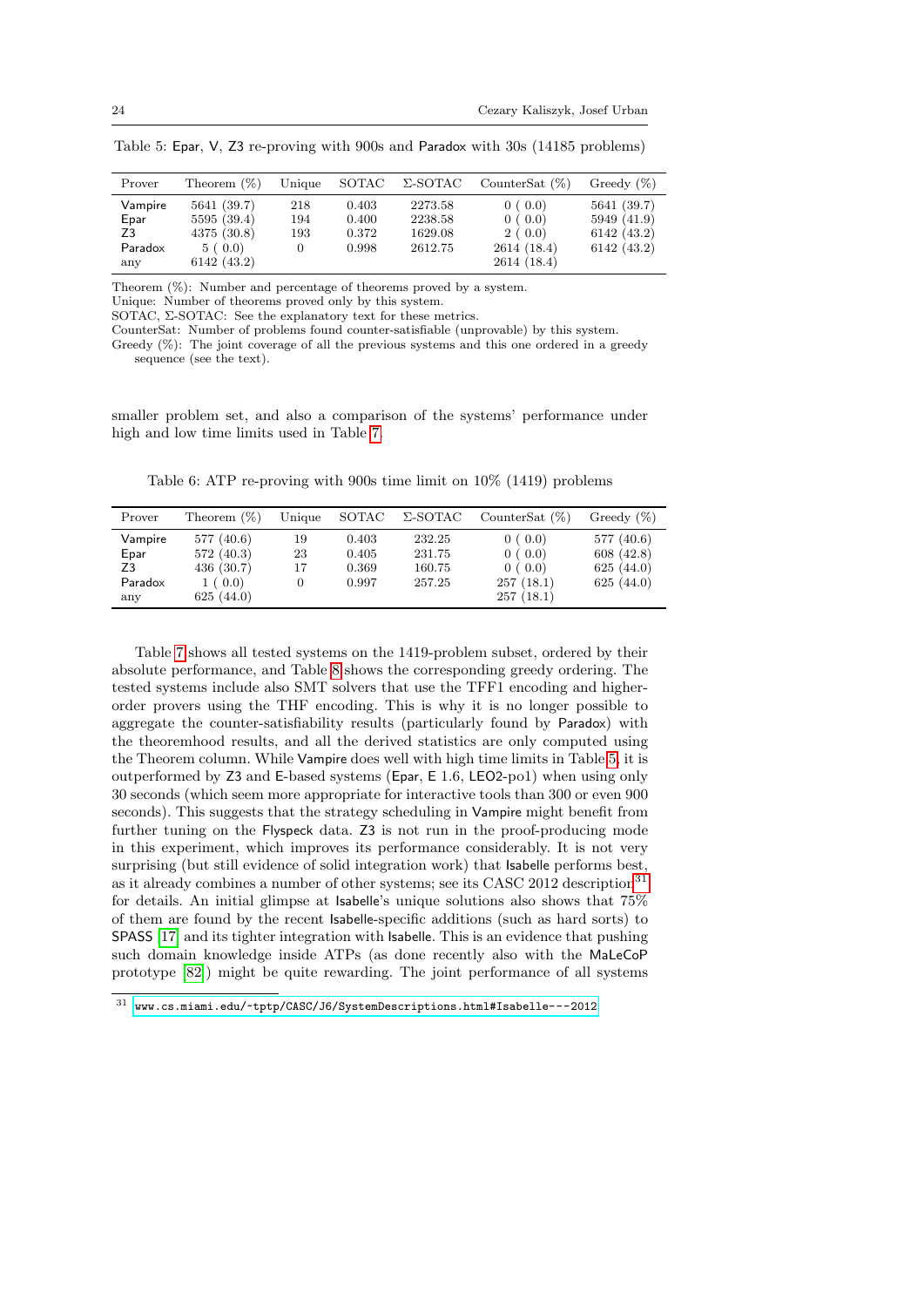tested is 50.2% when Isabelle is included, and 47.4% when only the base systems are allowed. This is quite encouraging, and for example the counter-satisfiability results suggest that additional performance could be gained by further (possibly heuristic/learning) work on alternative translations. Pragmatically, the joint reproving performance also tells us that when used in the MESON-tactic mode with premises explicitly provided by the users, a parallel 9-CPU machine running the nine systems from Table [8](#page-24-1) will within 30 seconds (of real time) prove half of the Flyspeck theorems without any further interaction.

<span id="page-24-0"></span>

| Prover              | Theorem $(\%)$ | Unique         | SOTAC | Σ-SOTAC | CounterSat $(\%)$       | Processed |
|---------------------|----------------|----------------|-------|---------|-------------------------|-----------|
| <b>Isabelle</b>     | 587(41.3)      | 39             | 0.201 | 118.09  | 0(0.0)                  | 1419      |
| Epar                | 545 (38.4)     | 9              | 0.131 | 71.18   | 0(0.0)                  | 1419      |
| Z3                  | 513(36.1)      | 17             | 0.149 | 76.49   | 0(0.0)                  | 1419      |
| $E$ 1.6             | 463(32.6)      | $\overline{0}$ | 0.101 | 46.69   | 0(0.0)                  | 1419      |
| $LEO2-po1$          | 441 (31.0)     | 1              | 0.106 | 46.85   | 0(0.0)                  | 1419      |
| Vampire             | 434 (30.5)     | 3              | 0.107 | 46.44   | 0(0.0)                  | 1419      |
| CVC <sub>3</sub>    | 411 (28.9)     | 4              | 0.111 | 45.76   | 0 <sup>0</sup><br>(0.0) | 1419      |
| Satallax            | 383 (26.9)     | 7              | 0.130 | 49.69   | (0.0)                   | 1419      |
| Yices               | 360(25.3)      | $\overline{0}$ | 0.097 | 35.06   | 0(0.0)                  | 1419      |
| iProver             | 348 (24.5)     | $\Omega$       | 0.088 | 30.50   | 9(0.6)                  | 1419      |
| Prover <sub>9</sub> | 345 (24.3)     | 0              | 0.087 | 30.07   | 0(0.0)                  | 1419      |
| Metis               | 331(23.3)      | $\overline{0}$ | 0.085 | 28.23   | 0(0.0)                  | 1419      |
| <b>SPASS</b>        | 326 (22.9)     | $\overline{0}$ | 0.081 | 26.46   | (0.0)<br>0(             | 1419      |
| <b>leanCoP</b>      | 305(21.4)      | 1              | 0.092 | 27.96   | (0.0)<br>0 <sup>0</sup> | 1419      |
| AltErgo             | 281(19.8)      | 1              | 0.100 | 28.14   | (0.0)<br>0 <sup>0</sup> | 1419      |
| $LEO2-po2$          | 53(3.7)        | $\Omega$       | 0.082 | 4.34    | 0(0.0)                  | 1419      |
| Paradox             | 1(0.0)         | $\overline{0}$ | 0.059 | 0.06    | 259(18.2)               | 1419      |
| any                 | 712(50.1)      |                |       |         | 259(18.2)               | 1419      |

Table 7: All ATP re-proving with 30s time limit on 10% of problems

<span id="page-24-1"></span>

Table 8: Greedy sequence for Table [7](#page-24-0) (with and without Isabelle)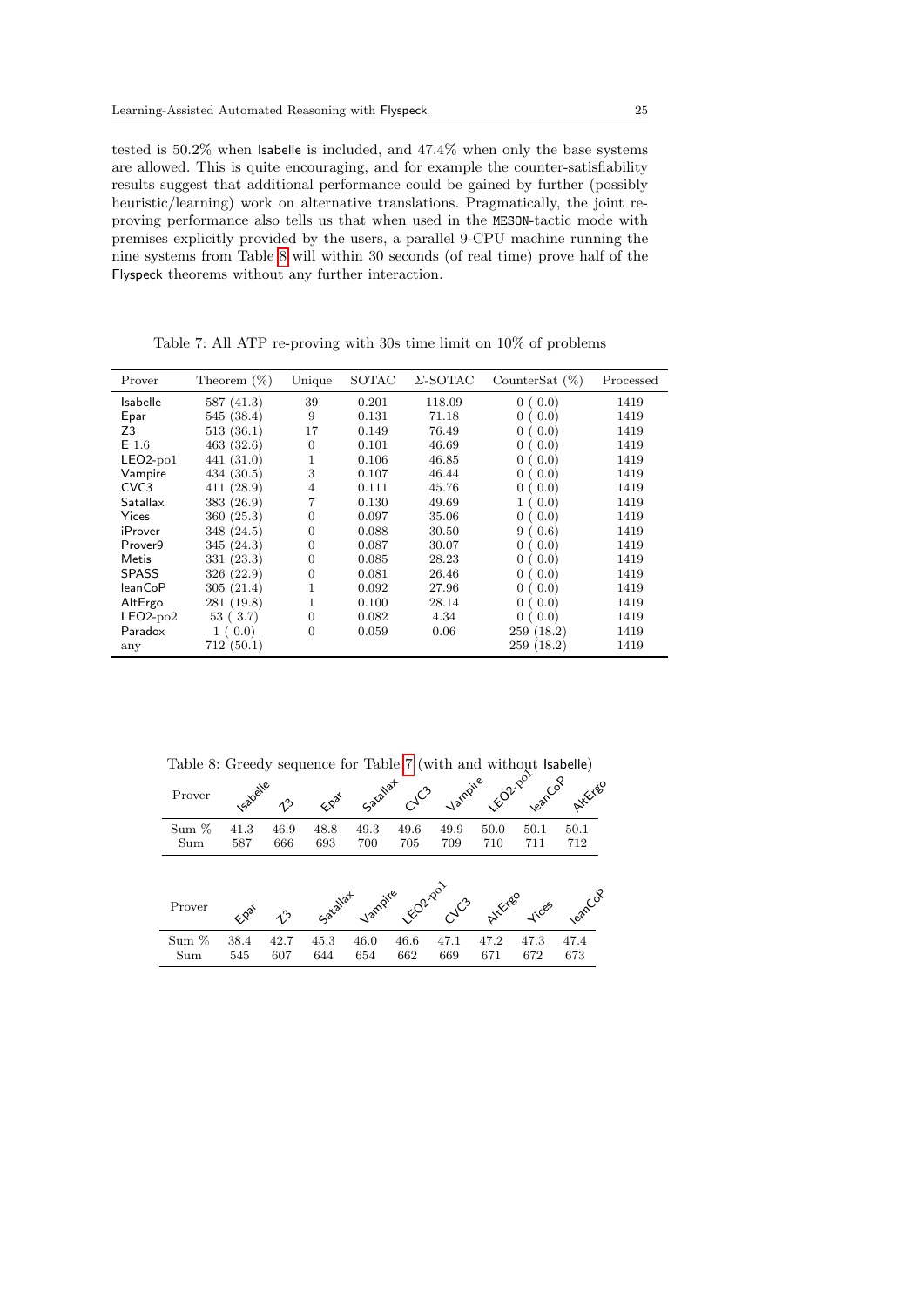## <span id="page-25-0"></span>5.2 Using External ATPs to Prove Theorems with Premise Selection

As described in Section [4,](#page-13-0) there are a number of various approaches and parameters influencing the training of the premise selectors. These parameters were gradually (but not exhaustively) explored, typically on the 1419-problem subset. Several times the underlying training data changed quite significantly as a result of the data-improving passes described in Section [4.3.](#page-18-0) Some of these passes were evaluating the best prediction methods developed so far on all 14185 problems. All the experiments were limited to Vampire, Epar, and Z3. For most of the experiments (and unless otherwise noted) the first-stage premise selection is used to create problems with 8, 32, 128, and 512 premises. This slicing (i.e., taking the first N premises) can be later fine-tuned, as done below in Section [5.2.2](#page-26-0) for the best premise selection method.

Table [9](#page-26-1) shows an initial evaluation of 16 different learning combinations trained on ATP proofs obtained in 300s, complemented by the HOL Light proof dependencies (the second and first pass in Table [3\)](#page-20-1). The two exceptions are the symst+symsonly combination, which ignores all proofs, and the syms+old+000001 combination, which uses older ATP-re-proving data obtained by running each ATP only for 30s (about 700 ATP proofs less). Each row in Table [9](#page-26-1) is a union of twelve 30s ATP runs: Vampire, Epar, and Z3 used on the 8, 32, 128, and 512 slices. After this initial evaluation, the symst (types instead of variables) characterization was preferred, trivial symbols were always pruned out, and Winnow and Perceptron were left behind. It is of course possible that some of these methods are useful as a complement of better methods. Preferring Vampire proofs helps the learning a bit, for reasons that are not yet understood. To get the joint 39.5% performance, in general 192-fold  $(= 16 \times 12)$  parallelization is needed. This number could be reduced, but first better training methods were considered.

#### 5.2.1 Further Premise Selection Improvements

Complementing the ATP dependency data with the (possibly discounted) HOL Light dependencies seems to be a plausible method. Even if the HOL Light dependencies are very redundant, the redundancies should be weighted down by the information learned from the large number of ATP proofs, and the remaining HOL Light dependencies should be in general more useful than no information at all. A possible explanation of why this approach might still be quite suboptimal (in the ATP setting) is that the HOL Light proofs are often not a good guidance for the ATP proofs, and may push the machine learners in a direction that is ATPinfeasible. A small hint that this might be the case is the good performance of the nominweight method in Table [9.](#page-26-1) This method completely ignores all HOL Light dependencies that were never used in previous ATP proofs. This suggested to test the more radical atponly approach, in which only the ATP proofs are used for training. This approach improved the best method from 29.4% to 31.9%, and added 25 newly solved problems (1.8%) to those solved by the 16 methods in Table [9.](#page-26-1) These results motivated further work on getting as many (and as minimal) ATP proofs as possible, producing the methods tagged as m10, m10u and m10u2 in the tables below. These methods were trained on the proofs obtained by 10-minute (hence m10) ATP runs that were further upgraded by the advised proofs as described in Section [4.3.](#page-18-0) The best m10u2 method raised the performance by further 0.5%, and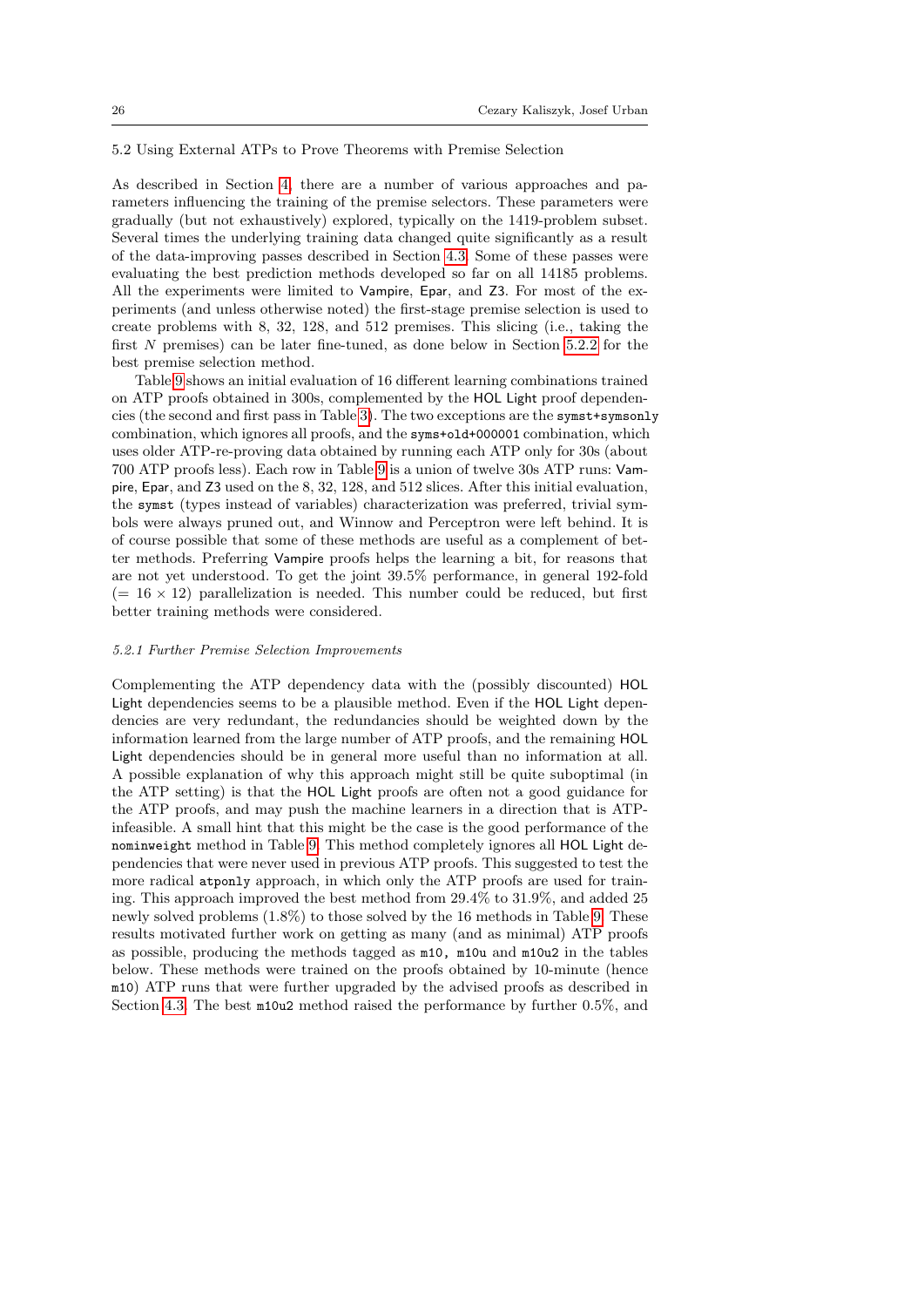| Method                     | Theorem $(\%)$ | Unique         | SOTAC | $\Sigma$ -SOTAC | Processed |
|----------------------------|----------------|----------------|-------|-----------------|-----------|
| B+symst+v_pref+nominweight | 418(29.4)      | $\overline{2}$ | 0.093 | 38.98           | 1419      |
| B+symst                    | 410(28.8)      | $\overline{0}$ | 0.089 | 36.65           | 1419      |
| $B+syms0$                  | 406(28.6)      | 0              | 0.084 | 33.99           | 1419      |
| B+symst+triv               | 405(28.5)      | 3              | 0.094 | 37.98           | 1419      |
| B+syms                     | 402(28.3)      | $\overline{0}$ | 0.083 | 33.48           | 1419      |
| B+syms+triv+nominweight    | 397 (27.9)     | 1              | 0.083 | 32.98           | 1419      |
| B+syms0+triv               | 397 (27.9)     | 0              | 0.078 | 30.82           | 1419      |
| B+syms+triv+v_pref         | 396 (27.9)     | 0              | 0.081 | 31.99           | 1419      |
| B+syms+triv                | 393 (27.6)     | 0              | 0.077 | 30.13           | 1419      |
| B+syms+triv+z_pref         | 392 (27.6)     |                | 0.082 | 32.09           | 1419      |
| B+syms+triv+e_pref         | 392 (27.6)     | $\overline{0}$ | 0.078 | 30.45           | 1419      |
| B+symsd                    | 382 (26.9)     | 3              | 0.097 | 37.08           | 1419      |
| $B+syms+old+000001$        | 376 (26.4)     | 14             | 0.129 | 48.34           | 1419      |
| B+symst+symsonly           | 302(21.2)      | 17             | 0.141 | 42.55           | 1419      |
| W+symst                    | 251(17.6)      | 9              | 0.141 | 35.37           | 1419      |
| P+symst                    | 195(13.7)      | 6              | 0.144 | 28.13           | 1419      |
| any                        | 561(39.5)      |                |       |                 | 1419      |

<span id="page-26-1"></span>Table 9: 16 premise selection methods trained on ATP proofs complemented with HOL proofs

B,W,P: Naive Bayes, Winnow, Perceptron.

triv: Logical (trivial) symbols like conjunction are included.

old+000001: Using older 30-second ATP data, and a minimal weight of 0.000001 for irrelevant HOL dependencies (the default weight was 0.001).

the learning on the advised proofs in different ways made these methods again quite orthogonal to the previous ones.

Even though Winnow and Perceptron performed poorly (as expected from earlier unpublished experiments with MML), they added some new solutions. This motivated one simple additional experiment with the classic  $k$ -nearest neighbor  $(k-$ NN) learner, which computes for a new example (conjecture) the k nearest (in a given feature distance) previous examples and ranks premises by their frequency in these examples. This is a fast ("lazy" and trivially incremental) learning method that can be easily parameterized and might for some parameters behave quite differently from naive Bayes. For large datasets a basic implementation gets slow in the evaluation phase, but on the Flyspeck dataset this was not yet a problem and full training/evaluation processing took about the same time as naive Bayes. Table [10](#page-27-0) shows the performance of three differently parameterized k-NN instances, and Table [11](#page-27-1) shows 8 different k-NN-based methods that together prove 29% of the problems. As expected, k-NN performs worse than naive Bayes, but much better than Winnow and Perceptron. The 160-NN and 40-NN methods indeed produce somewhat different solutions, and they are sufficiently orthogonal to the previous methods and both contribute to the performance of the final best mix of 14 prediction/ATP methods.

#### <span id="page-26-0"></span>5.2.2 Performance of different premise slices

Fig. [1](#page-28-0) shows how the ATP performance changes when using different numbers of the best-ranked premises. This is again evaluated in 30 seconds on the 1419 problem subset, i.e., Vampire's performance is likely to be better (compared to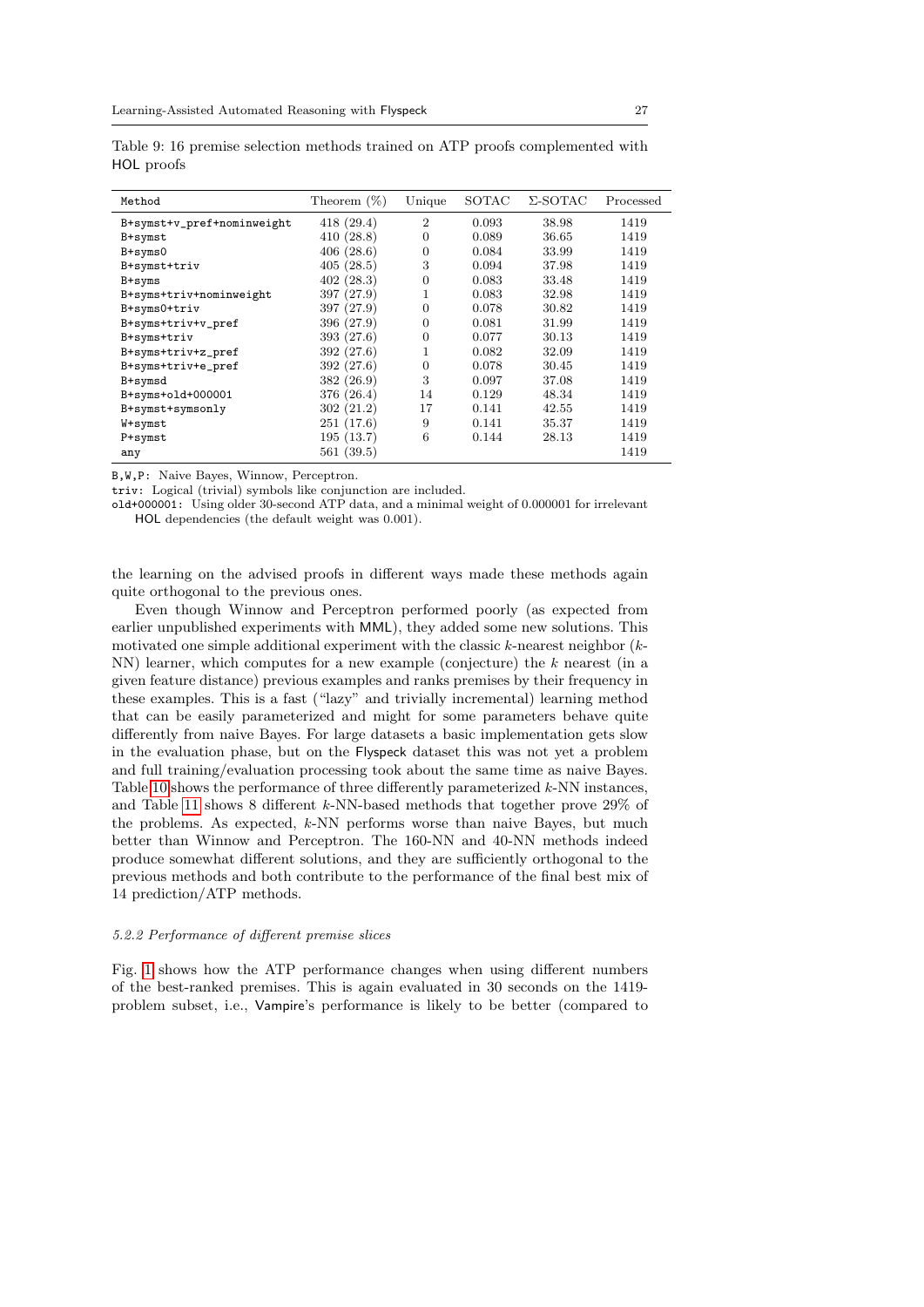| Method                                                                 | Theorem $(\%)$                                     | Unique   | SOTAC                   | Σ-SOTAC                   | Processed                    |
|------------------------------------------------------------------------|----------------------------------------------------|----------|-------------------------|---------------------------|------------------------------|
| KNN160+m10u+atponly<br>KNN40+m10u+atponly<br>KNN10+m10u+atponly<br>any | 391 (27.5)<br>330 (23.2)<br>244(17.1)<br>421(29.6) | 84<br>10 | 0.512<br>0.403<br>0.360 | 200.33<br>132.83<br>87.83 | 1419<br>1419<br>1419<br>1419 |

<span id="page-27-0"></span>Table 10: Three instances of  $k$ -nearest neighbor on the 1419-problem subset

<span id="page-27-1"></span>Table 11: Greedy sequence using k-NN-based premise selectors

| Method               | KNN160+512e | KNN40+32e   | KNN160+512v | KNN40+512e |
|----------------------|-------------|-------------|-------------|------------|
| Sum %                | 21.7        | 25.5        | 26.7        | 27.4       |
| Sum                  | 309         | 363         | 379         | 390        |
| $\ddot{\phantom{0}}$ | KNN160+128z | KNN160+128e | KNN10+512v  | KNN10+512e |
| $\cdots$             | 28.1        | 28.4        | 28.8        | 29.0       |
| $\cdots$             | 399         | 404         | 409         | 412        |

Epar) if a higher time limit was used. To a certain extent this graph serves also as a comparison of the first-stage premise selection (in this case naive Bayes trained on the minimized proofs) with the second-stage premise selection (various SInE strategies tried by the ATPs). Z3 has no second-stage premise selection, and after 250 premises the performance drops quite quickly (12.4% with 256 premises vs. 6.2% with 740 premises). For Vampire this drop is more moderate (18.1% vs. 12.9%). Epar stays over 20% with 512 premises, and drops only to 15.6% with 2048 premises. Thus, 512 premises seems to be the current "margin of error" for the first-stage premise selection that can be (at least to some extent) offset by using SInE at the second stage.

Table [12](#page-28-1) shows for this premise selection method the joint performance (in greedy steps) of all premise slicings, when for each slice the union of all ATPs' solutions is taken. Only 17 slices are necessary (when using the greedy approach); the remaining 8 slices do not contribute more solutions. In general, this union would take  $3*17 = 51$  ATP runs, however only 28 ATP runs are actually required to achieve the maximum 36.4% performance. These runs are not shown in full here, and instead only the first 14 runs that yield 35% are shown in Table [13.](#page-28-2) Assuming a 14-CPU server, 35% is thus the 30-second performance when using only one (the best) premise selection method.

## 5.2.3 The Final Combination and Higher Time Limits

It is clear that the whole learning/ATP AI system can (and will) be (self-)improved in various interesting ways and for long time. $32$  When the number of small-scale evaluations reached several hundred and the main initial issues seemed corrected,

<span id="page-27-2"></span><sup>32</sup> In 2008, new proofs were still discovered after a month of running MaLARea on the whole MML. Analyzing the proofs and improving such AI over an interesting corpus gets addictive.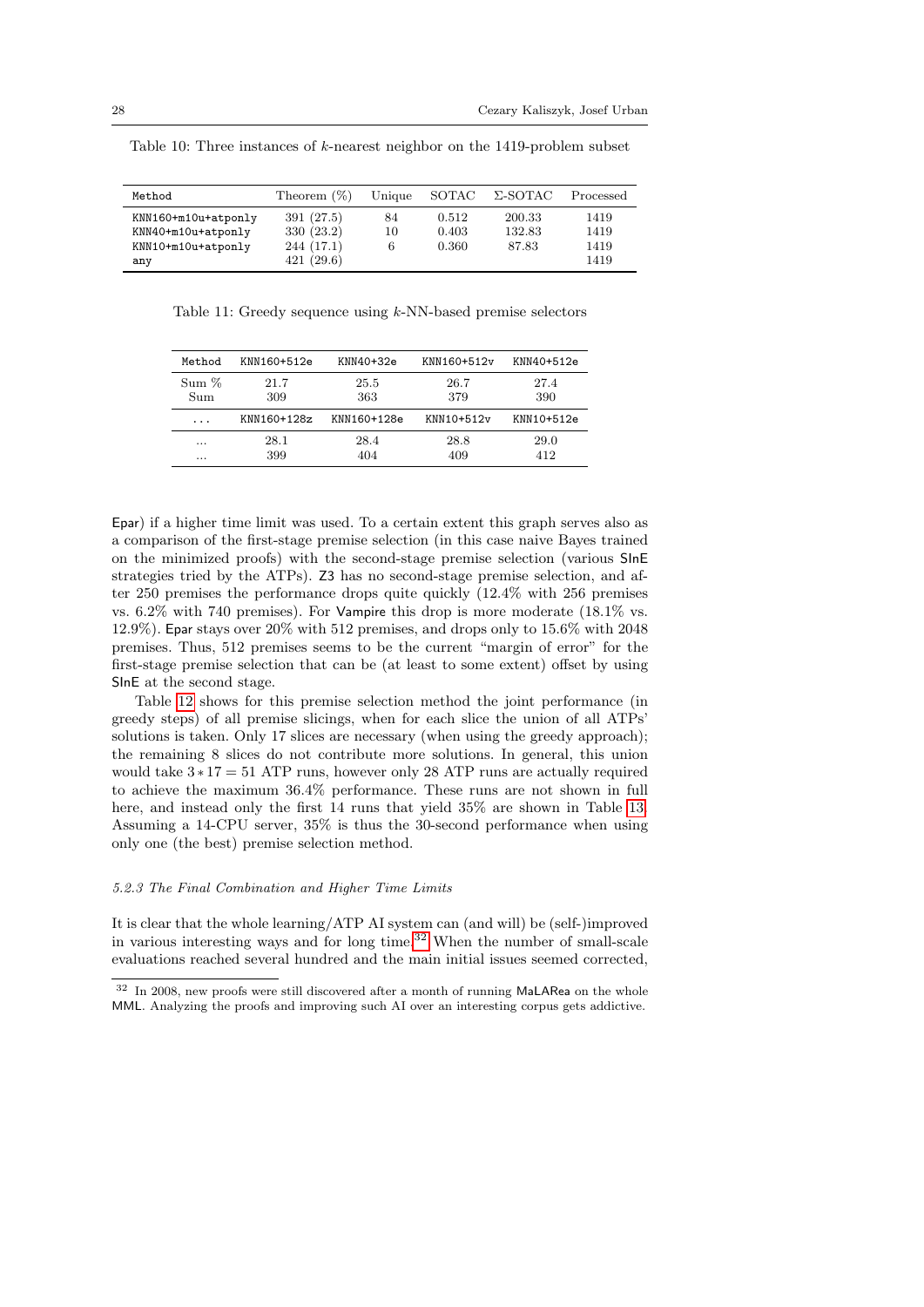

<span id="page-28-0"></span>Fig. 1: Performance of different premise slices (in % of the 1419 problems)

<span id="page-28-1"></span>Table 12: Greedy covering sequence for m10u2 slices (joining ATPs)

| Method   | 128  | 1024 | 40   | 256  | 64   | 24   | 740  | 430  |      |
|----------|------|------|------|------|------|------|------|------|------|
| Sum %    | 27.2 | 30.2 | 32.9 | 33.9 | 34.5 | 34.9 | 35.3 | 35.5 | .    |
| Sum      | 386  | 429  | 467  | 482  | 490  | 496  | 501  | 504  |      |
| $\cdots$ | 92   | 2048 | 184  | 218  | 154  | 52   | 32   | 12   | 4    |
|          | 35.7 | 35.8 | 36.0 | 36.0 | 36.1 | 36.2 | 36.2 | 36.3 | 36.4 |
| $\cdots$ | 507  | 509  | 511  | 512  | 513  | 514  | 515  | 516  | 517  |

<span id="page-28-2"></span>Table 13: Greedy covering sequence for m10u2 limited to 14 slicing/ATP methods

| Method   | 154e | 52v  | 1024e            | 16e  | 300v  | 92e  | 64z  |
|----------|------|------|------------------|------|-------|------|------|
| Sum %    | 24.1 | 27.4 | 29.8             | 31.1 | 32.0  | 32.6 | 33.1 |
| Sum      | 343  | 390  | 423              | 442  | 455   | 464  | 471  |
| $\cdots$ | 256z | 256e | 184 <sub>v</sub> | 32v  | 2048e | 128v | 24z  |
| .        | 33.5 | 33.8 | 34.1             | 34.3 | 34.6  | 34.8 | 35.0 |
|          | 476  | 480  | 484              | 488  | 491   | 494  | 497  |

an overall evaluation of the (greedily) best combination of 14 methods was done on the whole set of 14185 Flyspeck problems using a 300s time limit. These 14 methods together prove 39% of the theorems when given 30 seconds in parallel (see Table [14\)](#page-29-0), which is also how they are run in the online service. The large scale evaluation is shown in Table [15](#page-29-1) and Table [16.](#page-30-0) Table [15](#page-29-1) sorts the methods by their 300s performance, and Table [16](#page-30-0) computes the corresponding greedy covering sequence. Comparison with Table [14](#page-29-0) shows that raising the CPU time to 300s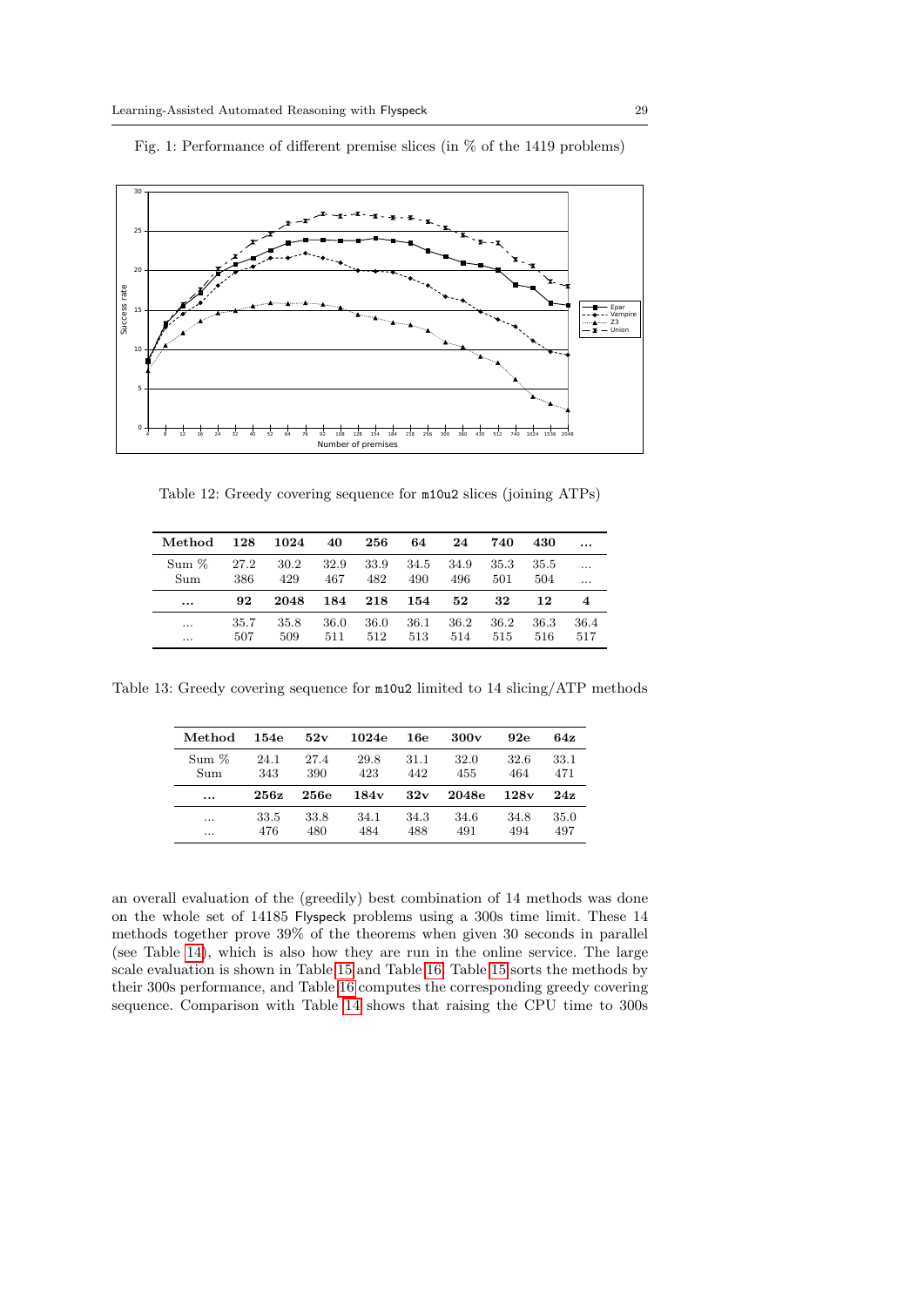helps the individual methods (2.7% for the best one), but not so much the final combination (only 0.3% improvement).

<span id="page-29-0"></span>Table 14: The top 14 methods in the greedy sequence for 30s small-scale runs

| Prover                              | Sum % | Sum |
|-------------------------------------|-------|-----|
| B+symst+m10u2+atponly+154e          | 24.1  | 343 |
| KN40+symst+m10u+atponly+32e         | 28.6  | 407 |
| B+symst+m10u2+atponly+1024e         | 31.2  | 443 |
| B+v_pref+triv+128e                  | 33.1  | 471 |
| B+symst+m10u2+atponly+92v           | 34.4  | 489 |
| W+symst+128e                        | 35.3  | 501 |
| B+symst+m10u+atponly+32z            | 35.9  | 510 |
| B+syms0+triv+512e                   | 36.5  | 519 |
| $B + a11000001 + c1d + triv + 128v$ | 37.2  | 528 |
| KN160+symst+m10u+atponly+512z       | 37.6  | 534 |
| W+symst+32z                         | 37.9  | 539 |
| B+symst+m10u2+atponly+128e          | 38.3  | 544 |
| B+symst+m10+vs+pref+atponly+128z    | 38.6  | 549 |
| B+symst+32z                         | 39.0  | 554 |

<span id="page-29-1"></span>Table 15: The top 14 methods from Table [14](#page-29-0) evaluated in 300s on all 14185 problems

| Prover                          | Theorem $(\%)$ | Unique | SOTAC | $\Sigma$ -SOTAC |
|---------------------------------|----------------|--------|-------|-----------------|
| B+symst+m10u2+atponly+154e      | 3810 (26.8)    | 33     | 0.157 | 597.89          |
| B+symst+m10u2+atponly+128e      | 3799 (26.7)    | 25     | 0.153 | 580.70          |
| B+symst+m10u2+atponly+92v       | 3740 (26.3)    | 95     | 0.167 | 623.03          |
| B+symst+m10u2+atponly+1024e     | 3280(23.1)     | 206    | 0.198 | 649.52          |
| B+syms0+triv+512e               | 3239 (22.8)    | 101    | 0.170 | 551.90          |
| B+v_pref+triv+128e              | 2814 (19.8)    | 36     | 0.143 | 401.27          |
| B+all000001+old+triv+128v       | 2475 (17.4)    | 50     | 0.149 | 367.86          |
| KN40+symst+m10u+atponly+32e     | 2417 (17.0)    | 78     | 0.160 | 386.90          |
| B+symst+m10+v_pref+atponly+128z | 2257(15.9)     | 33     | 0.138 | 311.74          |
| B+symst+m10u+atponly+32z        | 2191(15.4)     | 43     | 0.139 | 304.77          |
| KN160+symst+m10u+atponly+512z   | 1872 (13.1)    | 37     | 0.145 | 270.58          |
| W+symst+128e                    | 1704 (12.0)    | 56     | 0.164 | 279.34          |
| B+symst+32z                     | 1408(9.9)      | 16     | 0.118 | 166.09          |
| W+symst+32z                     | 711(5.0)       | 9      | 0.124 | 88.40           |
| any                             | 5580 (39.3)    |        |       |                 |

## 5.3 Union of Everything

Tables [17](#page-30-1) shows the "union of everything", i.e., the union of problems (limited to the 1419-problem subset) that could either be proved by an ATP from the HOL Light dependencies or by the premise selection methods. Together with Table [7](#page-24-0) and Table [8](#page-24-1) this also shows how much the ATP proofs obtained by premise selection methods complement the ATP proofs based only on the HOL Light dependencies.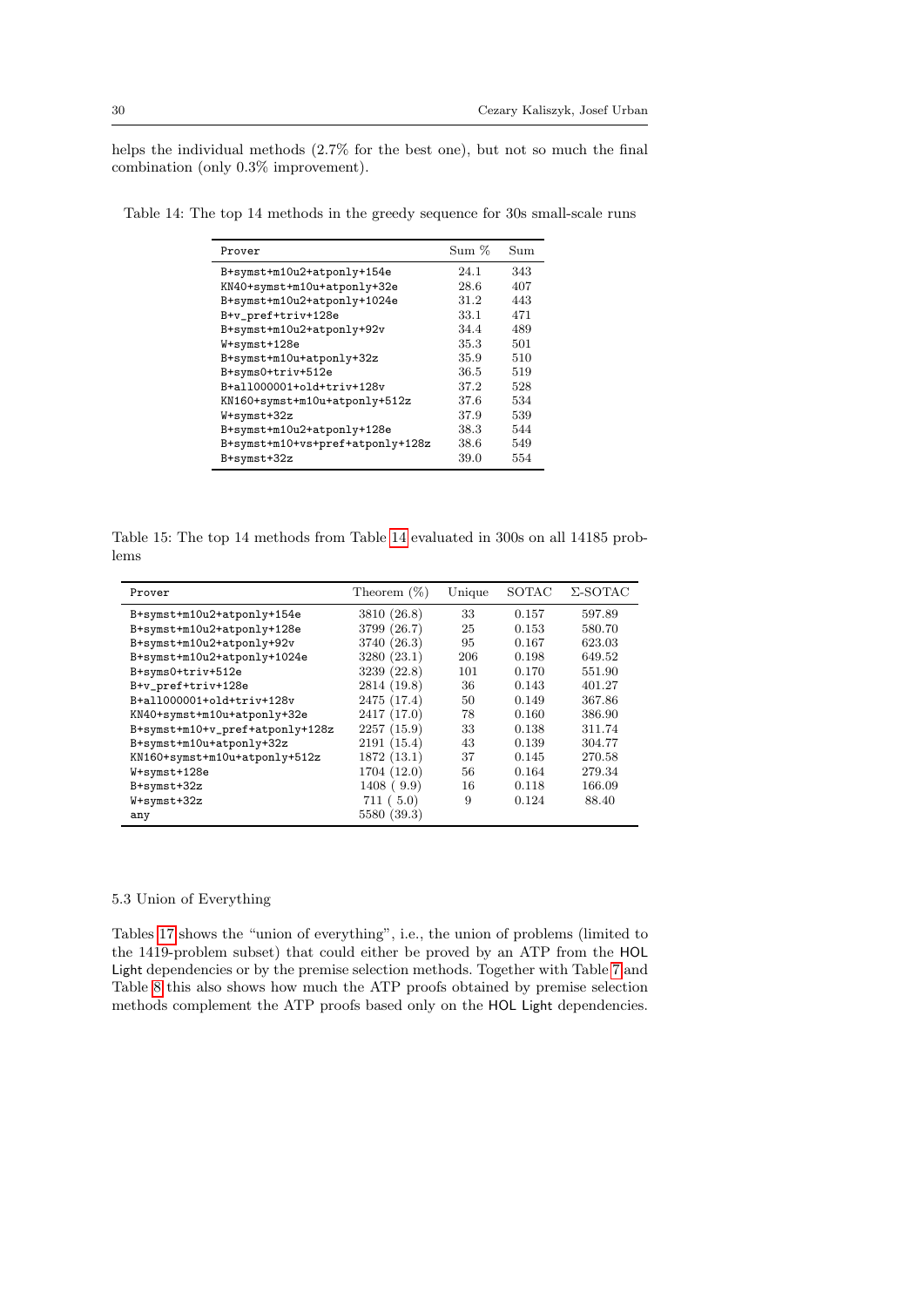$\overline{a}$ 

| Prover                          | Sum % | Sum  |
|---------------------------------|-------|------|
| B+symst+m10u2+atponly+154e      | 26.8  | 3810 |
| B+symst+m10u2+atponly+1024e     | 30.1  | 4273 |
| B+symst+m10u2+atponly+92v       | 33.0  | 4686 |
| KN40+symst+m10u+atponly+32e     | 34.8  | 4938 |
| B+syms0+triv+512e               | 36.2  | 5148 |
| B+all000001+old+triv+128v       | 36.9  | 5247 |
| B+symst+m10u+atponly+32z        | 37.5  | 5332 |
| W+symst+128e                    | 38.1  | 5411 |
| KN160+symst+m10u+atponly+512z   | 38.4  | 5454 |
| B+v_pref+triv+128e              | 38.7  | 5492 |
| B+symst+m10+v_pref+atponly+128z | 38.9  | 5528 |
| B+symst+m10u2+atponly+128e      | 39.1  | 5553 |
| B+symst+32z                     | 39.2  | 5571 |
| W+symst+32z                     | 39.3  | 5580 |

<span id="page-30-0"></span>Table 16: The greedy sequence for Table [15](#page-29-1) (300s runs on all problems)

The methods' running times are not comparable: the re-proving used 30s for each system, while the data for advised methods are aggregated across E, Vampire and Z3, and across the four premise slicing methods. This means that they in general run in  $12 \times 30$  seconds (although typically only one or two slices are needed for the final joint performance). The number of Flyspeck theorems that were proved by any of the many experiments conducted is thus 56.5% when Isabelle is considered, and 54.7% otherwise.

<span id="page-30-1"></span>Table 17: Covering sequence (without and with Isabelle) for all methods used

| Prover                  | Sum % | Sum |                         |       |     |
|-------------------------|-------|-----|-------------------------|-------|-----|
| Epar                    | 38.4  | 545 | Prover                  | Sum % | Sum |
| B+syms+triv             | 44.7  | 635 | <b>Isabelle</b>         | 41.3  | 587 |
| Z3                      | 48.2  | 684 | B+symst+m10u2+atponly   | 48.4  | 687 |
| Satallax                | 50.7  | 720 | Z <sub>3</sub>          | 52.0  | 738 |
| B+v_pref+atponly        | 52.1  | 740 | Epar                    | 53.0  | 753 |
| $LEO2-po1$              | 52.6  | 747 | B+syms                  | 54.0  | 767 |
| CVC <sub>3</sub>        | 53.0  | 753 | B+symsonly+triv         | 54.5  | 774 |
| B+symsonly+triv         | 53.4  | 758 | Satallax                | 54.9  | 780 |
| B+symst+m10+nominwght   | 53.6  | 762 | B+symst+m10+nominwght   | 55.3  | 785 |
| KN40+symst+m10u+atponly | 53.9  | 765 | CVC <sub>3</sub>        | 55.6  | 790 |
| $B+syms0$               | 54.1  | 768 | W+symst                 | 55.8  | 793 |
| W+symst                 | 54.2  | 770 | KN40+symst+m10u+atponly | 56.0  | 796 |
| B+symst+m10u2+atponly   | 54.4  | 772 | B+v_pref+atponly        | 56.2  | 798 |
| Vampire                 | 54.4  | 773 | $LEO2-po1$              | 56.3  | 799 |
| <b>leanCoP</b>          | 54.5  | 774 | <b>leanCoP</b>          | 56.3  | 800 |
| B+symst                 | 54.6  | 775 | B+symst                 | 56.4  | 801 |
| B+symst+triv            | 54.6  | 776 | B+symst+triv            | 56.5  | 802 |
| AltErgo                 | 54.7  | 777 |                         |       |     |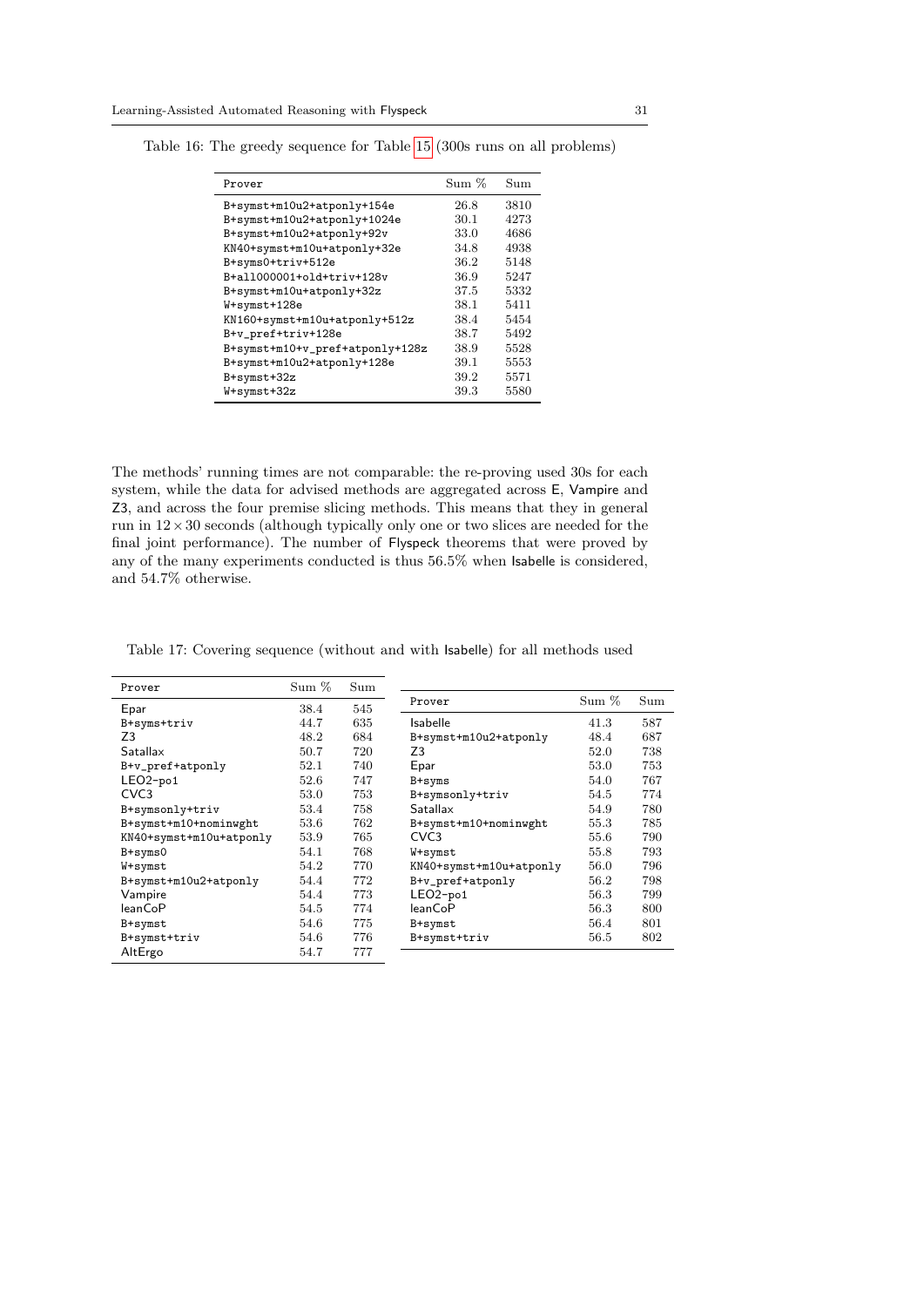## <span id="page-31-0"></span>6 Initial Comparison of the Advised and Original Proofs

There are 6162 theorems that can be proved by either Vampire, Z3 or E from the original HOL dependencies. Their collection is denoted as Original. There are 5580 theorems (denoted as Advised) that can be proved by these ATPs from the premises advised automatically. It is interesting to see how these two sets of ATP proofs compare. In this section, a basic comparison in terms of the number of premises used for the ATP proofs is provided. A more involved comparison and research of the proofs using the proof-complexity metrics developed for MML in [\[5\]](#page-38-14) is left as an interesting future work. The intersection of Original and Advised contains 4694 theorems. Both sets of proofs are already minimized as described in Section [4.3.](#page-18-0) The proof dependencies were extracted<sup>[33](#page-31-1)</sup> and the number of dependencies was compared. The complete results of this comparison are available online,  $34$  sorted by the difference between the length of the Original proof and the Advised proof. To make it easier to explore the differences described in the next subsections, the Flyspeck and HOL Light Subversion repositories were merged into one (git) repository, and (quite imperfectly)  $HTML$ -ized<sup>[35](#page-31-3)</sup> by a simple heuristic Perl script. A simple CGI script $36$  can be used to compare the dependencies needed for the (minimized) advised ATP proof with the dependencies needed for the ATP proof from the original HOL Light premises, and also with the actual HOL Light proof.

## 6.1 Theorems Proved Only with Advice

The list of 885 theorems proved only with advice is available online<sup>[37](#page-31-5)</sup> sorted by the number of necessary premises. The last theorem in this order (CROSS\_BASIS\_-  $\texttt{NONZERO}\text{)}^{38}$  $\texttt{NONZERO}\text{)}^{38}$  $\texttt{NONZERO}\text{)}^{38}$  used 34 premises for the advised ATP proof, while its HOL Light proof is just a single invocation of the VEC3\_TAC tactic<sup>[39](#page-31-7)</sup> (which however brings in 121) HOL Light dependencies, making re-proving difficult). The following two short examples show how the advice can sometimes get simpler proofs.

1. Theorem FACE\_OF\_POLYHEDRON\_POLYHEDRON states that a face of a polyhedron (defined in HOL Light generally as a finite intersection of half-spaces) is again a polyhedron:

∀s:real^N→bool c. polyhedron s ∧ c face\_of s =⇒ polyhedron c

The HOL Light proof<sup>[40](#page-31-8)</sup> takes 23 lines and could not be re-played by ATPs, but a much simpler proof was found by the AI/ATP automation, based on (a part

<span id="page-31-1"></span> $^{33}$  See [http://mws.cs.ru.nl/~mptp/hh1/ATPdeps/deps\\_of\\_atp\\_proofs\\_from\\_hol\\_deps.txt](http://mws.cs.ru.nl/~mptp/hh1/ATPdeps/deps_of_atp_proofs_from_hol_deps.txt) and [http://mws.cs.ru.nl/~mptp/hh1/ATPdeps/deps\\_from\\_advised\\_atp\\_proofs.txt](http://mws.cs.ru.nl/~mptp/hh1/ATPdeps/deps_from_advised_atp_proofs.txt).

<span id="page-31-2"></span><sup>34</sup> [http://mws.cs.ru.nl/~mptp/hh1/ATPdeps/deps\\_comparison.txt](http://mws.cs.ru.nl/~mptp/hh1/ATPdeps/deps_comparison.txt)

<span id="page-31-3"></span> $^{35}$ <http://mws.cs.ru.nl/~mptp/hol-flyspeck/index.html>

<span id="page-31-4"></span><sup>36</sup> e.g., [http://mws.cs.ru.nl/~mptp/cgi-bin/browseproofs.cgi?refs=COMPLEX\\_MUL\\_CNJ](http://mws.cs.ru.nl/~mptp/cgi-bin/browseproofs.cgi?refs=COMPLEX_MUL_CNJ)

<span id="page-31-5"></span> $^{37}$ [http://mws.cs.ru.nl/~mptp/hh1/ATPdeps/aonly\\_by\\_length.txt](http://mws.cs.ru.nl/~mptp/hh1/ATPdeps/aonly_by_length.txt)

<span id="page-31-6"></span><sup>38</sup> [http://mws.cs.ru.nl/~mptp/cgi-bin/browseproofs.cgi?refs=CROSS\\_BASIS\\_NONZERO](http://mws.cs.ru.nl/~mptp/cgi-bin/browseproofs.cgi?refs=CROSS_BASIS_NONZERO)

<span id="page-31-7"></span><sup>39</sup> An interesting future work is to integrate calls to such tactics into the learning/ATP framework, or even to learn their construction (from similar sequences of lemmas used on similar inputs). The former task is similar to optimizing SMT solvers and tools like MetiTarski.

<span id="page-31-8"></span> $^{40}$  [http://mws.cs.ru.nl/~mptp/cgi-bin/browseproofs.cgi?refs=FACE\\_OF\\_POLYHEDRON\\_](http://mws.cs.ru.nl/~mptp/cgi-bin/browseproofs.cgi?refs=FACE_OF_POLYHEDRON_POLYHEDRON) [POLYHEDRON](http://mws.cs.ru.nl/~mptp/cgi-bin/browseproofs.cgi?refs=FACE_OF_POLYHEDRON_POLYHEDRON)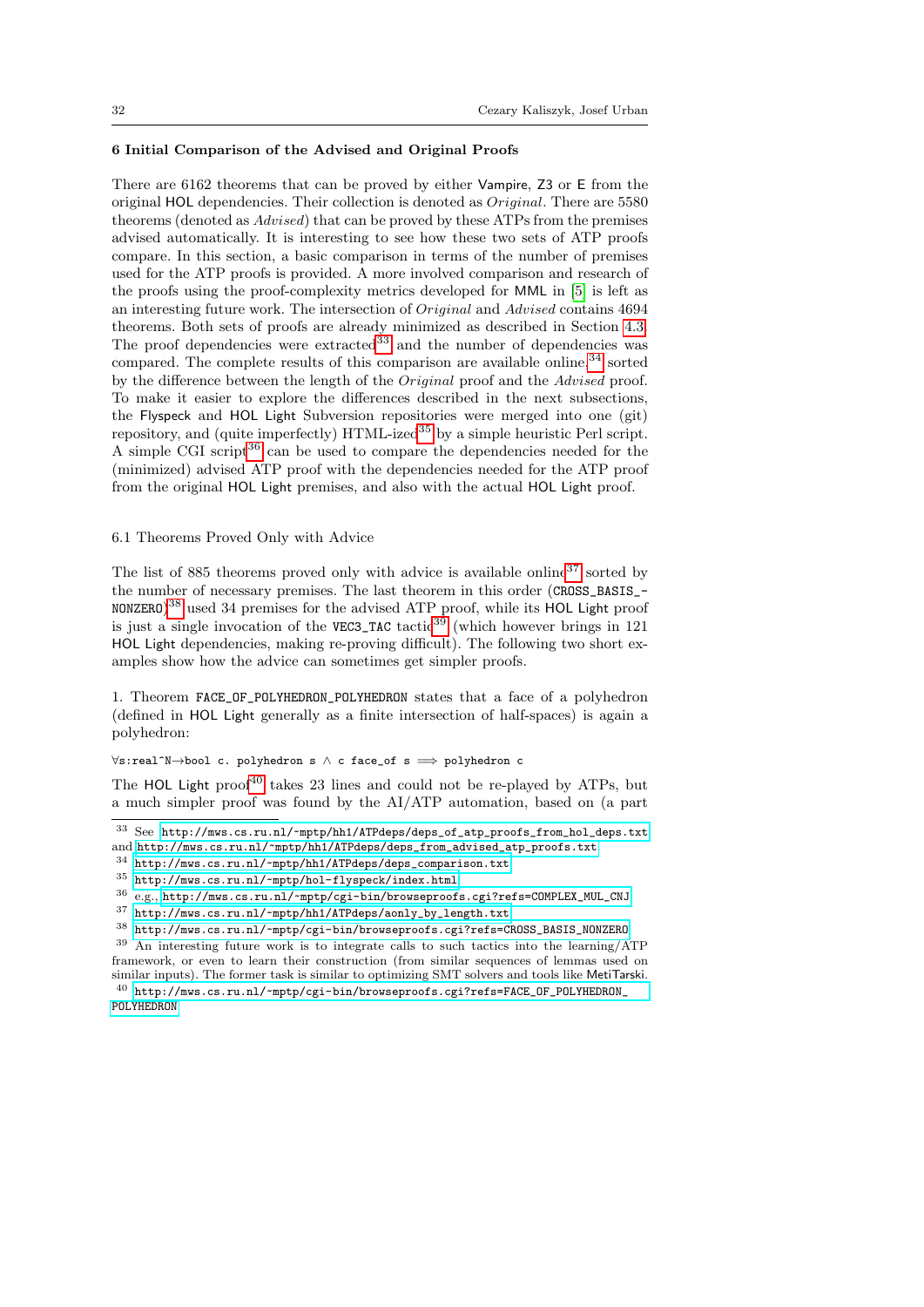of) the FACE\_OF\_STILLCONVEX theorem: a face  $t$  of any convex set  $s$  is equal to the intersection of  $s$  with the affine hull of  $t$ . To finish the proof, one needs just three "obvious" facts: Every polyhedron is convex (POLYHEDRON\_IMP\_CONVEX), the intersection of two polyhedra is again a polyhedron (POLYHEDRON\_INTER), and affine hull is always a polyhedron (POLYHEDRON\_AFFINE\_HULL):

```
FACE_OF_STILLCONVEX:
\forall s t:real^N→bool. convex s \Longrightarrow(t face_of s \iff t SUBSET s \land convex(s DIFF t) \land t = (affine hull t) INTER s)
POLYHEDRON_IMP_CONVEX: \foralls:real^N→bool. polyhedron s =⇒ convex s
POLYHEDRON_INTER:
\foralls t:real^N→bool. polyhedron s \land polyhedron t \implies polyhedron (s INTER t)
POLYHEDRON_AFFINE_HULL: ∀s. polyhedron(affine hull s)
```
2. Theorem FACE\_OF\_AFFINE\_TRIVIAL states that faces of affine sets are trivial:

 $\forall$ s f:real^N→bool. affine s ∧ f face\_of s  $\implies$  f = ∅  $\lor$  f = s

The HOL Light proof<sup>[41](#page-32-0)</sup> takes 19 lines and could not be re-played by ATPs. The advised proof finds a simple path via previous theorem FACE\_OF\_DISJOINT\_RELATIVE\_- INTERIOR saying that nontrivial faces are disjoint with the relative interior, and theorem RELATIVE\_INTERIOR\_UNIV saying that any affine hull is equal to its relative interior. The rest is again just use of several "basic facts" about the topic (skipped here):

```
FACE_OF_DISJOINT_RELATIVE_INTERIOR:
  \forallf s:real^N→bool. f face_of s \land \neg(f = s) \implies f INTER relative_interior s = ∅
RELATIVE_INTERIOR_UNIV: \forall s. relative_interior(affine hull s) = affine hull s
```
## 6.2 Examples of Different Proofs

Finally, several examples are shown where the advised ATP proof differs from the ATP proof reconstructed from the original HOL Light dependencies.

1. Theorems COMPLEX\_MUL\_CNJ<sup>[42](#page-32-1)</sup> and COMPLEX\_NORM\_POW\_2 stating the equality of squared norm to multiplication with a complex conjugate follow easily from each other (together with the commutativity of complex multiplication COMPLEX\_MUL\_- SYM). The proof of COMPLEX\_MUL\_CNJ in HOL Light (below) re-uses the longer proof of COMPLEX\_NORM\_POW\_2. The advised ATP proof directly uses COMPLEX\_NORM\_POW\_2, but (likely because COMPLEX\_MUL\_SYM was never used before) first unfolds the definition of complex conjugate and then applies commutativity of real multiplication.

```
let COMPLEX_MUL_CNJ = prove
 ('\forall z. cnj z * z = Cx(norm(z)) pow 2 \land z * cnj z = Cx(norm(z)) pow 2',
  GEN_TAC THEN REWRITE_TAC[COMPLEX_MUL_SYM] THEN
  REWRITE_TAC[cnj; complex_mul; RE; IM; GSYM CX_POW; COMPLEX_SQNORM] THEN
  REWRITE_TAC[CX_DEF] THEN AP_TERM_TAC THEN BINOP_TAC THEN
  CONV TAC REAL RING)::
```
COMPLEX\_NORM\_POW\_2:  $\forall z$ . Cx(norm z) pow 2 = z \* cnj z COMPLEX\_MUL\_SYM:  $\forall x \ y. \ x * y = y * x$ 

<span id="page-32-0"></span> $^{41}$ [http://mws.cs.ru.nl/~mptp/cgi-bin/browseproofs.cgi?refs=FACE\\_OF\\_AFFINE\\_](http://mws.cs.ru.nl/~mptp/cgi-bin/browseproofs.cgi?refs=FACE_OF_AFFINE_TRIVIAL) [TRIVIAL](http://mws.cs.ru.nl/~mptp/cgi-bin/browseproofs.cgi?refs=FACE_OF_AFFINE_TRIVIAL)

<span id="page-32-1"></span><sup>42</sup> [http://mws.cs.ru.nl/~mptp/cgi-bin/browseproofs.cgi?refs=COMPLEX\\_MUL\\_CNJ](http://mws.cs.ru.nl/~mptp/cgi-bin/browseproofs.cgi?refs=COMPLEX_MUL_CNJ)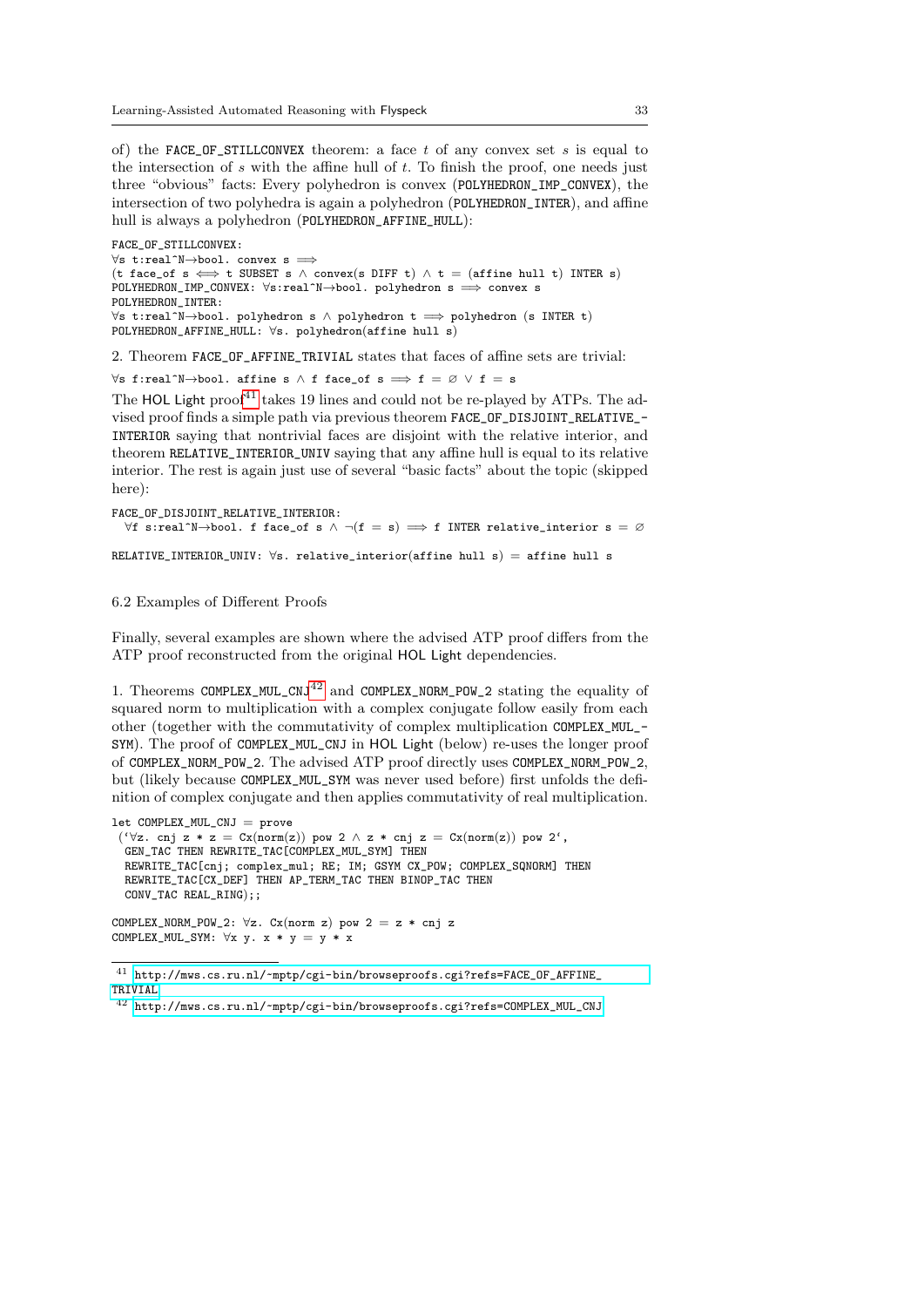2. Theorem disjoint\_line\_interval $^{43}$  $^{43}$  $^{43}$  states that the left endpoints of two unitlong integer-ended intervals on the real line have to coincide if the intervals share a point strictly inside them. This suggests case analysis, which is what the longer HOL Light proof (omitted here) seems to do. The advisor instead gets the proof in a single stroke by noticing a previous theorem saying that the left endpoint is the floor function which is constant for the points inside such intervals:

disjoint line interval: ∀(x:real) (y:real). integer x ∧ integer y ∧  $(\exists$  (z:real).  $x < z \land z < x + k1 \land y < z \land z < y + k1) \implies x = y$ FLOOR\_UNIQUE:  $\forall x$  a. integer(a)  $\land$  a  $\leq x \land x <$  a + &1  $\iff$  (floor  $x = a$ )

3. Theorem NEGLIGIBLE\_CONVEX\_HULL\_3<sup>[44](#page-33-1)</sup> states that the convex hull of three points in  $\mathbb{R}^3$  is a negligible set. In HOL Light this is proved from the general theorem NEGLIGIBLE\_CONVEX\_HULL stating this property for any finite set of points in  $\mathbb{R}^n$ with cardinality less or equal to  $n$ . Instead of justifying this precondition, a shorter proof is found by the advised ATP that saw an analogous theorem about the affine hull, the inclusion of the convex hull in the affine hull, and the preservation of negligibility under inclusion.

```
let NEGLIGIBLE_CONVEX_HULL_3 = prove
 ('∀a b c:real^3. negligible (convex hull a,b,c)',
  REPEAT GEN_TAC THEN MATCH_MP_TAC NEGLIGIBLE_CONVEX_HULL THEN
  SIMP_TAC[FINITE_INSERT; CARD_CLAUSES; FINITE_EMPTY; DIMINDEX_3] THEN
  ARITH TAC);;
NEGLIGIBLE_CONVEX_HULL:
\foralls:real^N→bool. FINITE s \land CARD(s) \leq dimindex(:N) \implies negligible(convex hull s)
NEGLIGIBLE_AFFINE_HULL_3: ∀a b c:real^3. negligible (affine hull a,b,c)
CONVEX_HULL_SUBSET_AFFINE_HULL: ∀s. (convex hull s) SUBSET (affine hull s)
NEGLIGIBLE_SUBSET:
\foralls:real^N→bool t:real^N→bool. negligible s \land t SUBSET s \implies negligible t
```
4. Theorem BARV\_CIRCUMCENTER\_EXISTS<sup>[45](#page-33-2)</sup> says that under certain assumptions, a particular point (circumcenter) lies in a particular set (affine hull). The HOL Light proof unfolds some of the assumptions and takes 14 lines. The advisor just found a related theorem MHFTTZN3 which under the same assumptions states that the singleton containing the circumcenter is equal to the intersection of the affine hull with another set. The rest are two "obvious" facts about elements of intersections (IN\_INTER) and elements of singletons (IN\_SING):

<span id="page-33-0"></span><sup>43</sup> [http://mws.cs.ru.nl/~mptp/cgi-bin/browseproofs.cgi?refs=Vol1.disjoint\\_line\\_](http://mws.cs.ru.nl/~mptp/cgi-bin/browseproofs.cgi?refs=Vol1.disjoint_line_interval) [interval](http://mws.cs.ru.nl/~mptp/cgi-bin/browseproofs.cgi?refs=Vol1.disjoint_line_interval)

<span id="page-33-1"></span><sup>44</sup> [http://mws.cs.ru.nl/~mptp/cgi-bin/browseproofs.cgi?refs=NEGLIGIBLE\\_CONVEX\\_](http://mws.cs.ru.nl/~mptp/cgi-bin/browseproofs.cgi?refs=NEGLIGIBLE_CONVEX_HULL_3) [HULL\\_3](http://mws.cs.ru.nl/~mptp/cgi-bin/browseproofs.cgi?refs=NEGLIGIBLE_CONVEX_HULL_3)

<span id="page-33-2"></span> $^{45}$ [http://mws.cs.ru.nl/~mptp/cgi-bin/browseproofs.cgi?refs=Rogers.BARV\\_](http://mws.cs.ru.nl/~mptp/cgi-bin/browseproofs.cgi?refs=Rogers.BARV_CIRCUMCENTER_EXISTS) [CIRCUMCENTER\\_EXISTS](http://mws.cs.ru.nl/~mptp/cgi-bin/browseproofs.cgi?refs=Rogers.BARV_CIRCUMCENTER_EXISTS)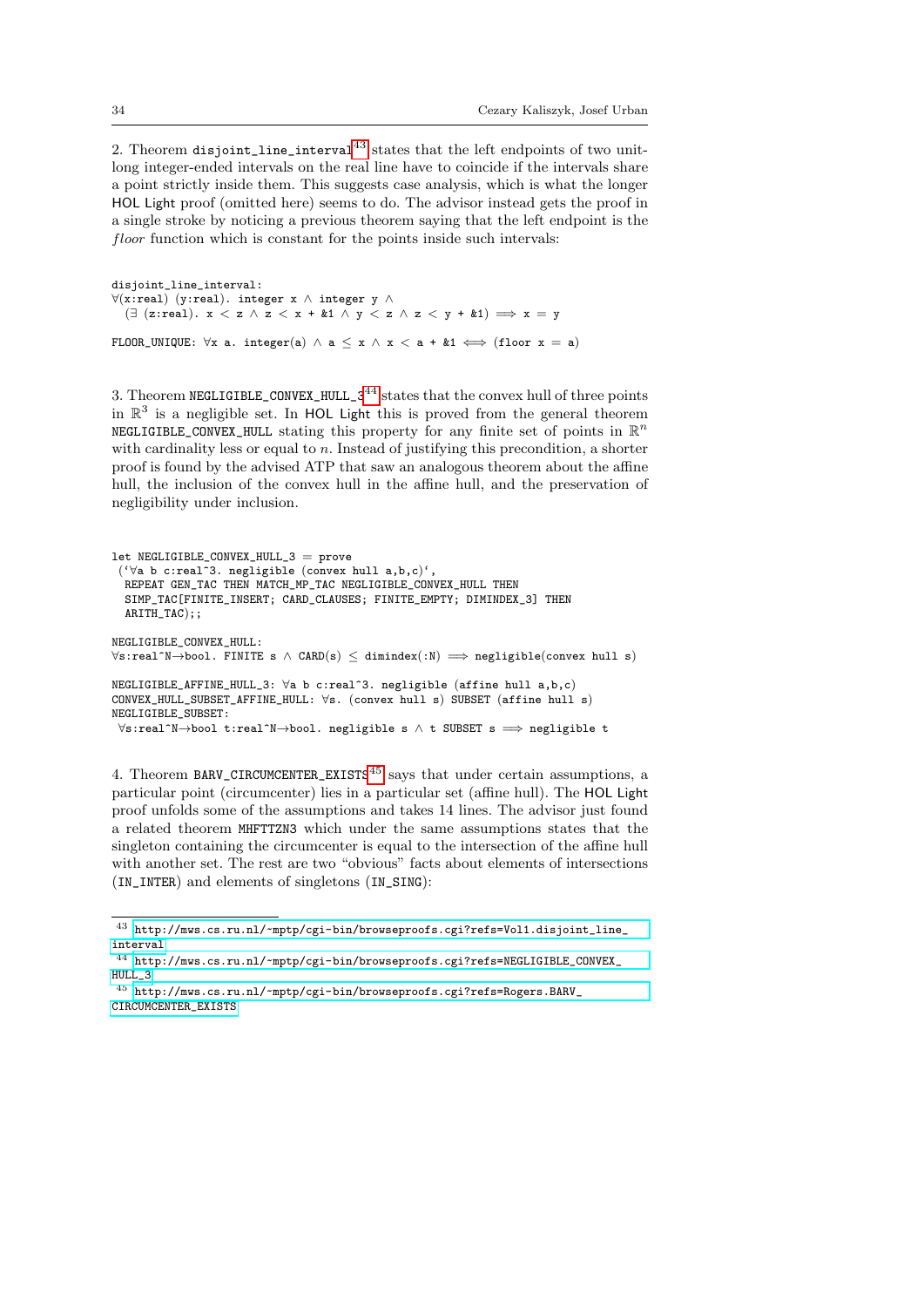BARV\_CIRCUMCENTER\_EXISTS:  $\forall V$  ul k. packing V  $\land$  barV V k ul  $\implies$ circumcenter (set\_of\_list ul) IN affine hull (set\_of\_list ul) MHFTTZN3:  $\forall V$  ul k. packing V  $\land$  barV V k ul  $\implies$  $((affine hull (voronoi_list V ul)) INTER (affine hull (set_of_list ul)) =$ circumcenter (set\_of\_list ul) )

IN\_SING:  $\forall x \ y. x \ IN y:A \iff (x = y)$ IN\_INTER:  $\forall s$  t (x:A). x IN (s INTER t)  $\iff$  x IN s  $\land$  x IN t

5. An example of the reverse phenomenon (i.e., the advised proof is more com-plicated than the original) is theorem BOUNDED\_CLOSURE\_EQ<sup>[46](#page-34-0)</sup> saying that a set in  $R<sup>n</sup>$  is bounded iff its closure is bounded. The harder direction of the equivalence was already available as theorem BOUNDED\_CLOSURE, and was used both by the HOL Light and the advised proof. The easier direction was in HOL Light proved by theorems CLOSURE\_SUBSET and BOUNDED\_SUBSET saying that any set is a subset of its closure and any subset of a bounded set is bounded. The advised proof instead went through a longer path based on theorems CLOSURE\_APPROACHABLE, IN\_BALL and CENTRE\_IN\_BALL to show that every element in a set is also in its closure, and then unfolded the definition of bounded and showed that the bound on the norms of closure elements can be used also for the original set.

```
let BOUNDED_CLOSURE_EQ = prove
 (\forall s:real^*N\rightarrow bool. bounded(closure s) \iff bounded s'
  GEN_TAC THEN EQ_TAC THEN REWRITE_TAC[BOUNDED_CLOSURE] THEN
  MESON_TAC[BOUNDED_SUBSET; CLOSURE_SUBSET]);;
BOUNDED CLOSURE: \forall s:real^n\rightarrow bool. bounded s \implies bounded(closure s)
```
BOUNDED\_SUBSET:  $\forall s$  t. bounded t  $\land$  s SUBSET t  $\implies$  bounded s CLOSURE\_SUBSET: ∀s. s SUBSET (closure s)

CLOSURE\_APPROACHABLE:

```
\forall x s. x IN closure(s) \iff \forall e \cdot k0 < e \implies \exists y \cdot y IN s ∧ dist(y, x) < e
IN_BALL: \forall x \ y \ e. \ y \ IN \ ball(x,e) \iff \text{dist}(x,y) < eCENTRE_IN_BALL: \forall x e. x IN ball(x,e) \iff \&0 < ebounded: bounded s \iff \exists a. \forall x : real^N. x \in \mathbb{N} s \implies norm(x) \le a
```
### 6.3 Remarks

The average number of HOL Light proof dependencies restricted to the set of theorems re-proved by ATPs is 34.54, i.e., there are on average about nine times more dependencies in a HOL Light proof than in the corresponding ATP proof (see Table [3\)](#page-20-1). This perhaps casts some light on how learning-assisted ATP currently achieves its performance. A large human-constructed library like Flyspeck is often  $dense/redundant enough<sup>47</sup>$  $dense/redundant enough<sup>47</sup>$  $dense/redundant enough<sup>47</sup>$  to allow short proofs under the assumption of perfect (and thus inhuman) premise selection. Such short proofs can be found even by the quite exhaustive methods employed by most of the existing ATPs. The smarter the premise selection and the stronger the search inside the ATPs, the greater the

<span id="page-34-0"></span> $^{46}$  [http://mws.cs.ru.nl/~mptp/cgi-bin/browseproofs.cgi?refs=BOUNDED\\_CLOSURE\\_EQ](http://mws.cs.ru.nl/~mptp/cgi-bin/browseproofs.cgi?refs=BOUNDED_CLOSURE_EQ)

<span id="page-34-1"></span><sup>47</sup> As long as such libraries are human-constructed, they will remain imperfectly organized and redundant. No "software engineering" or other approach can prevent new shortcuts to be found in mathematics, unless an exhaustive (and infeasible) proof minimization is applied.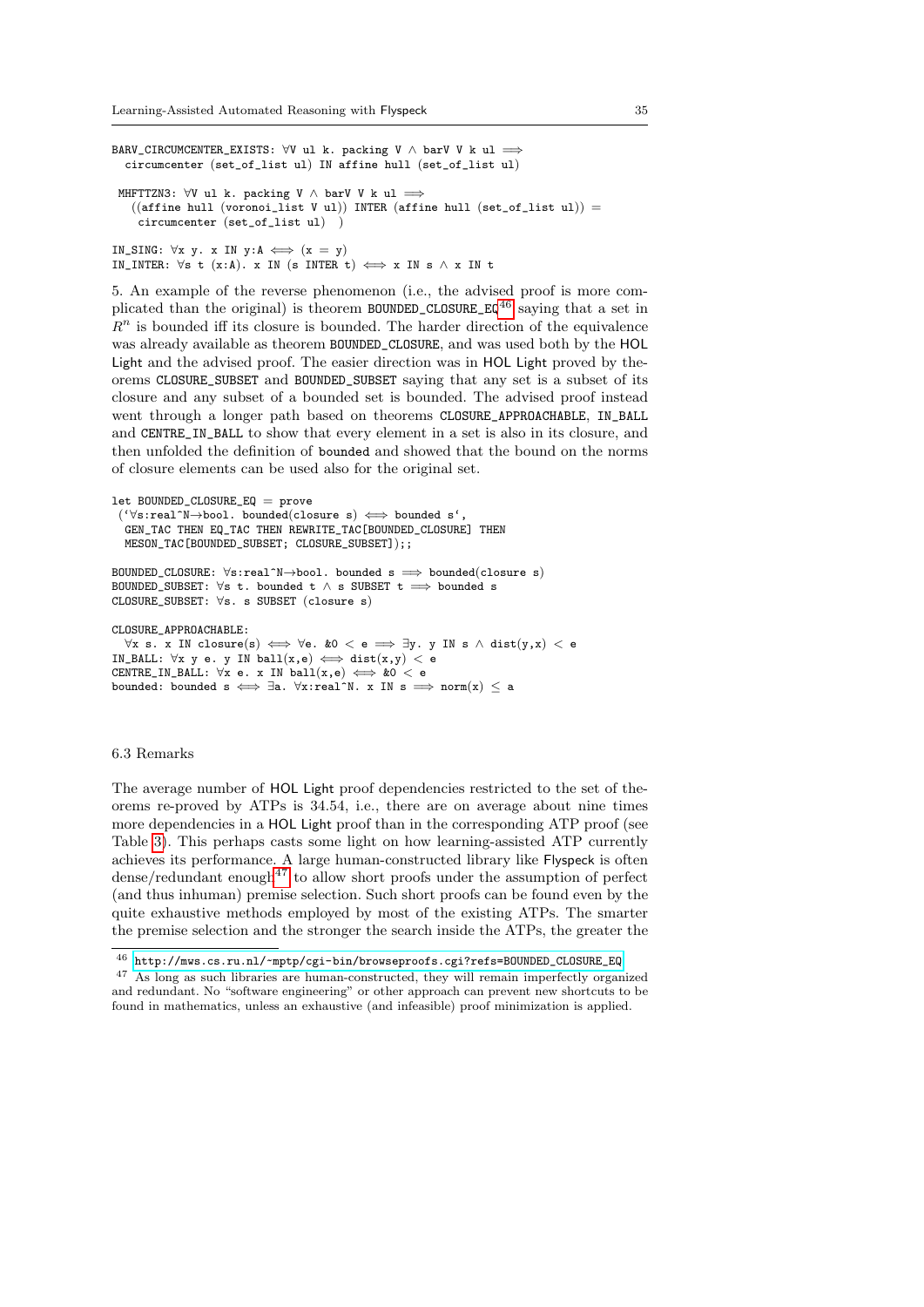chance that such proofs will end up inside the ATP's time-limited search envelope. The outcome of using such advisors extensively could be "better-informed" mathematics that has shorter proofs which use a variety of lemmas much more than the basic definitions and theorems. Whether such mathematics is easier for human consumption is not clear. Already now mathematical texts sometimes optimize proof length by lemma re-use to an extent that may make the underlying ideas less visible. Perhaps this is just another case where the strong automation tools will eventually help to understand how human cognition works.

The ATP search is quite unlike the much less exhaustive search done by decision procedures, and also unlike the human proofs, where the global economy of dependencies is not so crucial once a fuzzy high-level path to the goal gets some credibility. Both the human and the decision-procedure proofs result in more redundant ("sloppier") proofs, which can however be more involved (complicated) than what the ATPs can achieve even with optimal premise selection. Learning such (precise or fuzzy) high-level pathfinding is an interesting next challenge for large-theory AI/ATP systems. With the number of proofs and theory developments to learn from available now in the HOL/Flyspeck, Mizar/MML, and Isabelle corpora, and the already relatively strong performance of the "basic" AI/ATP methods that are presented in this paper, these next steps seem to be worth a try.

## <span id="page-35-0"></span>7 Related Work and Contributions

Related work has been mentioned throughout the paper, and some of the papers cited provide recent overviews of various aspects of our work. In particular, Blanchette's PhD thesis and [\[14\]](#page-38-15) give a detailed overview of the translation methods for the (extended) HOL logic used in Isabelle. See [\[48,](#page-40-16) [76\]](#page-41-3) for recent overviews of large-theory ATP methods, and [\[81\]](#page-41-14) for a summary of the work done over MML and its AI aspects.

Automated theorem proving over large theories goes back at least to Quaife's large developments  $[65]$  with Otter  $[54]^{48}$  $[54]^{48}$  $[54]^{48}$  $[54]^{48}$  (continued to some extent by Belinfante [\[8\]](#page-38-16)). Most of the ATP/ITP combinations developed in 1990s used ATPs on user-restricted search space. Examples include the ATPs for HOL (Light) by Harrison and Hurd mentioned above, similar work for Isabelle by Paulson [\[58\]](#page-40-20), integration of  $CL<sup>A</sup>M$  with HOL [\[68\]](#page-40-21) and integration of ATPs with the Omega proof assistant [\[55\]](#page-40-22). Dahn, Wernhard and Byliński exported Mizar/MML into the ILF format [\[23\]](#page-38-17), created (small) ATP problems from several Mizar articles, and researched ATP-friendly encodings of Mizar's dependent and order-sorted type system [\[22\]](#page-38-18). Large-theory ATP reappeared in 2002 with Voronkov's and Riazanov's customized Vampire answering queries over the whole SUMO ontology [\[61\]](#page-40-23), and Urban's MoMM (modified E) authoring tool [\[74\]](#page-41-15) using all MML lemmas for dependently-typed subsumption of new Mizar goals. Since 2003, experiments with (unmodified) ATPs over large libraries have been carried out for MML [\[73\]](#page-41-9) (using machine learning for premise selection) and for Isabelle/HOL (using the symbol-based Sledgehammer heuristic for premise selection). A number of large-theory ATP methods and systems (e.g., SInE, MaLARea, goal-oriented heuristics inside ATPs) have been devel-

<span id="page-35-1"></span><sup>48</sup> An interesting case is McAllester's Ontic [\[51\]](#page-40-24). The whole library is searched automatically, but the automation is fast and intentionally incomplete.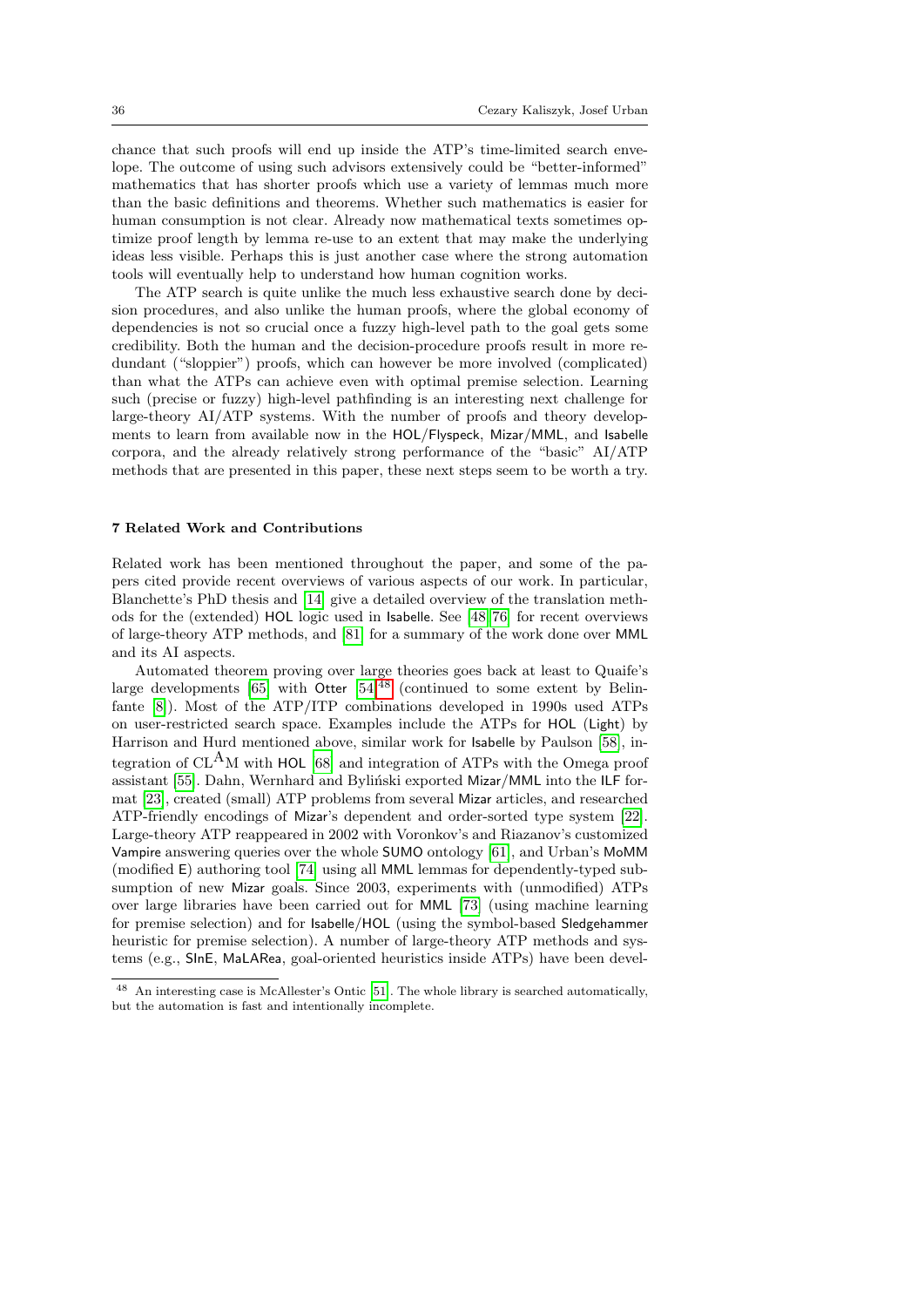oped recently and evaluated over large-theory benchmarks and competitions like CASC LTB and Mizar@Turing. A comprehensive comparison of ATP and Mizar proofs was recently done in [\[5\]](#page-38-14). As here, the average number of Mizar proof dependencies is higher than the number of ATP dependencies, however, the difference is not as striking as for HOL Light (a very different method is used to get the Mizar dependencies).

The work described here adds HOL Light and Flyspeck to the pool of systems and corpora accessible to large-theory AI/ATP methods and experiments. A number of large-theory techniques are re-used, sometimes the Mizar, Isabelle and CASC LTB approaches are combined and adapted to the HOL Light setting, and some of the techniques are taken further. The theorem naming, dependency export, problem creation, and advising required newly implemented HOL Light functions. The machine learning adds k-nearest neighbor, and the feature characterization was improved by replacing variables in terms with their HOL types. A MaLARealike pass interleaving ATP with learning was used to obtain as many ATP proofs as possible, and the proofs were postprocessed by pseudo- and cross-minimization. Unlike in MaLARea, this was done in a scenario that emulates the growth of the library, i.e., no information about the proofs of later theorems was used to train premise selection for earlier theorems. Motivated by the recent experiments over the MPTP2078 benchmark, the machine learning was complemented by various SInE strategies used by E and Vampire. The strategy-scheduling version of E using the strategies developed for Mizar@Turing was tested for the first time in such large evaluation. A significant effort was spent to find the most orthogonal ingredients of the final mix of premise selectors and ATPs: in total 435 different combinations were tested. The resulting 39% chance of proving the next theorem without any user advice is a landmark for a library of this size. While a similar number was achieved in [\[48\]](#page-40-16) on the much smaller MPTP2078 benchmark with a lower time limit, only 18% success rate was recently reported in [\[5\]](#page-38-14) for the whole MML in this fully push-button mode.<sup>[49](#page-36-1)</sup> None of those evaluations however combined so many methods as here. The improvement over the best method (proving 24.1% theorems in 30s and 26.8% in 300s) shows that such combinations significantly improve the usability of large-theory ATP methods for the end users.

## <span id="page-36-0"></span>8 Future Work

Stronger machine learning (kernel/ensemble, etc.) methods and more suitable characterizations (e.g., addition of model-evaluation features and more abstract features) are likely to further improve the performance. The prototype online service could be made customizable by learning from users' own proofs. So far only three ATPs are used by the service, but many other systems can eventually be added, possibly with various custom mappings to their logics. The translation methods can be further experimented with: either to get a symbol-consistent first-order translation (to allow, e.g., the model-evaluation features), or to get less incomplete translations. Proof reconstruction is currently work in progress. A simple and obvious approach is to try MESON with the minimized set of dependencies.

<span id="page-36-1"></span><sup>49</sup> A similar large-scale evaluation for Isabelle would be interesting. It is not clear whether the current "Judgement Day" benchmark contains goals on the same (theorem) level of granularity.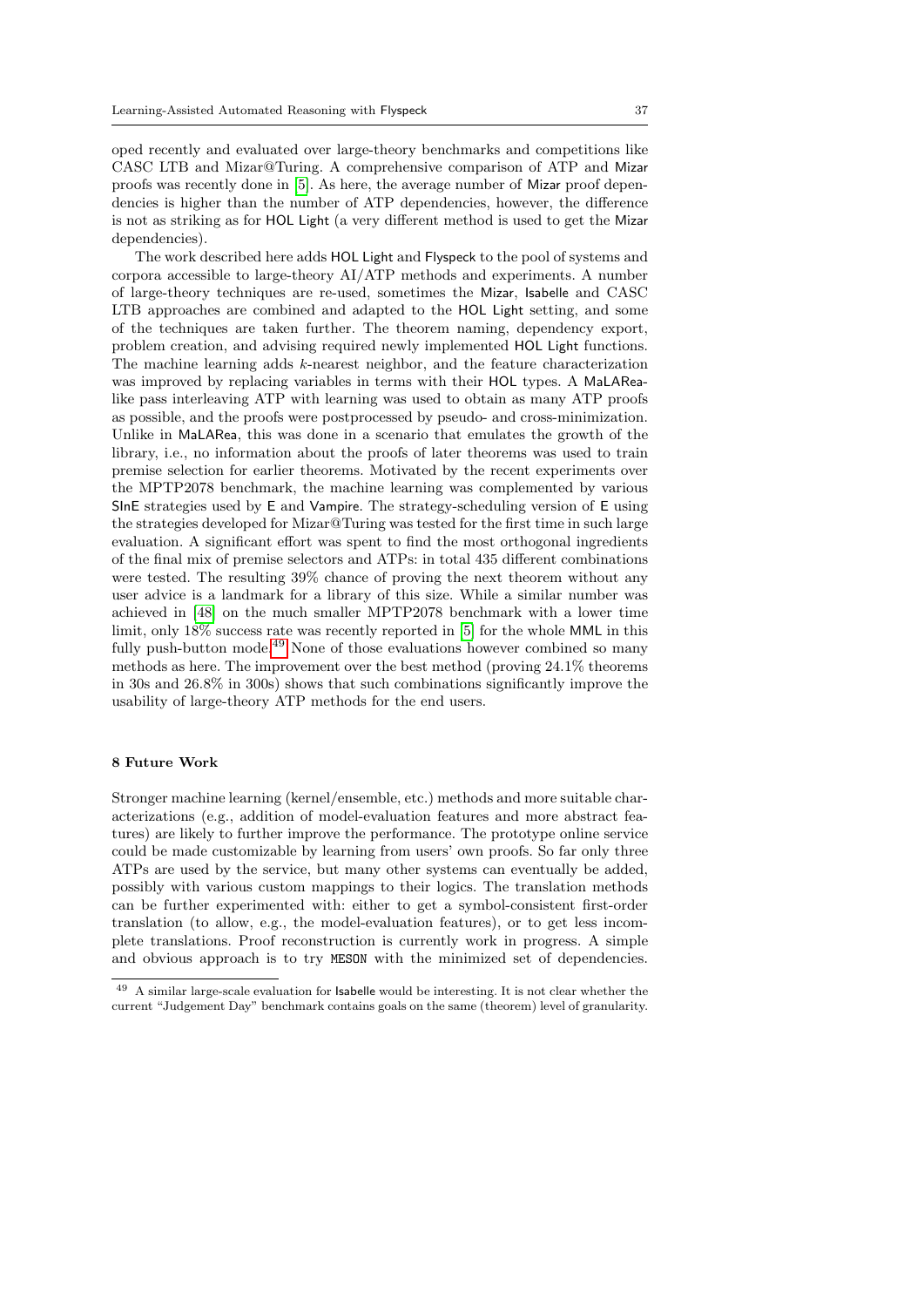When it is ready, unsound translations can be added to the pool of methods as was originally done in Isabelle Isabelle [\[56\]](#page-40-11). Training ATP-internal guidance on the corpus for prototype learning/ATP systems like MaLeCoP will be interesting, and perhaps also further tuning of ATP strategies for systems like E.

The power of the combined system probably already now makes it interesting as a complementary semantic aid/filter for first experiments with statistical translation methods between the informal Flyspeck text and the Flyspeck formalization. The cases of machine translation (as in Google Translate) and natural-language query answering (as in IBM Watson) have recently demonstrated the power of large-corpus-driven methods to automatically learn such translation/understanding layers from uncurated imperfect resources such as Wikipedia. In other words, large bodies of mathematics (and exact science) such as [arXiv.org](http://arxiv.org) are unlikely to become computer-understandable by the current painstaking human encoding efforts and additions of further and further logic complexity layers that increase the formalization barrier both for humans and AI systems. Large-scale (worldknowledge-scale) formalization for (mathematical) masses is hard to imagine as one large "perfectly engineered" knowledge base in which everyone will know perfectly well where their knowledge fits. Such attempts seem to be as doomed as the initial attempts (in the Stone Age of Internet) to manually organize the World Wide Web in one concise directory. Gradual world-scale formalization seems more likely to happen through simpler logics that can be reasonably crowd-sourced (e.g., as Wikipedia was), assisted by AI (learning/ATP) methods continuously training and self-improving on cross-linked formal/semiformal/informal corpora expressed in simple formalisms that can be reasonably explained to such automated/AI methods.

#### 9 Acknowledgments

Tom Hales helped to start the MESON exporting work at CICM 2011, and his interest as a leader of Flyspeck has motivated us. Thanks to John Harrison for discussing MESON and related topics. Mark Adams gave us his HOL Light proof export data for HOL Zero, which made it easy to start the initial re-proving and learning experiments. Piotr Rudnicki has made his Mizar workstation available for a number of experiments (and his enthusiasm and support will be sorely missed). Andrei Paskevich has implemented the Why3 bridge to the TFF1 format just in time for our experiments. Finally, this work stands on the shoulders of many ATP and ITP (in particular HOL and Isabelle) developers, and tireless ATP competition organizers and standards producers. We are thankful to the JAR referees, PAAR 2012 referees and also to Jasmin Blanchette for their extensive comments on the early versions of this paper.

## References

- <span id="page-37-1"></span>1. Mark Adams. Introducing HOL Zero - (extended abstract). In Komei Fukuda, Joris van der Hoeven, Michael Joswig, and Nobuki Takayama, editors, ICMS, volume 6327 of LNCS, pages 142–143. Springer, 2010.
- <span id="page-37-0"></span>2. Behzad Akbarpour and Lawrence C. Paulson. MetiTarski: An automatic theorem prover for real-valued special functions. J. Autom. Reasoning, 44(3):175–205, 2010.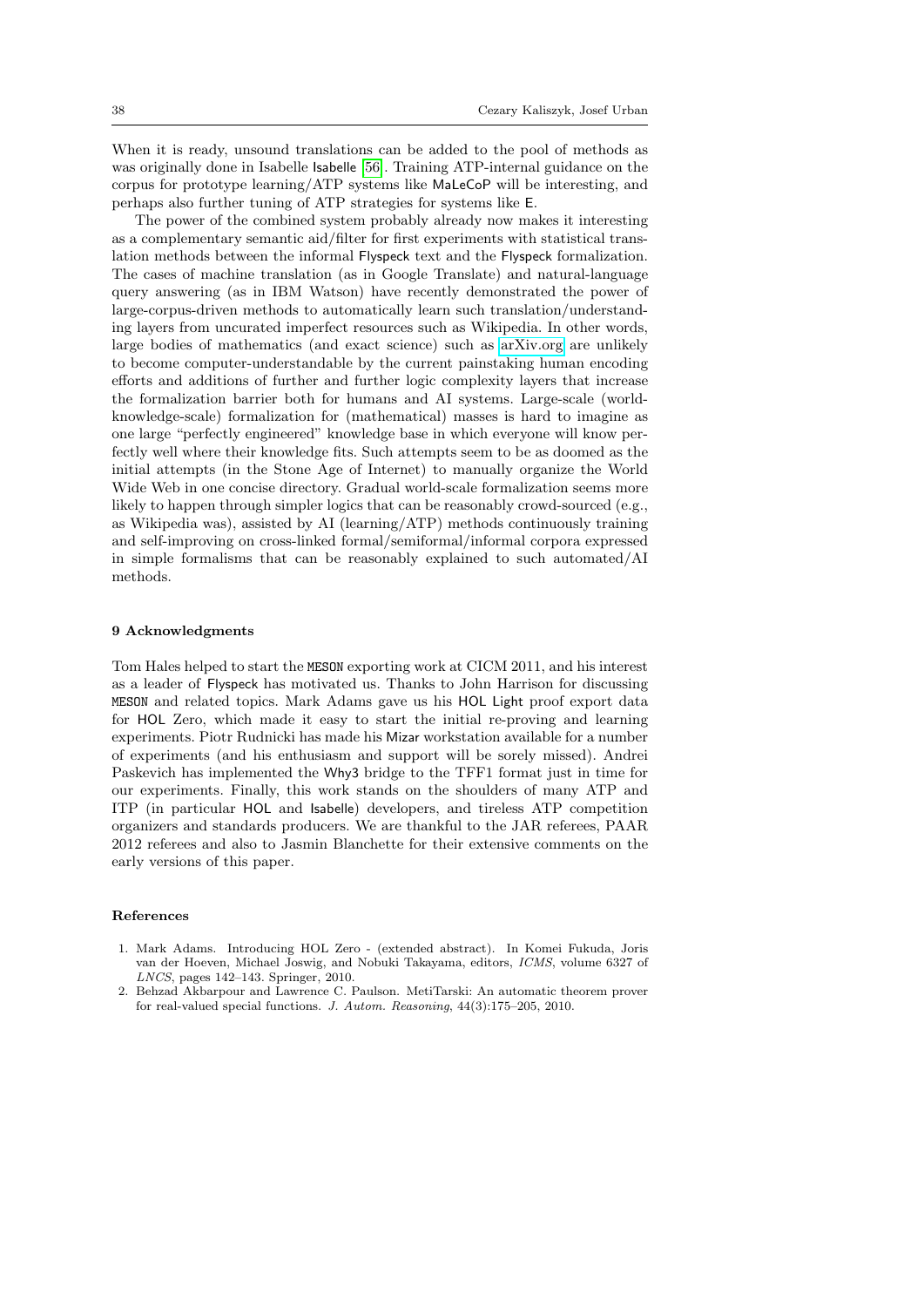- <span id="page-38-13"></span>3. Jesse Alama, Kasper Brink, Lionel Mamane, and Josef Urban. Large formal wikis: Issues and solutions. In James H. Davenport, William M. Farmer, Josef Urban, and Florian Rabe, editors, Calculemus/MKM, volume 6824 of LNCS, pages 133–148. Springer, 2011.
- <span id="page-38-10"></span>4. Jesse Alama, Tom Heskes, Daniel Kühlwein, Evgeni Tsivtsivadze, and Josef Urban. Premise selection for mathematics by corpus analysis and kernel methods. J. Autom. Reasoning, 52(2):191–213, 2014.
- <span id="page-38-14"></span>5. Jesse Alama, Daniel Kühlwein, and Josef Urban. Automated and Human Proofs in General Mathematics: An Initial Comparison. In Bjørner and Voronkov [\[11\]](#page-38-19), pages 37–45.
- <span id="page-38-20"></span>6. Alessandro Armando, Peter Baumgartner, and Gilles Dowek, editors. Automated Reasoning, 4th International Joint Conference, IJCAR 2008, Sydney, Australia, August 12-15, 2008, Proceedings, volume 5195 of LNCS. Springer, 2008.
- <span id="page-38-3"></span>7. Michael Beeson. Automatic derivation of the irrationality of e. J. Symb. Comput., 32(4):333–349, 2001.
- <span id="page-38-16"></span>8. Johan G. F. Belinfante. On computer-assisted proofs in ordinal number theory. J. Autom. Reasoning, 22(2):341–378, 1999.
- <span id="page-38-8"></span>9. Christoph Benzmüller, Lawrence C. Paulson, Frank Theiss, and Arnaud Fietzke. LEO-II - a cooperative automatic theorem prover for classical higher-order logic (system description). In Armando et al. [\[6\]](#page-38-20), pages 162–170.
- <span id="page-38-21"></span>10. Nikolaj Bjørner and Viorica Sofronie-Stokkermans, editors. Automated Deduction - CADE-23 - 23rd International Conference on Automated Deduction, Wrocław, Poland, July 31 - August 5, 2011. Proceedings, volume 6803 of LNCS. Springer, 2011.
- <span id="page-38-19"></span>11. Nikolaj Bjørner and Andrei Voronkov, editors. Logic for Programming, Artificial Intelligence, and Reasoning - 18th International Conference, LPAR-18, Mérida, Venezuela, March 11-15, 2012. Proceedings, volume 7180 of LNCS. Springer, 2012.
- <span id="page-38-5"></span>12. Jasmin Christian Blanchette. Automatic Proofs and Refutations for Higher-Order Logic. PhD thesis, Fakultät für Informatik, Technische Universität München, 2012. [http://](http://www21.in.tum.de/~blanchet/phdthesis.pdf) [www21.in.tum.de/~blanchet/phdthesis.pdf](http://www21.in.tum.de/~blanchet/phdthesis.pdf).
- <span id="page-38-1"></span>13. Jasmin Christian Blanchette, Sascha Böhme, and Lawrence C. Paulson. Extending Sledgehammer with SMT solvers. In Bjørner and Sofronie-Stokkermans [\[10\]](#page-38-21), pages 116–130.
- <span id="page-38-15"></span>14. Jasmin Christian Blanchette, Sascha Böhme, Andrei Popescu, and Nicholas Smallbone. Encoding monomorphic and polymorphic types. In Nir Piterman and Scott A. Smolka, editors, TACAS, volume 7795 of Lecture Notes in Computer Science, pages 493–507. Springer, 2013.
- <span id="page-38-2"></span>15. Jasmin Christian Blanchette, Lukas Bulwahn, and Tobias Nipkow. Automatic proof and disproof in Isabelle/HOL. In Cesare Tinelli and Viorica Sofronie-Stokkermans, editors, FroCoS, volume 6989 of LNCS, pages 12–27. Springer, 2011.
- <span id="page-38-4"></span>16. Jasmin Christian Blanchette and Andrei Paskevich. TFF1: The TPTP typed first-order form with rank-1 polymorphism. In Maria Paola Bonacina, editor, CADE, volume 7898 of Lecture Notes in Computer Science, pages 414–420. Springer, 2013.
- <span id="page-38-7"></span>17. Jasmin Christian Blanchette, Andrei Popescu, Daniel Wand, and Christoph Weidenbach. More SPASS with Isabelle - superposition with hard sorts and configurable simplification. In Lennart Beringer and Amy P. Felty, editors, ITP, volume 7406 of LNCS, pages 345–360. Springer, 2012.
- <span id="page-38-11"></span>18. Sascha Böhme and Tobias Nipkow. Sledgehammer: Judgement Day. In Jürgen Giesl and Reiner Hähnle, editors, IJCAR, volume 6173 of LNCS, pages 107-121. Springer, 2010.
- <span id="page-38-9"></span>19. Chad E. Brown. Satallax: An automatic higher-order prover. In Gramlich et al. [\[29\]](#page-39-20), pages 111–117.
- <span id="page-38-12"></span>20. Andy Carlson, Chad Cumby, Jeff Rosen, and Dan Roth. The SNoW Learning Architecture. Technical Report UIUCDCS-R-99-2101, UIUC Computer Science Department, 5 1999.
- <span id="page-38-6"></span>21. Alonzo Church. A formulation of the simple theory of types. Journal of Symbolic Logic, 5:56–68, 1940.
- <span id="page-38-18"></span>22. Ingo Dahn. Interpretation of a Mizar-like logic in first-order logic. In Ricardo Caferra and Gernot Salzer, editors, FTP (LNCS Selection), volume 1761 of LNCS, pages 137–151. Springer, 1998.
- <span id="page-38-17"></span>23. Ingo Dahn and Christoph Wernhard. First order proof problems extracted from an article in the MIZAR Mathematical Library. In Maria Paola Bonacina and Ulrich Furbach, editors, Int. Workshop on First-Order Theorem Proving (FTP'97), RISC-Linz Report Series No. 97-50, pages 58–62. Johannes Kepler Universität, Linz (Austria), 1997.
- <span id="page-38-0"></span>24. Leonardo Mendonça de Moura and Nikolaj Bjørner. Z3: An Efficient SMT Solver. In C. R. Ramakrishnan and Jakob Rehof, editors, TACAS, volume 4963 of LNCS, pages 337–340. Springer, 2008.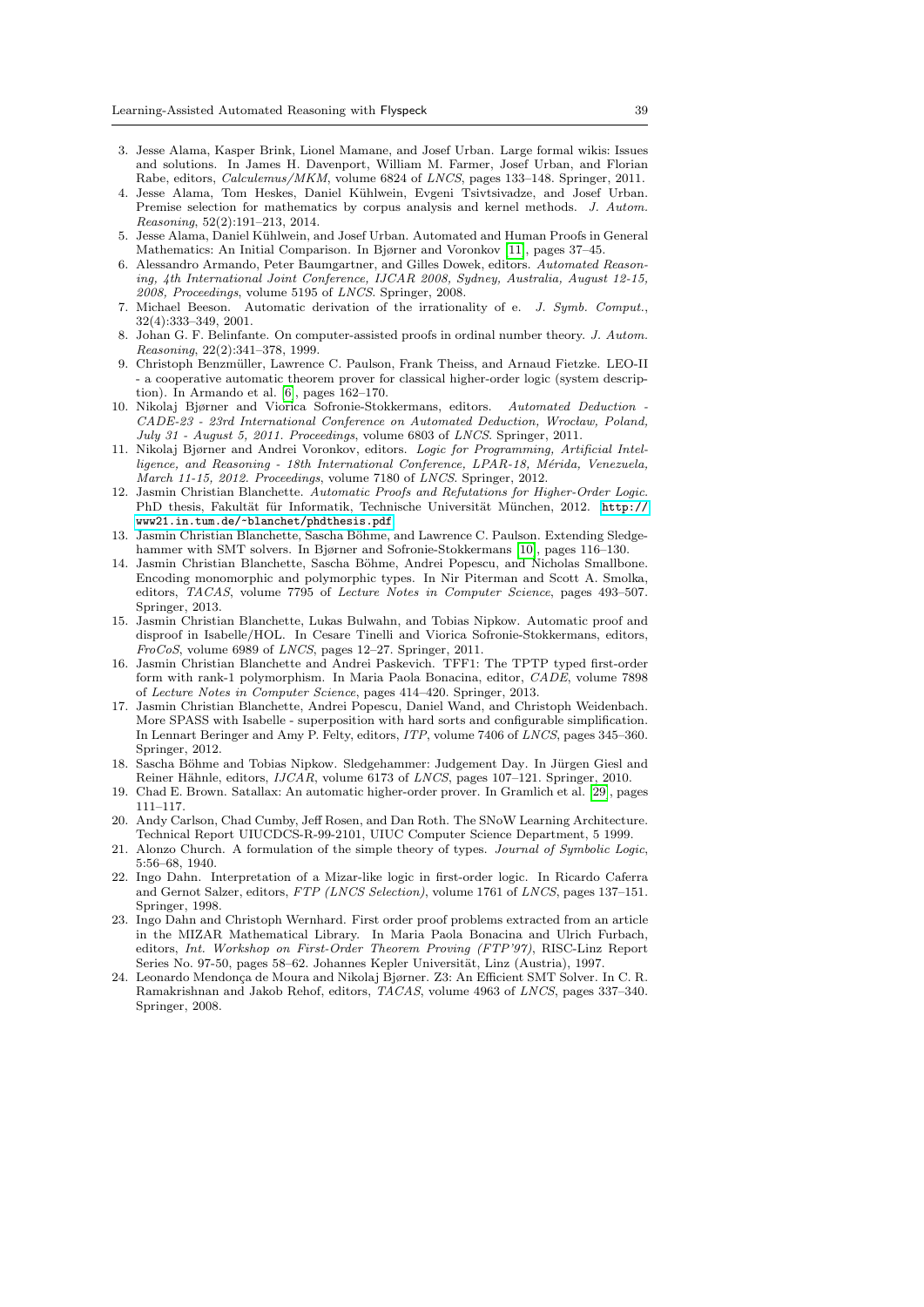- <span id="page-39-16"></span>25. Jean-Christophe Filliâtre and Claude Marché. The Why/Krakatoa/Caduceus platform for deductive program verification. In Werner Damm and Holger Hermanns, editors, CAV, volume 4590 of LNCS, pages 173–177. Springer, 2007.
- <span id="page-39-21"></span>26. Ulrich Furbach and Natarajan Shankar, editors. Automated Reasoning, Third International Joint Conference, IJCAR 2006, Seattle, WA, USA, August 17-20, 2006, Proceedings, volume 4130 of LNCS. Springer, 2006.
- <span id="page-39-2"></span>27. Allen Van Gelder and Geoff Sutcliffe. Extending the TPTP language to higher-order logic with automated parser generation. In Furbach and Shankar [\[26\]](#page-39-21), pages 156–161.
- <span id="page-39-15"></span>28. Michael R. Genesereth and Richard E. Fikes. Knowledge Interchange Format, Version 3.0 Reference Manual. Technical Report Logic-92-1, Computer Science Department, Stanford University, 1992.
- <span id="page-39-20"></span>29. Bernhard Gramlich, Dale Miller, and Uli Sattler, editors. Automated Reasoning - 6th International Joint Conference, IJCAR 2012, Manchester, UK, June 26-29, 2012. Proceedings, volume 7364 of LNCS. Springer, 2012.
- <span id="page-39-14"></span>30. Reiner Hähnle, Manfred Kerber, and Christoph Weidenbach. Common syntax of the DFGSchwerpunktprogramm deduction. Technical Report TR 10/96, Fakultät für Informatik, Universität Karlsruhe, Karlsruhe, Germany, 1996.
- <span id="page-39-9"></span>31. Thomas C. Hales. Introduction to the Flyspeck project. In Thierry Coquand, Henri Lombardi, and Marie-Françoise Roy, editors, Mathematics, Algorithms, Proofs, number 05021 in Dagstuhl Seminar Proceedings, pages 1–11, Dagstuhl, Germany, 2006. Internationales Begegnungs- und Forschungszentrum für Informatik (IBFI), Schloss Dagstuhl, Germany.
- <span id="page-39-8"></span>32. Thomas C. Hales. Mathematics in the age of the Turing machine. Lecture Notes in Logic, 2012. to appear; <http://www.math.pitt.edu/~thales/papers/turing.pdf>.
- <span id="page-39-11"></span>33. Thomas C. Hales, John Harrison, Sean McLaughlin, Tobias Nipkow, Steven Obua, and Roland Zumkeller. A revision of the proof of the Kepler Conjecture. Discrete & Computational Geometry, 44(1):1–34, 2010.
- <span id="page-39-3"></span>34. John Harrison. HOL Light: A tutorial introduction. In Mandayam K. Srivas and Albert John Camilleri, editors, FMCAD, volume 1166 of LNCS, pages 265–269. Springer, 1996.
- <span id="page-39-10"></span>35. John Harrison. A Mizar mode for HOL. In Joakim von Wright, Jim Grundy, and John Harrison, editors, TPHOLs, volume 1125 of LNCS, pages 203–220. Springer, 1996.
- <span id="page-39-4"></span>36. John Harrison. Optimizing Proof Search in Model Elimination. In M. McRobbie and J.K. Slaney, editors, Proceedings of the 13th International Conference on Automated Deduction, number 1104 in LNAI, pages 313–327. Springer-Verlag, 1996.
- <span id="page-39-17"></span>37. R. Hindley. The principal type-scheme of an object in combinatory logic. Transactions of the American Mathematical Society, 146:29–60, 1969.
- <span id="page-39-1"></span>38. Krystof Hoder and Andrei Voronkov. Sine qua non for large theory reasoning. In Bjørner and Sofronie-Stokkermans [\[10\]](#page-38-21), pages 299–314.
- <span id="page-39-5"></span>39. Joe Hurd. Integrating Gandalf and HOL. In Yves Bertot, Gilles Dowek, André Hirschowitz, C. Paulin, and Laurent Théry, editors, TPHOLs, volume 1690 of LNCS, pages 311-322. Springer, 1999.
- <span id="page-39-6"></span>40. Joe Hurd. An LCF-style interface between HOL and first-order logic. In Andrei Voronkov, editor, CADE, volume 2392 of Lecture Notes in Computer Science, pages 134–138. Springer, 2002.
- <span id="page-39-7"></span>41. Joe Hurd. First-order proof tactics in higher-order logic theorem provers. In Myla Archer, Ben Di Vito, and César Muñoz, editors, Design and Application of Strategies/Tactics in Higher Order Logics (STRATA 2003), number NASA/CP-2003-212448 in NASA Technical Reports, pages 56–68, September 2003.
- <span id="page-39-19"></span>42. Cezary Kaliszyk. Web interfaces for proof assistants. Electr. Notes Theor. Comput. Sci., 174(2):49–61, 2007.
- <span id="page-39-18"></span>43. Cezary Kaliszyk and Alexander Krauss. Scalable LCF-style proof translation. In Sandrine Blazy, Christine Paulin-Mohring, and David Pichardie, editors, Proc. of the 4th International Conference on Interactive Theorem Proving (ITP'13), volume 7998 of LNCS, pages 51–66. Springer Verlag, 2013.
- <span id="page-39-13"></span>44. Cezary Kaliszyk and Josef Urban. Initial experiments with external provers and premise selection on HOL Light corpora. In Pascal Fontaine, Renate A. Schmidt, and Stephan Schulz, editors, PAAR-2012, volume 21 of EPiC Series, pages 72-81. EasyChair, 2013.
- <span id="page-39-12"></span>45. Johannes Kepler. Strena seu de nive sexangula. Frankfurt: Gottfried. Tampach, 1611.
- <span id="page-39-0"></span>46. Laura Kovács and Andrei Voronkov. First-order theorem proving and Vampire. In Natasha Sharygina and Helmut Veith, editors, CAV, volume 8044 of Lecture Notes in Computer Science, pages 1–35. Springer, 2013.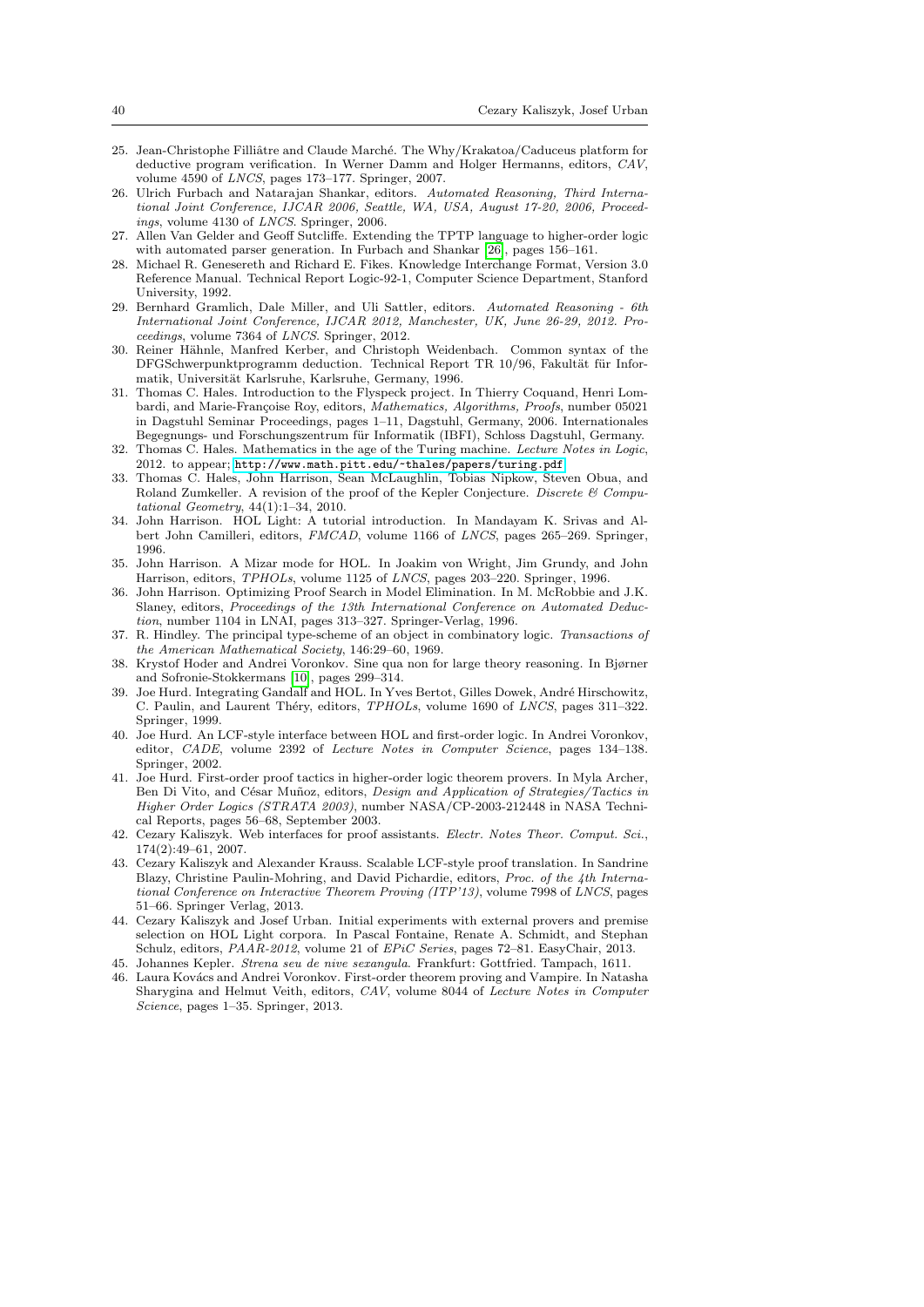- <span id="page-40-17"></span>47. Daniel Kuehlwein and Josef Urban. Learning from multiple proofs: First experiments. In Pascal Fontaine, Renate A. Schmidt, and Stephan Schulz, editors, PAAR-2012, volume 21 of EPiC Series, pages 82–94. EasyChair, 2013.
- <span id="page-40-16"></span>48. Daniel Kühlwein, Twan van Laarhoven, Evgeni Tsivtsivadze, Josef Urban, and Tom Heskes. Overview and evaluation of premise selection techniques for large theory mathematics. In Gramlich et al. [\[29\]](#page-39-20), pages 378–392.
- <span id="page-40-13"></span>49. Donald W. Loveland. Mechanical theorem proving by model elimination. Journal of the ACM, 15(2):236–251, April 1968.
- <span id="page-40-14"></span>50. Donald W. Loveland. Automated Theorem Proving: A Logical Basis. North-Holland, Amsterdam, 1978.
- <span id="page-40-24"></span>51. David A. McAllester. Ontic: a knowledge representation system for mathematics. MIT Press, Cambridge, MA, USA, 1989.
- <span id="page-40-7"></span>52. William McCune. Prover9 and Mace4. <http://www.cs.unm.edu/~mccune/prover9/>, 2005– 2010.
- <span id="page-40-6"></span>53. William McCune and Olga Shumsky Matlin. Ivy: A Preprocessor and Proof Checker for First-Order Logic. In M. Kaufmann, P. Manolios, and J. Strother Moore, editors, Computer-Aided Reasoning: ACL2 Case Studies, number 4 in Advances in Formal Methods, pages 265–282. Kluwer Academic Publishers, 2000.
- <span id="page-40-19"></span>54. William McCune and Larry Wos. Otter: The CADE-13 Competition Incarnations. Journal of Automated Reasoning, 18(2):211–220, 1997.
- <span id="page-40-22"></span>55. Andreas Meier. System description: Tramp: Transformation of machine-found proofs into nd-proofs at the assertion level. In David A. McAllester, editor, CADE, volume 1831 of LNCS, pages 460–464. Springer, 2000.
- <span id="page-40-11"></span>56. Jia Meng and Lawrence C. Paulson. Translating higher-order clauses to first-order clauses. J. Autom. Reasoning, 40(1):35–60, 2008.
- <span id="page-40-15"></span>57. Steven Obua and Sebastian Skalberg. Importing hol into Isabelle/HOL. In Furbach and Shankar [\[26\]](#page-39-21), pages 298–302.
- <span id="page-40-20"></span>58. Lawrence C. Paulson. A generic tableau prover and its integration with Isabelle. J. UCS, 5(3):73–87, 1999.
- <span id="page-40-4"></span>59. Lawrence C. Paulson and Jasmin Blanchette. Three years of experience with Sledgehammer, a practical link between automated and interactive theorem provers. In 8th IWIL, 2010. Invited talk.
- <span id="page-40-5"></span>60. Lawrence C. Paulson and Kong Woei Susanto. Source-level proof reconstruction for interactive theorem proving. In Klaus Schneider and Jens Brandt, editors, TPHOLs, volume 4732 of LNCS, pages 232–245. Springer, 2007.
- <span id="page-40-23"></span>61. Adam Pease and Geoff Sutcliffe. First order reasoning on a large ontology. In Geoff Sutcliffe, Josef Urban, and Stephan Schulz, editors, ESARLT, volume 257 of CEUR Workshop Proceedings. CEUR-WS.org, 2007.
- <span id="page-40-12"></span>62. Andrew Pitts. The HOL logic. In M. J. C. Gordon and T. F. Melham, editors, Introduction to HOL: A theorem proving environment for higher order logic. Cambridge University Press, 1993.
- <span id="page-40-0"></span>63. Henri Poincaré. The foundations of science: Science and hypothesis, The value of science, Science and method. The Science Press, New York, 1913.
- <span id="page-40-2"></span>64. Virgile Prevosto and Uwe Waldmann. SPASS+T. In G. Sutcliffe, R. Schmidt, and S. Schulz, editors, ESCoR 2006, volume 192 of CEUR, pages 18–33, 2006.
- <span id="page-40-18"></span>65. Art Quaife. Automated Development of Fundamental Mathematical Theories. Kluwer Academic Publishers, 1992.
- <span id="page-40-8"></span>66. Piotr Rudnicki and Andrzej Trybulec. On the integrity of a repository of formalized mathematics. In Andrea Asperti, Bruno Buchberger, and James H. Davenport, editors, MKM, volume 2594 of LNCS, pages 162-174. Springer, 2003.
- <span id="page-40-1"></span>67. Stephan Schulz. E - A Brainiac Theorem Prover. AI Commun., 15(2-3):111–126, 2002.
- <span id="page-40-21"></span>68. Konrad Slind, Michael J. C. Gordon, Richard J. Boulton, and Alan Bundy. System description: An interface between CLAM and HOL. In Claude Kirchner and Hélène Kirchner, editors, CADE, volume 1421 of LNCS, pages 134–138. Springer, 1998.
- <span id="page-40-10"></span>69. Geoff Sutcliffe and Christoph Benzmüller. Automated Reasoning in Higher-Order Logic using the TPTP THF Infrastructure. Journal of Formalized Reasoning, 3(1):1–27, 2010.
- <span id="page-40-3"></span>70. Geoff Sutcliffe, Stephan Schulz, Koen Claessen, and Peter Baumgartner. The TPTP typed first-order form with arithmetic. In Bjørner and Voronkov [\[11\]](#page-38-19), pages 406–419.
- <span id="page-40-9"></span>71. Geoff Sutcliffe, Stephan Schulz, Koen Claessen, and Allen Van Gelder. Using the TPTP language for writing derivations and finite interpretations. In Furbach and Shankar [\[26\]](#page-39-21), pages 67–81.